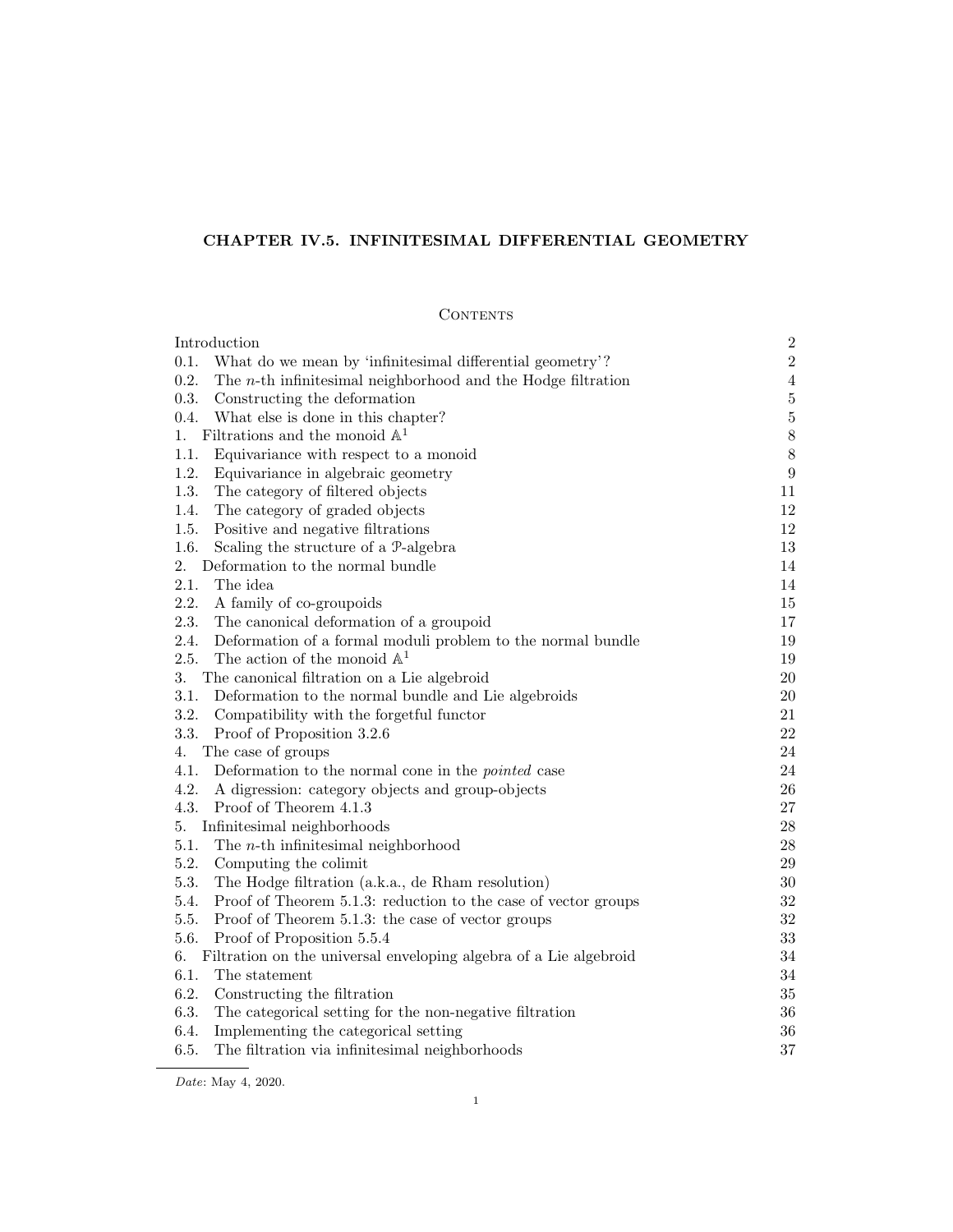#### 2 INFINITESIMAL DIFFERENTIAL GEOMETRY

| 7. The case of a regular embedding                      | 38 |
|---------------------------------------------------------|----|
| 7.1. The notion of regular embedding                    | 38 |
| 7.2. Grothendieck's formula                             | 39 |
| 7.3. Applications                                       | 40 |
| 7.4. Introducing the filtration                         | 42 |
| 7.5. Reduction to the case of vector groups             | 43 |
| 7.6. The case of vector groups                          | 44 |
| Appendix A. Weil restriction of scalars                 | 44 |
| A.1. The operation of Weil restriction of scalars       | 44 |
| A.2. Weil restriction of scalars and deformation theory | 45 |
| A.3. Weil restriction of formal groups                  | 46 |

#### **INTRODUCTION**

0.1. What do we mean by 'infinitesimal differential geometry'? The goal of this chapter is to make sense in the context of derived algebraic geometry of a number of notions of differential nature that are standard when working with schemes. These notions include:

- Deformation to the normal cone of a closed embedding;
- The notion of the *n*-th infinitesimal neighborhood of a scheme embedded into another one;
- The PBW filtration on the universal enveloping algebra of a Lie algebroid (over a smooth scheme);
- The Hodge filtration (a.k.a. de Rham resolution) of the dualizing D-module (again, over a smooth scheme).

A feature of the above objects in the setting of classical schemes is that they are constructed by explicit formulas.

For example, the PBW filtration on the universal enveloping algebra of a Lie algebroid is defined by letting the *n*-th term of the filtration be generated by *n*-fold products of sections of the Lie algebroid, a notion that is hard to make sense in the context of higher algebra, and hence derived algebraic geometry.

The de Rham resolution

$$
\omega_X \underset{\mathcal{O}_X}{\otimes} \Lambda^n(T(X)) \to \dots \to \omega_X \underset{\mathcal{O}_X}{\otimes} T(X) \to \omega_X
$$

is also defined by explicitly writing down the differential, something that we cannot do in higher algebra.

But our task is even harder: not only do we want to have the above notions for derived schemes, but we want to have them for objects (and maps) in the category  $PreStk<sub>laff-def</sub>$ . So, an altogether different method is needed to define these objects.

0.1.1. Continuing with the example of  $U(\mathfrak{L})$  for a Lie algebroid  $\mathfrak{L}$ , the initial idea of how to produce a filtration is pretty clear: the category of filtered objects in Vect identifies with  $Q\ddot{\text{Coh}}(\mathbb{A}^1)^{\mathbf{G}_m}$ , and similarly, for a DG category  $\ddot{\textbf{C}}$ , the category  $\ddot{\textbf{C}}^{\text{Fil}}$  of filtered objects in  $\textbf{C}$ identifies with

$$
(\mathbf{C} \otimes \mathrm{QCoh}(\mathbb{A}^1))^{\mathbf{G}_m}.
$$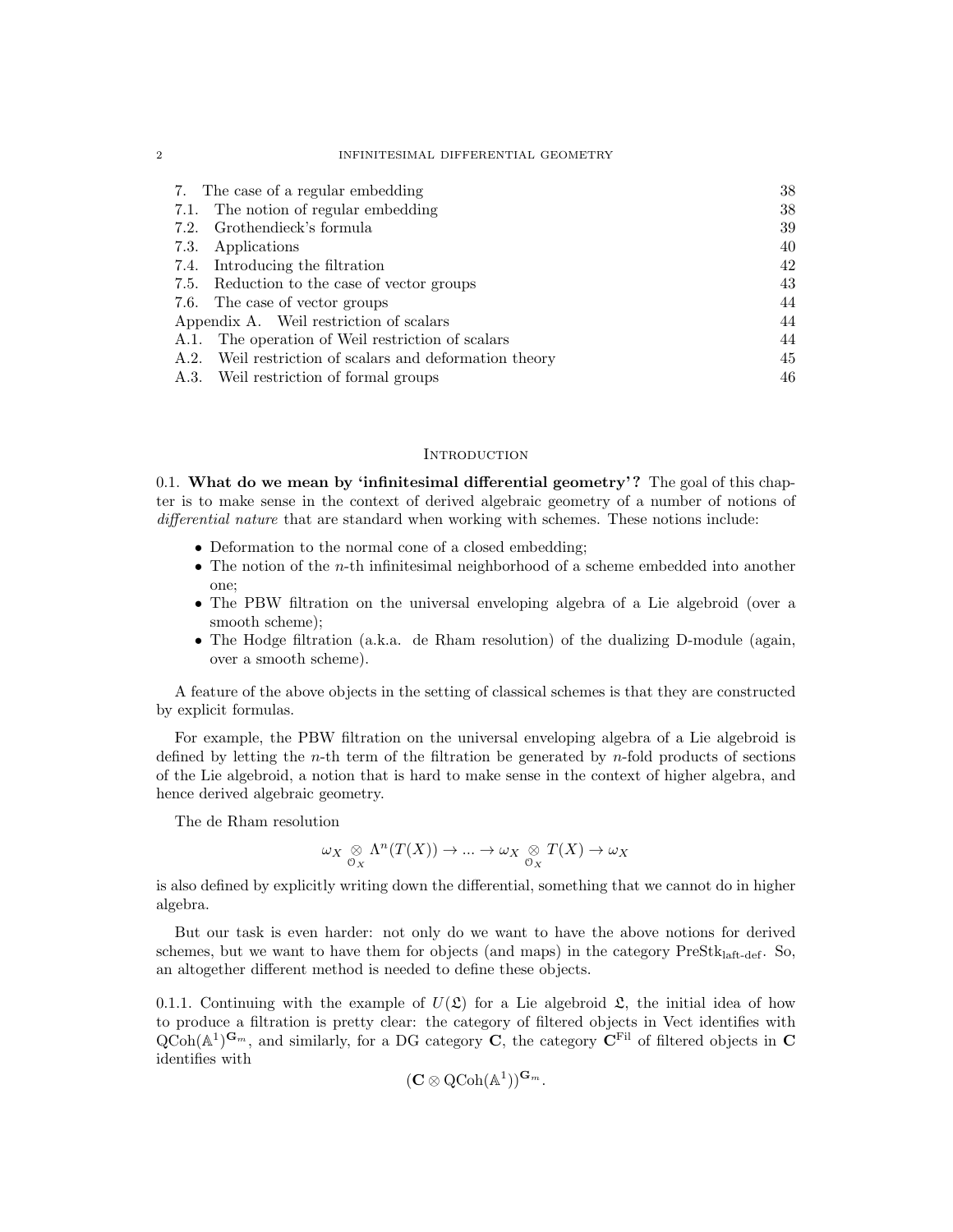Now, the category  $\mathbf{C}^{\text{Fil},\geq0}$  of non-negatively filtered objects identifies with

$$
(\mathbf{C} \otimes \operatorname{QCoh}(\mathbb{A}^1))^{\mathbb{A}^1_{\operatorname{left-lax}}},
$$

where the superscript  $\mathbb{A}^1_{\text{left-law}}$  stands for the structure of left-lax equivariance with respect to the monoid  $\mathbb{A}^1$ ; see Sect. 1.2.3 where this notion is introduced.

For  $\mathfrak{L} \in \text{LieAlgbroid}(\mathfrak{X})$ , we regard  $U(\mathfrak{L})$  as an algebra object in the monoidal category Funct<sub>cont</sub> (IndCoh(X), IndCoh(X)), and we wish to lift it to an object

$$
(0.1) \qquad U(\mathfrak{L})^{\mathrm{Fil}} \in \mathrm{AssocAlg}\left( (\mathrm{Funct}_{\mathrm{cont}}(\mathrm{IndCoh}(\mathfrak{X}), \mathrm{IndCoh}(\mathfrak{X})) \otimes \mathrm{QCoh}(\mathbb{A}^1))^{\mathbb{A}^1_{\mathrm{left-lax}}}\right).
$$

We shall now explain how to produce such a  $U(\mathfrak{L})^{\mathrm{Fil}}$ , and this will bring us to the idea of deformation to the normal cone (rather, normal bundle in the present context), central for this chapter.

0.1.2. Our main construction is the following. For  $\mathcal{X} \in \text{PreStk}_{\text{laff-def}}$  and  $\mathcal{Y} \in \text{FormMod}_{\mathcal{X}}$  we construct a family

$$
\mathcal{Y}_{\text{scaled}} \in \text{FormMod}_{\mathcal{X} \times \mathbb{A}^1//\mathcal{Y} \times \mathbb{A}^1},
$$

i.e., a family of objects of FormMod<sub> $\chi$ //y parameterized by points of  $\mathbb{A}^1$ .</sub>

The fiber  $\mathcal{Y}_\lambda$  of this family over  $0 \neq \lambda \in \mathbb{A}^1$  is be (canonically) isomorphic to the initial  $\mathcal{Y}$ . Its fiber  $\mathcal{Y}_0$  over  $0 \in \mathbb{A}^1$  identifies canonically with the vector-prestack  $Vect_{\mathcal{X}}(T(\mathcal{X}/\mathcal{Y})[1])$  (see [Chapter IV.3, Sect. 1.4]), where we can think of  $T(\mathcal{X}/\mathcal{Y})[1]$  as the normal to  $\mathcal X$  in  $\mathcal Y$ .

Crucially, the above  $\mathbb{A}^1$ -family has the following extra structure: it is *left-lax equivariant* with respect to the monoid  $\mathbb{A}^1$  acting on itself by multiplication. Concretely, this means that for  $\lambda, a \in \mathbb{A}^1$ , we have a system of maps

$$
\mathcal{Y}_{\alpha\cdot\lambda}\to\mathcal{Y}_\lambda
$$

that satisfy a natural associativity condition.

We will denote the resulting object of  $(FormMod_{X\times\mathbb{A}^1//y\times\mathbb{A}^1})^{\mathbb{A}^1_{left\{-\text{law}}}}$  by  $\mathcal{Y}_{scaled,\mathbb{A}^1_{left\{-\text{law}}}}$ . It is the existence of this object that will allow us to carry out the 'differential' constructions mentioned earlier.

0.1.3. Here is how the deformation  $\mathcal{Y}_{\text{scaled},\mathbb{A}^1_{\text{left-law}}}$  can be used in order to produce the object  $(0.1).$ 

The datum of  $U(\mathfrak{L})$  is encoded by the category  $\mathfrak{L}\text{-mod}(\text{IndCoh}(\mathfrak{X}))$ , equipped with the forgetful functor  $\textbf{oblv}_{\mathfrak{L}} : \mathfrak{L}\text{-mod}(\text{IndCoh}(\mathfrak{X})) \to \text{IndCoh}(\mathfrak{X}).$ 

As will be explained in Sects. 6.2 and 6.3, constructing  $U(\mathfrak{L})^{\text{Fil}}$  is equivalent to finding a *right-lax* equivariant extension of the pair  $(\mathcal{L}\text{-mod}(\text{IndCoh}(\mathcal{X}))$ , **obly**<sub>2</sub>).

Let  $(\mathfrak{X} \stackrel{f}{\to} \mathfrak{Y}) \in \text{FormMod}_{\mathfrak{X}}$  be the formal moduli problem corresponding to  $\mathfrak{L}$ . According to [Chapter IV.4, Sect. 4.1.2], we have an identification

$$
\mathfrak{L}\text{-mod}(\text{IndCoh}(\mathfrak{X})) \simeq \text{IndCoh}(\mathfrak{Y})
$$

under which the functor **obly** corresponds to  $f^!$ .

We define the sought-for left-lax equivariant extension for  $IndCoh(\mathcal{Y})$  to be the category IndCoh( $\mathcal{Y}_{\text{scaled}}$ ), and for the functor  $f'$  to be the pullback along  $\mathcal{X} \times \mathbb{A}^1 \to \mathcal{Y}_{\text{scaled}}$ . The right-lax equivariant structure on  $IndCoh(\mathcal{Y}_{scaled})$  is given by the left-lax equivariant structure on  $\mathcal{Y}_{scaled}$ , given by  $\mathcal{Y}_{\text{scaled},\mathbb{A}^1_{\text{left-lax}}}.$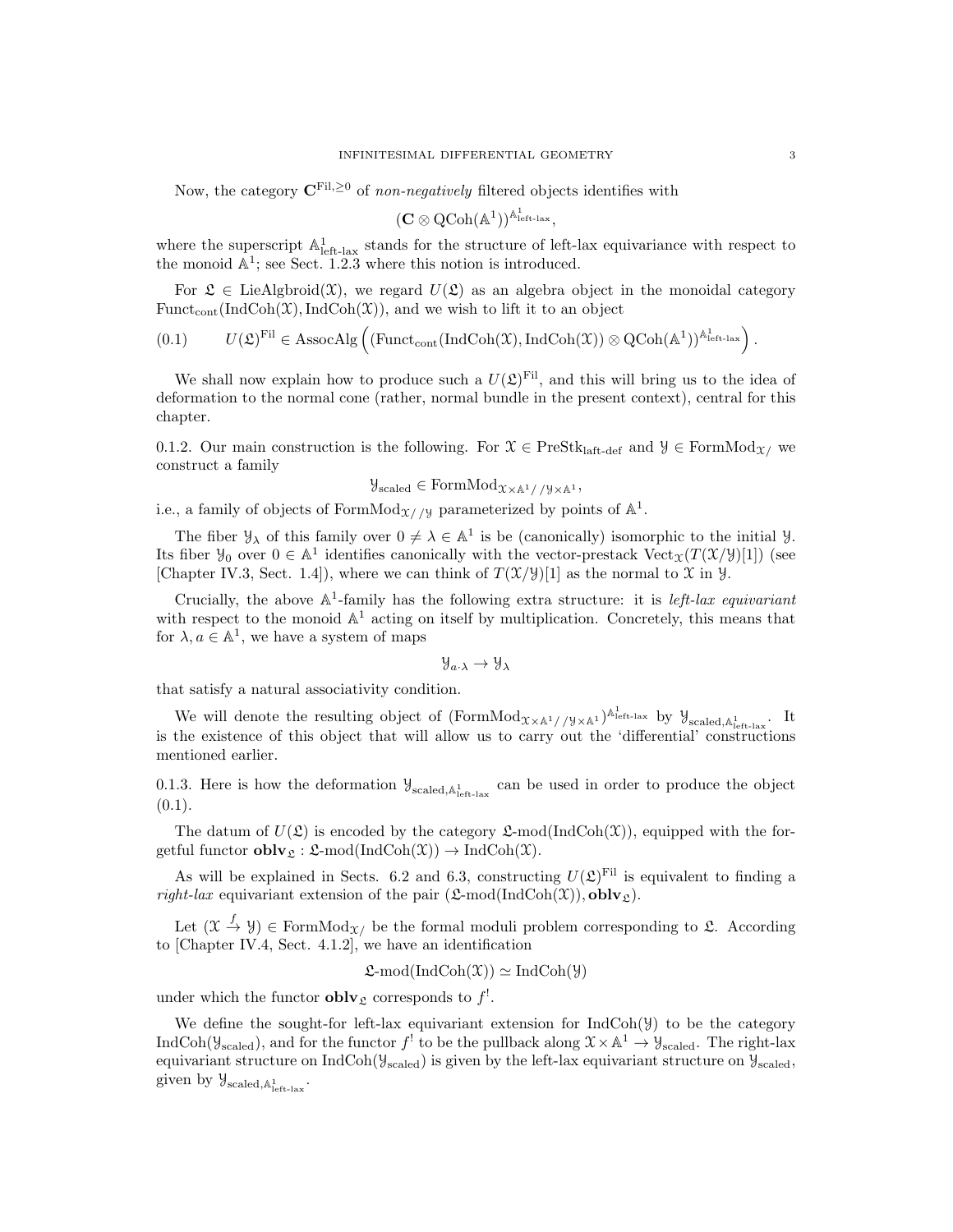0.2. The  $n$ -th infinitesimal neighborhood and the Hodge filtration. The deformation  $\mathcal{Y} \leadsto \mathcal{Y}_{\text{scaled},\mathbb{A}^1_{\text{left},\text{tax}}}$  is used also for the construction of *n*-th infinitesimal neighborhoods and of the Hodge filtration on the dualizing D-module (crystal).

0.2.1. The idea of infinitesimal neighborhoods

(0.2) 
$$
\mathfrak{X} = \mathfrak{X}^{(0)} \to \mathfrak{X}^{(1)} \to \dots \to \mathfrak{X}^{(n)} \to \dots \to \mathfrak{Y}
$$

is that each  $\mathfrak{X}^{(n)}$  is a square-zero extension of  $\mathfrak{X}^{(n-1)}$  by means of the object of IndCoh( $\mathfrak{X}^{(n-1)}$ ) equal to the direct image of  $Sym^n(T(\mathcal{X}/\mathcal{Y})[1])$  under  $\mathcal{X} \to \mathcal{X}^{(n-1)}$ . We remind that  $T(\mathcal{X}/\mathcal{Y})[1]$ should be thought of as the normal bundle to  $\mathfrak X$  inside  $\mathfrak Y$ .

To specify such an extension we need to specify a map

(0.3) 
$$
\mathrm{Sym}^n(T(\mathfrak{X}/\mathcal{Y})[1]) \to T(\mathfrak{X}^{(n-1)})/\mathcal{Y})|_{\mathfrak{X}}.
$$

For example, for  $n = 1$ , the map (0.3) is the identity. However, for  $n \geq 2$  we encounter a problem: which map should it be?

Here the deformation  $\mathcal{Y} \leadsto \mathcal{Y}_{scaled, \mathbb{A}^1_{\text{left-law}}}$  comes to our rescue.

0.2.2. We modify the problem, and instead of the system  $(0.2)$ , we want to construct its filtered version

(0.4) 
$$
\mathcal{X} \times \mathbb{A}^1 = \mathcal{X}_{\text{scaled}}^{(0)} \to \mathcal{X}_{\text{scaled}}^{(1)} \to \dots \to \mathcal{X}_{\text{scaled}}^{(n)} \to \dots \to \mathcal{Y}_{\text{scaled}}
$$

in  $(\mathrm{FormMod}_{\mathfrak{X}\times\mathbb{A}^1//\mathcal{Y}\times\mathbb{A}^1})^{\mathbb{A}^1_{\mathrm{left-lax}}}.$ 

In particular, instead of the map  $(0.3)$ , we now need to construct the map

(0.5) 
$$
\mathrm{Sym}^n(T(\mathcal{X}/\mathcal{Y})[1]) \to T(\mathcal{X}_{\mathrm{scaled}}^{(n-1)})/\mathcal{Y})|_{\mathcal{X} \times \mathbb{A}^1},
$$

in

$$
\operatorname{IndCoh}(\mathfrak{X} \times \mathbb{A}^1)^{\mathbb{A}^1_{\text{left-lax}}} \simeq \operatorname{IndCoh}(\mathfrak{X})^{\text{Fil}, \geq 0},
$$

where  $\text{Sym}^n(T(\mathfrak{X}/\mathcal{Y})[1])$  is placed in degree n.

Now, the point is that one can prove that  $T(\mathfrak{X}^{(n-1)}_{\text{scaled}})/\mathfrak{Y}||_{\mathfrak{X}\times\mathbb{A}^1}$  belongs to

$$
\operatorname{IndCoh}(\mathfrak{X})^{\mathrm{Fil}, \ge n} \subset \operatorname{IndCoh}(\mathfrak{X})^{\mathrm{Fil}, \ge 0},
$$

and its n-th associated graded is isomorphic precisely to  $\text{Sym}^n(T(\mathcal{X}/\mathcal{Y})[1])$ , and this gives rise to the desired map (0.5).

0.2.3. When  $\mathfrak{X} \to \mathfrak{Y}$  is a closed embedding, it is intuitively clear what the *n*-th infinitesmal neighborhood  $\mathfrak{X}^{(n)}$  of X in Y is doing.

But we can apply our construction to any map between objects of  $PreStk<sub>laff-def</sub>$ . In particular, we can take the map

$$
p_{\mathfrak{X},\mathrm{dR}}:\mathfrak{X}\to\mathfrak{X}_{\mathrm{dR}}.
$$

What is the *n*-th infinitesmal neighborhood of  $\mathfrak{X}$  in  $\mathfrak{X}_{\mathrm{dR}}$ ?

A concrete version of this question is the following: consider the filtration on  $\omega_{\mathfrak{X}_{\mathrm{dR}}}$ , whose *n*-th term is the direct image of  $\omega_{\chi(n)}$  under  $\chi^{(n)} \to \chi_{\text{dR}}$ .

This filtration is the Hodge filtration on  $\omega_{\mathfrak{X}_{\mathrm{dR}}}$ . Its *n*-th associated graded is

 $\textbf{ind}_{\text{dR},\mathfrak{X}}(\text{Sym}^n(T(\mathfrak{X})[1])) \in \text{IndCoh}(\mathfrak{X}_{\text{dR}}) \simeq \text{Crys}(\mathfrak{X}).$ 

If  $X = X$  is a smooth scheme, this filtration incarnates the de Rham resolution of the dualizing D-module.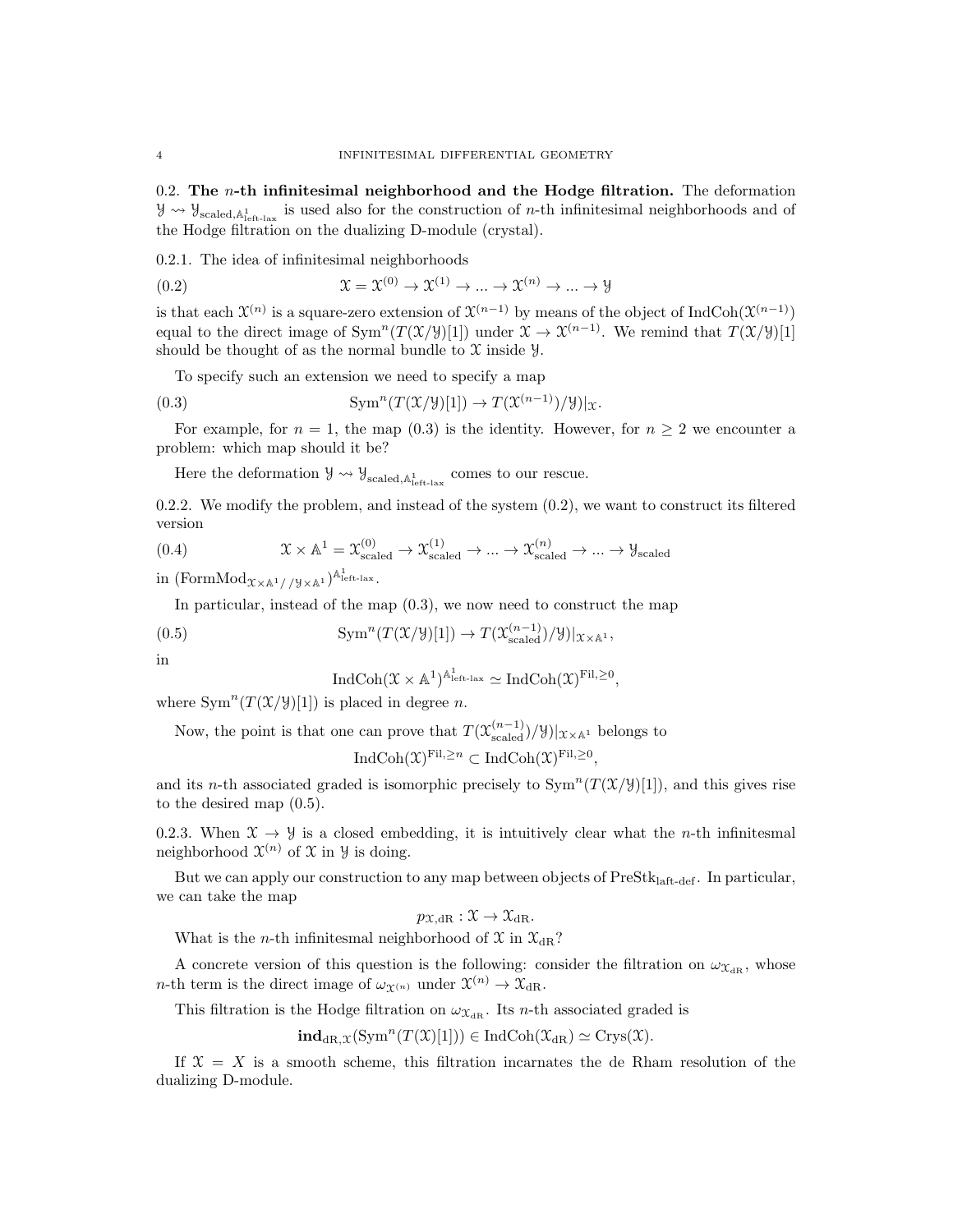#### 0.3. Constructing the deformation. We now address the question of how the object

$$
\mathcal{Y}_{\text{scaled},\mathbb{A}^1_{\text{left-law}}} \in (\text{FormMod}_{\mathfrak{X} \times \mathbb{A}^1//\mathcal{Y} \times \mathbb{A}^1})^{\mathbb{A}^1_{\text{left-law}}}
$$

is constructed.

0.3.1. To construct  $\mathcal{Y}_{\text{scaled},\mathbb{A}^1_{\text{left-law}}}$  we will use the equivalence of [Chapter IV.1, Theorem 2.3.2], and will instead construct the corresponding  $(A^1 \text{ left-lax equivariant})$   $A^1$ -family of formal groupoids over  $\mathfrak{X}$ .

This  $\mathbb{A}^1$ -family of groupoids, denoted  $\mathbb{R}^\bullet_{\text{scaled}}$ , is constructed by a certain universal procedure, explained to us by J. Lurie.

0.3.2. Namely, the prestacks  $\mathcal{R}^n_{\text{scaled}}$  are obtained as mapping spaces from a certain universal family of affine schemes Bifurc<sup>n</sup> over  $\mathbb{A}^1$ , i.e., for a point  $\lambda \in \mathbb{A}^1$ , we have

$$
\mathcal{R}^n_\lambda = \mathbf{Maps}((\mathrm{Bifurc}^n_{\mathrm{scaled}})_\lambda, \mathfrak{X})\underset{\mathbf{Maps}((\mathrm{Bifurc}^n_{\mathrm{scaled}})_\lambda, \mathcal{Y})}{\times} \mathcal{Y}.
$$

The simplicial structure on the assignment  $n \mapsto \mathcal{R}^n_{\text{scaled}}$  comes from the structure on the assignment

$$
n \mapsto \operatorname{Bifurc}_{\text{scaled}}^n
$$

of simplicial object Bifurc $_{\text{scaled}}^{\bullet}$  in the category  $((\text{Sch}^{\text{aff}})_{/\mathbb{A}^1})^{\text{op}}$ .

0.3.3. Once said in the above way, it is clear what Bifurc $\mathcal{L}_{\text{scaled}}^{\bullet}$  must be. For  $n = 0$  we have Bifurc<sub>scaled</sub> =  $\mathbb{A}^1$ , because we want  $\mathfrak{X}_{\lambda}^0$  to be just X for any  $\lambda \in \mathbb{A}^1$ .

For  $0 \neq \lambda \in \mathbb{A}^1$  we want  $\mathfrak{X}_{\lambda}^{\bullet}$  to be the Čech nerve of the map  $\mathfrak{X} \to \mathcal{Y}$ . So, (Bifurc $_{\text{scaled}}^{\bullet}$ )<sub> $\lambda$ </sub> is the groupoid in  $(\text{Sch}^{\text{aff}})^\text{op}$  given by

$$
(\operatorname{Bifurc}_{\operatorname{scaled}}^n)_{\lambda} = \underbrace{\operatorname{pt}\sqcup...\sqcup\operatorname{pt}}_{n+1}.
$$

I.e., this is the Čech nerve of the map  $\emptyset \to pt$  in  $(Sch<sup>aff</sup>)<sup>op</sup>$ .

Now, since we want  $\mathfrak{X}_0^1$  to be  $Vect_{\mathfrak{X}}(T(\mathfrak{X}/\mathcal{Y})[1])$ , we want  $(\text{Bifurc}_{\text{scaled}}^1)_0$  to be the scheme of dual numbers. From here, it is easy to to guess that all of  $Bifurc<sub>scaled</sub><sup>1</sup>$  should be

$$
Spec(k[u,\lambda]/(u-\lambda)\cdot(u+\lambda)),
$$

where the variable u corresponds to the projection Bifurc $_{\text{scaled}}^1 \rightarrow \mathbb{A}^1$ .

The structure on  $(Bifurcl_{scaled})_\lambda$  of groupoid in  $(Sch^{aff})^{op}$  is completely determined by what it is when localized away from  $0 = \lambda \in \mathbb{A}^1$ .

### 0.4. What else is done in this chapter?

0.4.1. In Sect. 2 we perform the main construction of this chapter–that of the deformation

$$
\mathcal{Y}_{\text{scaled},\mathbb{A}^1_{\text{left-law}}} \in (\text{FormMod}_{\mathfrak{X} \times \mathbb{A}^1// \mathcal{Y} \times \mathbb{A}^1})^{\mathbb{A}^1_{\text{left-law}}}.
$$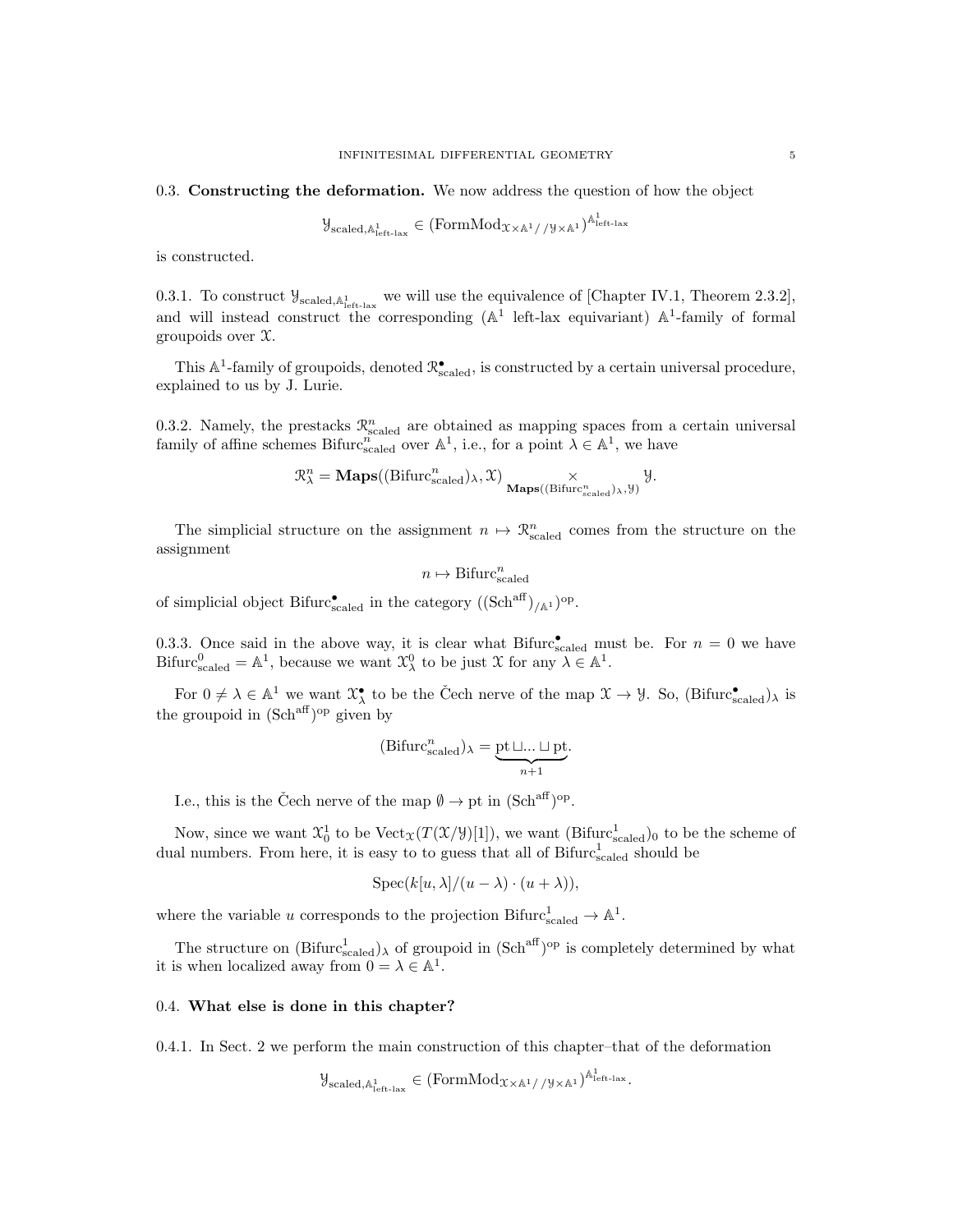0.4.2. In Sect. 3 we translate the construction  $\mathcal{Y} \rightsquigarrow \mathcal{Y}_{\text{scaled},\mathbb{A}^1_{\text{left-law}}}$  to the language of Lie algebroids.

We obtain that any Lie algebroid  $\mathfrak L$  canonically gives rise to a non-negatively filtered Lie *algebroid*, denoted  $\mathcal{L}^{\text{Fil}}$ , which technically means an object of

$$
LieAlgbroid(\mathcal{X} \times \mathbb{A}^1/\mathbb{A}^1),
$$

equipped with a structure of left-lax equivariance with respect to  $\mathbb{A}^1$ .

The associated graded of  $\mathcal{L}^{\text{Fil}}$ , i.e., the fiber of the above family over  $0 \in \mathbb{A}^1$  is the *trivial* Lie algebroid corresponding to the object  $\textbf{oblv}_{\text{LieAlgbroid}}(\mathcal{L}) \in \text{IndCoh}(\mathcal{X})$ .

We show that the construction  $\mathfrak{L} \leadsto \mathfrak{L}^{\text{Fil}}$  is compatible with the forgetful functor

 $\textbf{oblv}_{\text{LieAlgbroid}/T}:\text{LieAlgbroid}(\mathfrak{X})\to \text{IndCoh}(\mathfrak{X})_{/T(\mathfrak{X})}.$ 

Namely, the object

$$
\mathbf{oblv}_\mathrm{LieAlgbroid}\wr_T(\mathfrak{L}^\mathrm{Fil})\in (\mathrm{IndCoh}(\mathfrak{X})^\mathrm{Fil},^{\geq 0})_{/T(\mathfrak{X})}\simeq (\mathrm{IndCoh}(\mathfrak{X}\times\mathbb{A}^1)_{/T(\mathfrak{X})|_{\mathfrak{X}\times\mathbb{A}^1}})^{\mathbb{A}^1_\mathrm{left-lax}}
$$

is the  $A^1$ -family, whose value at  $\lambda \in A^1$  is obtained by scaling the original anchor map

 $\textbf{oblv}_{\text{LieAlgbroids}}(\mathfrak{L}) \to T(\mathfrak{X})$ 

by  $\lambda$ .

0.4.3. In Sect. 4 we prove the following result: let  $H$  be a formal group over  $\mathfrak{X}$ , and consider the corresponding pointed formal moduli problem  $B_{\mathfrak{X}}(\mathfrak{H})$ .

On the one hand, the procedure of deformation to the normal bundle yields the family  $(B_{\mathfrak{X}}(\mathfrak{H}))_{\text{scaled},\mathbb{A}^1_{\text{left-lax}}}$ , which by functoriality is an object of

$$
\mathrm{Ptd}\left((\mathrm{FormMod}_{/\mathfrak{X}\times\mathbb{A}^1})^{\mathbb{A}^1_{\mathrm{left-lax}}}\right).
$$

On the other hand, using the equivalence

$$
Grp(FormMod_{/\mathfrak{X}}) \simeq LieAlg(IndCoh(\mathfrak{X}))
$$

and using the canonical deformation of any Lie algebra  $\mathfrak{h} \rightarrow \mathfrak{h}^{\text{Fil}}$  (see [Chapter IV.2, Sect. 1.5]), we obtain an object

$$
\mathcal{H}_{\text{scaled},\mathbb{A}^1_{\text{left-lax}}} \in \text{Grp}\left((\text{FormMod}_{/\mathfrak{X}\times\mathbb{A}^1})^{\mathbb{A}^1_{\text{left-lax}}}\right).
$$

We prove that there is a canonical isomorphism:

$$
B\chi_{\times\mathbb{A}^1}(\mathcal{H}_{\text{scaled},\mathbb{A}^1_{\text{left-lax}}})\simeq (B\chi(\mathcal{H}))_{\text{scaled},\mathbb{A}^1_{\text{left-lax}}}.
$$

I.e., the procedure of deforming a moduli problem, which was defined geometrically via the schemes Bifurc $_{\text{scaled},A_{\text{left-law}}^1}^{\bullet}$ , reproduces the procedure of scaling the Lie algebra.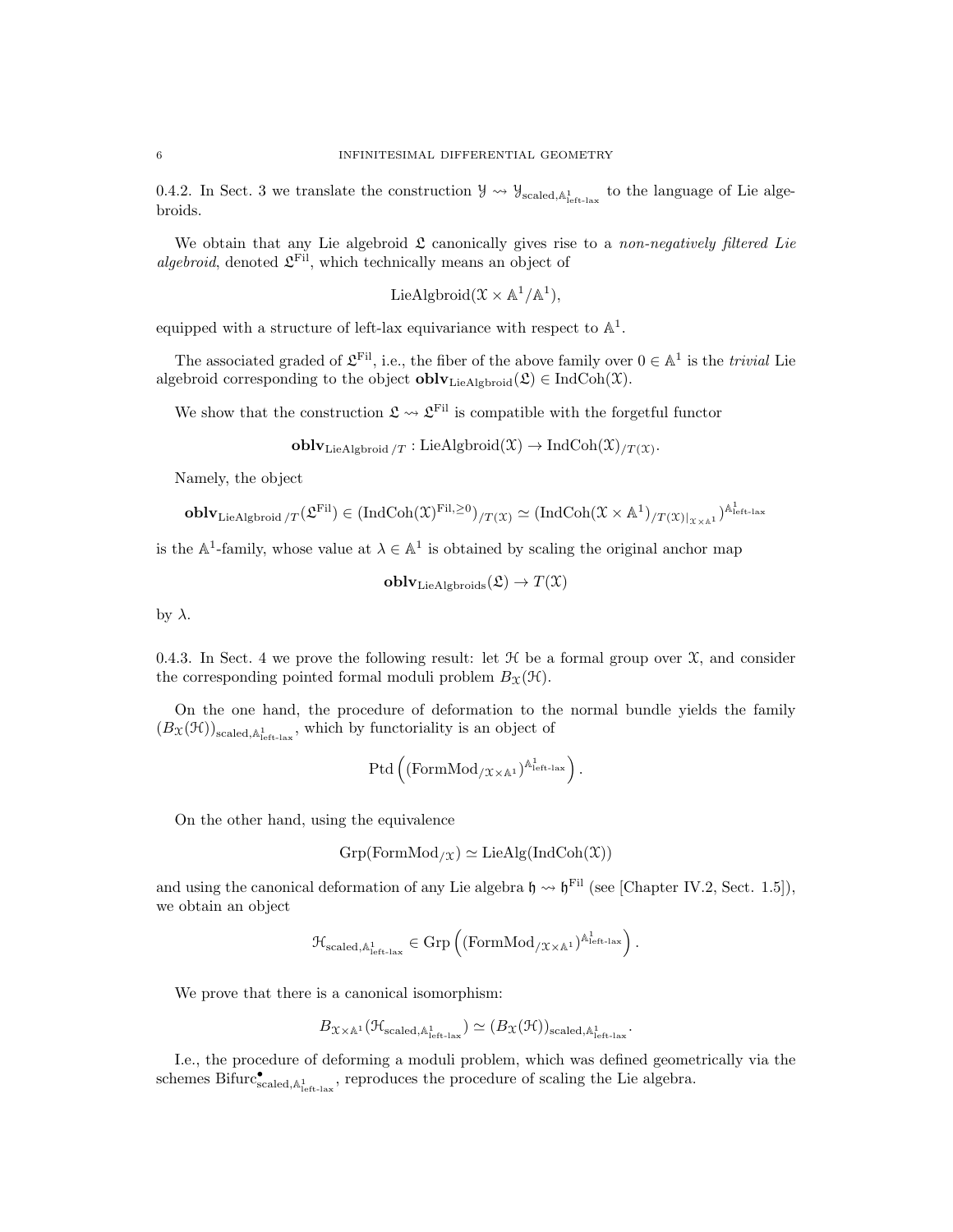0.4.4. In Sect. 5 we carry out the constriction of the *n*-th infinitesimal neighborhood of a nilisomorphism  $\mathfrak{X} \rightarrow \mathfrak{Y}$ .

We show that the natural map

$$
\operatornamewithlimits{colim}_n \mathfrak X^{(n)}\to \mathfrak Y
$$

is an isomorphism.

We use the above isomorphism to construct a filtration on  $\omega_y$  whose *n*-th term is

$$
(f_n)_*^{\mathrm{IndCoh}}(\omega_{\mathfrak{X}^{(n)}}),
$$

where  $f_n$  denotes the map  $\mathfrak{X}^{(n)} \to \mathcal{Y}$ . When we interpret IndCoh( $\mathcal{Y}$ ) as  $\mathcal{L}\text{-mod}(\text{IndCoh}(\mathfrak{X}))$  for the corresponding Lie algebroid  $\mathfrak{L}$ , the *n*-th associated graded of the above filtration is

 $\mathbf{ind}_{\mathfrak{L}}(\mathrm{Sym}^n(\mathbf{oblv}_\mathrm{LieAlgbroid}(\mathfrak{L})[1])).$ 

When  $\mathcal{Y} = \mathcal{X}_{dR}$  we recover the Hodge filtration.

0.4.5. In Sect. 6 we construct the filtration on the universal enveloping algebra of a Lie algebroid.

We also show that the  $n$ -th term of the filtration is given by pull-push along

$$
\mathfrak{X} \xleftarrow{p_s} ' \mathfrak{X}^{(n)} \xrightarrow{p_t} \mathfrak{X},
$$

where  $\mathcal{X}^{(n)}$  denotes the *n*-th infinitesimal neighborhood of X under the unit map  $\mathcal{X} \to \mathcal{R}$ , where R is the total space of the groupoid corresponding to L.

0.4.6. Finally, in Sect. 7.1 we apply some elements of the theory developed above to the study of regular embeddings.

We say that a map  $f: \mathcal{X} \to \mathcal{Y}$  between objects of PreSt $k_{def}$  is a regular embedding of relative dimension  $n$  if

$$
T^*(\mathfrak{X}/\mathfrak{Y})[-1] \in \mathrm{Pro}(\mathrm{QCoh}(\mathfrak{X})^-)
$$

belongs to  $Q\text{Coh}(\mathfrak{X})^-$  and is a vector bundle of rank n.

We show that for a regular embedding of relative dimension  $n$ , the functor

$$
f_*^{\text{IndCoh}} : \text{IndCoh}(\mathfrak{X}) \to \text{IndCoh}(\mathfrak{Y})
$$

admits a *left* adjoint, to be denoted  $f^{\text{IndCoh},*}$ , and we prove Grothendiek's formula

$$
f^{\text{IndCoh},*} \simeq \text{Sym}^n(T^*(\mathfrak{X}/\mathcal{Y})) \otimes f^!,
$$

where we note that  $\text{Sym}^n(T^*(\mathfrak{X}/\mathfrak{Y})) \in \text{QCoh}(\mathfrak{X})$  is a line bundle placed in cohomological degree  $\boldsymbol{n}.$ 

As a corollary, we deduce that for a *schematic smooth map*  $g: \mathcal{X} \to \mathcal{Z}$  of relative dimension  $n$ , the functor

 $g^{\text{IndCoh},*}: \text{IndCoh}(\mathcal{Z}) \to \text{IndCoh}(\mathcal{X}),$ 

left adjoint to  $g_*^{\text{IndCoh}}$ , is defined and we have

$$
g' \simeq \text{Sym}^n(T^*(\mathfrak{X}/\mathfrak{X})[1]) \otimes g^{\text{IndCoh},*}.
$$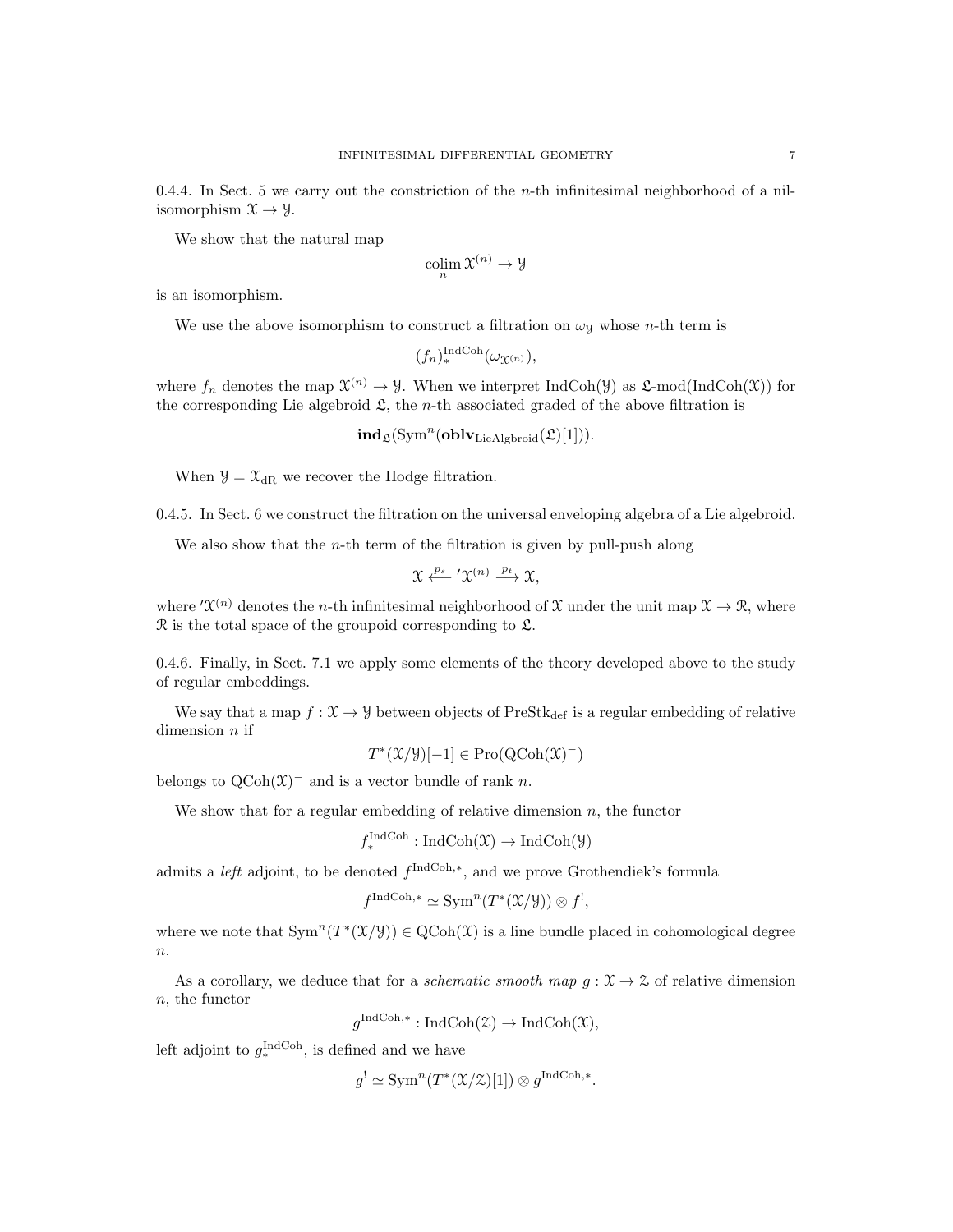1. FILTRATIONS AND THE MONOID  $\mathbb{A}^1$ 

Let C be a functor

$$
(\mathrm{PreStk})^{\mathrm{op}} \to \infty\,\text{-Cat}\,.
$$

For example,  $\mathcal{C}(\mathcal{X}) = \mathrm{QCoh}(\mathcal{X})$  or  $\mathcal{C}(\mathcal{X}) = \mathrm{LieAlg}(\mathrm{QCoh}(\mathcal{X})).$ 

Suppose now that a prestack  $X$  is acted on by a monoid G. In this section we introduce the notion of what it means for an object  $c \in \mathcal{C}(\mathcal{X})$  to be left-lax (resp., right-lax) equivariant with respect to G. This notion generalizes the much more well-known one when G is a group (and when instead of lax equivariance we have the usual equivariance).

Taking  $\mathcal{X} = \mathbb{A}^1$  and  $\mathcal{G} = \mathbb{A}^1$ , acting on itself by multiplication, we will see that the category

 $(\mathbf{C} \otimes \operatorname{QCoh}(\mathbb{A}^1))^{\mathbb{A}^1_{\text{left-lax}}}$ 

(here C is an arbitrary DG category) is equivalent to that of non-negatively filtered objects in C.

This observation produces a mechanism of creating non-negatively filtered objects from algebraic geometry, as long as we can replace the initial geometric object by an  $\mathbb{A}^1$ -family, which is left-lax equivariant with respect to the action of  $\mathbb{A}^1$  on itself.

1.1. Equivariance with respect to a monoid. The notion of equivariance with respect to a group-action is completely standard. The situation with monoids may be less familiar: in fact, there are three different notions of equivariance: right-lax equivariance, left-lax equivariance and just (or strict) equivariance.

1.1.1. Let  $\mathfrak{C}_1$  and  $\mathfrak{C}_2$  be two  $\infty$ -categories, each equipped with an action of a monoid-object of Spc, denoted G. Let  $\Phi : \mathcal{C}_1 \to \mathcal{C}_2$  be a functor.

Informally, a structure of right-lax equivariance (resp., left-lax equivariance) on  $\Phi$  with respect to G is a homotopy-coherent system of assignments for every point  $g \in G$  of a natural transformation  $g \circ \Phi \to \Phi \circ g$  (resp.,  $\Phi \circ g \to g \circ \Phi$ ), in a way compatible with the monoid structure.

A structure of (strict) equivariance is when the above maps are isomorphisms.

If G is a group, then the above maps are automatically isomorphisms.

1.1.2. Formally, the notion of *right-lax equivariance* falls into the paradigm of right-lax module functors between two module categories over a given monoidal category: we can view  $G$  as a monoidal ∞-category.

Equivalently, this definition can be formalized as follows. Consider the corresponding simplicial object  $G^{\bullet}$  in Spc, and consider the  $\infty$ -category

$$
BG := \mathfrak{L}(G^{\bullet}),
$$

see [Chapter A.1, Sect. 1.3.2] for the notation.

I.e., BG is a category with one object, whose monoid of endomorphisms is identified with G.

The datum of action of G on an  $\infty$ -category C is equivalent to that of a co-Cartesian fibration

 $\mathfrak{C}_{BG} \to BG$ ,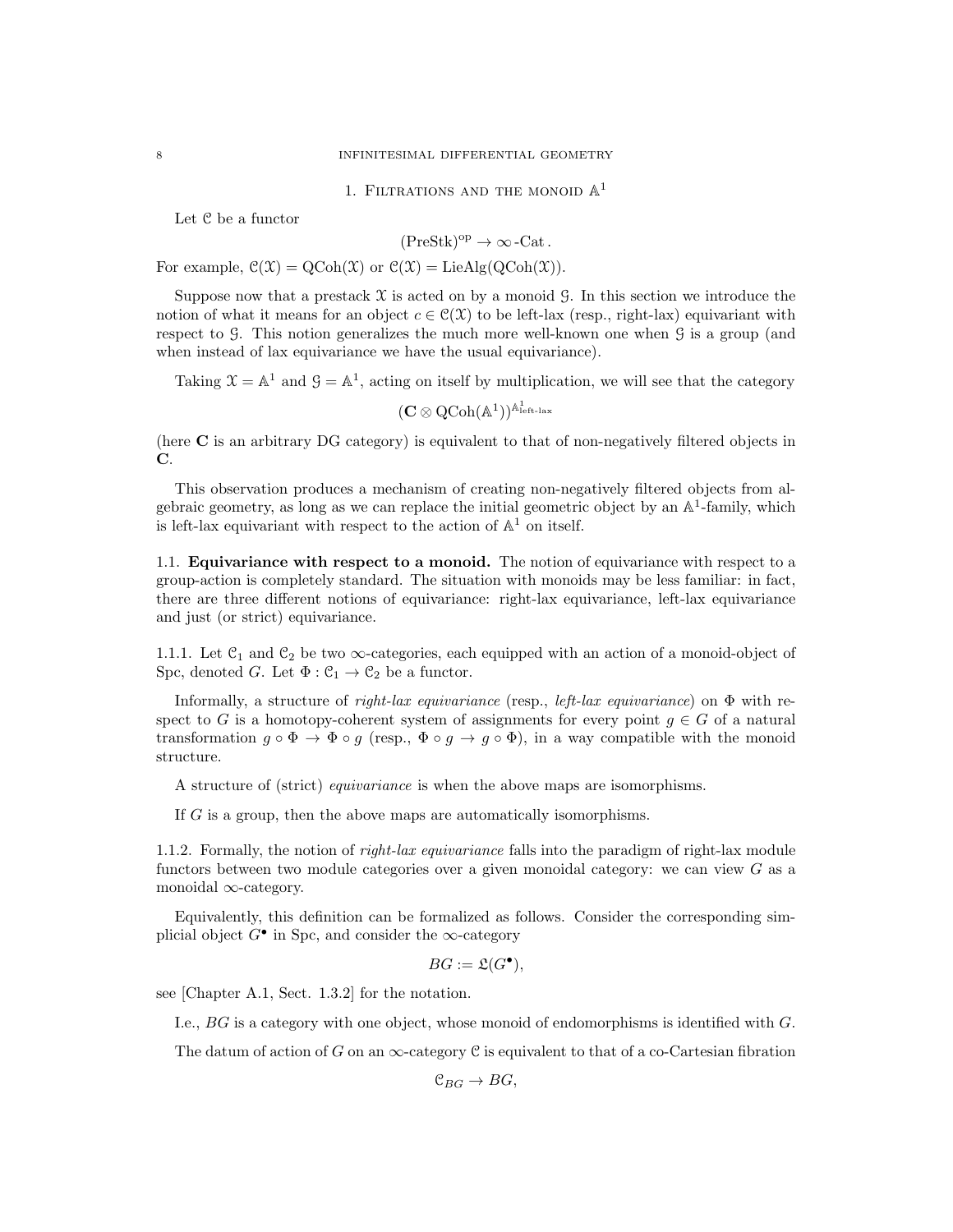that fits into a pullback diagram



A structure right-lax equivariance on  $\Phi$  with respect to G is by definition a datum of extension of  $\Phi$  to a functor

$$
\Phi_{BG} : (\mathcal{C}_1)_{BG} \to (\mathcal{C}_2)_{BG}
$$

over BG.

A structure of right-lax equivariance on  $\Phi$  is a structure of (strict) equivariance if  $\Phi_{BG}$  sends co-Cartesian arrows to co-Cartesian arrows. Equivalently, this is a natural transformation between the functors

 $BG \rightarrow \infty$ -Cat,

classifying the co-Cartesian fibrations  $(\mathcal{C}_1)_{BG}$  and  $(\mathcal{C}_2)_{BG}$ , respectively.

A structure of left-lax equivariance on  $\Phi$  is a structure of right-lax equivariance on the functor

$$
\Phi^{\mathrm{op}}: \mathcal{C}_1^{\mathrm{op}} \to \mathcal{C}_2^{\mathrm{op}}.
$$

1.1.3. It is clear that the composition of functors, each endowed with a structure of right-lax (resp., left-lax) equivariance, has a structure of right-lax (resp., left-lax) equivariance.

It is also clear that if a functor  $\Phi$  has a structure of right-lax (resp., left-lax) equivariance, then its left (resp., right) adjoint, if it exists, has a natural structure of left-lax (resp., right-lax) equivariance.

1.2. Equivariance in algebraic geometry. In this subsection we will adapt the notion of equivariant functor, where instead of just  $\infty$ -categories we consider contravariant functors on Sch<sup>aff</sup> with values in  $\infty$ -categories.

As a particular case, we will obtain the notion of left-lax or right-lax equivariant quasicoherent sheaf on a prestack, equipped with an action of a monoid.

1.2.1. Let C be a presheaf of categories, i.e., a functor

 $(Sch^{aff})^{op} \to \infty$ -Cat.

Let  $G$  be a monoidal prestack, i.e., a monoid-object in PreStk, equivalently, a functor

$$
(\mathrm{Sch}^{\mathrm{aff}})^{\mathrm{op}} \to \mathrm{Monoid}(\mathrm{Spc}).
$$

Informally, an action of G on C is by definition a system of actions of  $\mathcal{G}(S)$  on  $\mathcal{C}(S)$  for  $S \in \text{Sch}^{\text{aff}}$ , compatible with pullbacks.

Formally, an action of  $G$  on  $C$  is a datum of a functor

$$
\mathcal{C}_{B\mathcal{G}} : (\mathbf{Sch}^{\mathrm{aff}})^{\mathrm{op}} \to \infty\text{-}\mathbf{Cat},
$$

equipped with a natural transformation  $\mathcal{C}_{BG} \to BG$  and a pullback diagram

$$
\begin{array}{ccc}\n\mathbf{C} & \longrightarrow & \mathbf{C}_{B\mathbf{G}} \\
\downarrow & & \downarrow \\
\text{pt} & \longrightarrow & B\mathbf{G},\n\end{array}
$$

such that for every  $S \in \text{Sch}^{\text{aff}}$ , the corresponding functor

 $\mathfrak{C}_{B}g(S) \to B\mathfrak{S}(S)$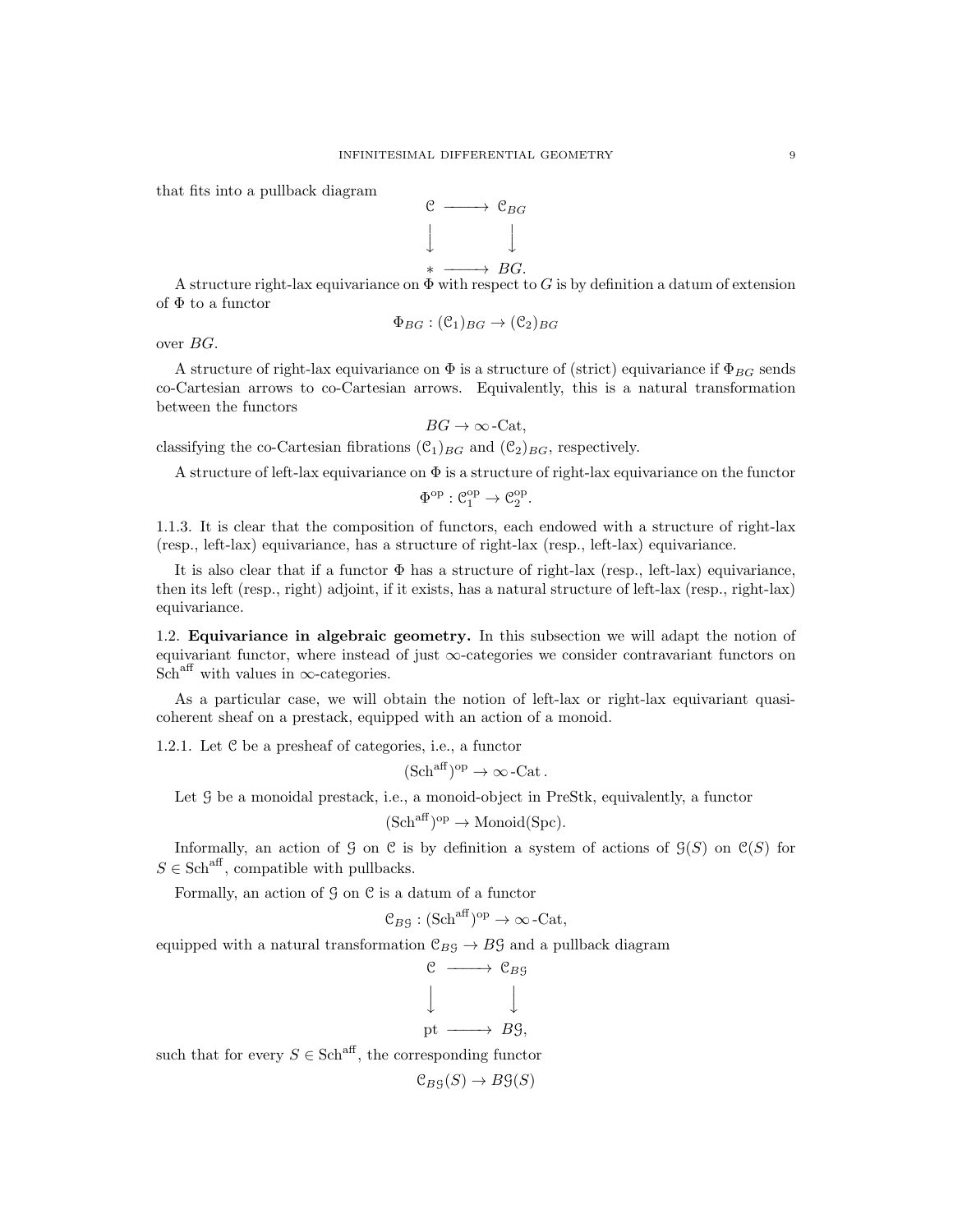is a co-Cartesian fibration.

1.2.2. Let  $\mathcal{C}_1, \mathcal{C}_2$  be two presheaves of categories, each equipped with an action of G.

For a natural transformation  $\Phi : \mathcal{C}_1 \to \mathcal{C}_2$ , a datum of *right-lax equivariance* (resp., *left-lax equivariance*) with respect to  $\mathcal{G}$  is a compatible system of structures of right-lax equivariance (resp., left-lax equivariance) on the functors

$$
\Phi_S : \mathcal{C}_1(S) \to \mathcal{C}_2(S).
$$

1.2.3. A particular case of this situation is when  $\mathcal{C}_1 = \mathcal{X} \in \text{PreStk}, \text{ i.e., is a functor}$ 

$$
(\mathrm{Sch}^{\mathrm{aff}})^{\mathrm{op}} \to \mathrm{Spc}.
$$

In this case we can think of a functor  $\Phi$  from X to  $\mathcal{C} = \mathcal{C}_2$  as a section  $p \in \mathcal{C}(\mathcal{X})$ , where we regard C as a functor

$$
\mathrm{PreStk}^{\mathrm{op}} \to \infty\operatorname{-Cat}
$$

by right Kan-extending the original  $(\text{Sch}^{\text{aff}})^{\text{op}} \stackrel{\mathcal{C}}{\rightarrow} \infty$ -Cat along  $(\text{Sch}^{\text{aff}})^{\text{op}} \hookrightarrow \text{PreStk}^{\text{op}}$ .

Thus, we obtain the notion of a section  $p \in \mathcal{C}(\mathcal{X})$  to be *right-lax equivariant* (resp., *left-lax* equivariant, (strictly) equivariant) with respect to G.

We will denote the resulting categories by

$$
\mathfrak{C}(\mathfrak{X})^{\mathcal{G}_{\text{right-lax}}}, \quad \mathfrak{C}(\mathfrak{X})^{\mathcal{G}_{\text{left-lax}}} \text{ and } \mathfrak{C}(\mathfrak{X})^{\mathcal{G}},
$$

respectively. We have the fully faithful embeddings

$$
\mathcal{C}(\mathfrak{X})^{\mathcal{G}_{\text{right-lax}}} \leftarrow \mathcal{C}(\mathfrak{X})^{\mathcal{G}} \hookrightarrow \mathcal{C}(\mathfrak{X})^{\mathcal{G}_{\text{left-lax}}}.
$$

1.2.4. An example of the situation in Sect. 1.2.3 is when

$$
\mathcal{C} = \mathrm{QCoh}^*,
$$

where the action of  $\mathcal G$  on QCoh<sup>∗</sup> is trivial.

Thus, for  $\mathcal{X} \in \text{PreStk}$  and  $\mathcal{F} \in \text{QCoh}(\mathcal{X})$ , a datum of right-lax equivariance (resp., left-lax equivariance) with respect to G assigns to every  $x \in \text{Maps}(S, \mathcal{X})$  and  $g \in \text{Maps}(S, \mathcal{G})$  a map

 $x^*(\mathcal{F}) \to (g \cdot x)^*(\mathcal{F})$   $(\text{resp., } (g \cdot x)^*(\mathcal{F}) \to x^*(\mathcal{F})),$ 

in a way compatible with products of g's and pullbacks  $S_1 \rightarrow S_2$ .

We let  $Q\text{Coh}(\mathfrak{X})^{\mathcal{G}_{\text{right-lax}}}$  (resp.,  $Q\text{Coh}(\mathfrak{X})^{\mathcal{G}_{\text{left-lax}}}$ ) denote the category of objects in  $Q\text{Coh}(\mathfrak{X})$ , equipped with a structure of right-lax (resp., left-lax) equivariance with respect to G. We let  $Q\text{Coh}(\mathfrak{X})^{\mathcal{G}}$  be the category of objects equipped with a structure of (strict)  $\mathcal{G}$ -equivariance.

1.2.5. Here are several other examples of presheaves C that we will use (for now, all of them have the trivial action of G):

(i) Take  $\mathcal{C}(S) = \mathbf{C} \otimes \mathrm{QCoh}(S)$  for a fixed DG category **C**.

(ii) Take  $\mathcal{C}(S) := \mathcal{P}\text{-Alg}(\mathbf{O} \otimes \mathrm{QCoh}(S))$  for a fixed symmetric monoidal DG category **O** and an operad P.

(iii) Take  $\mathcal{C}(S) := \text{QCoh}(S)$ - **mod**, the category of module categories over  $\text{QCoh}(S)$ .

(iv) Take  $\mathcal{C}(S) := \text{PreStk}_{\ell, S}$ . In this case, for a prestack  $\mathcal{X}$ , a map  $p : \mathcal{X} \to \mathcal{C}$  amounts to a prestack y over X. Given a G-action on X, a datum of right-lax equivariance on p is equivalent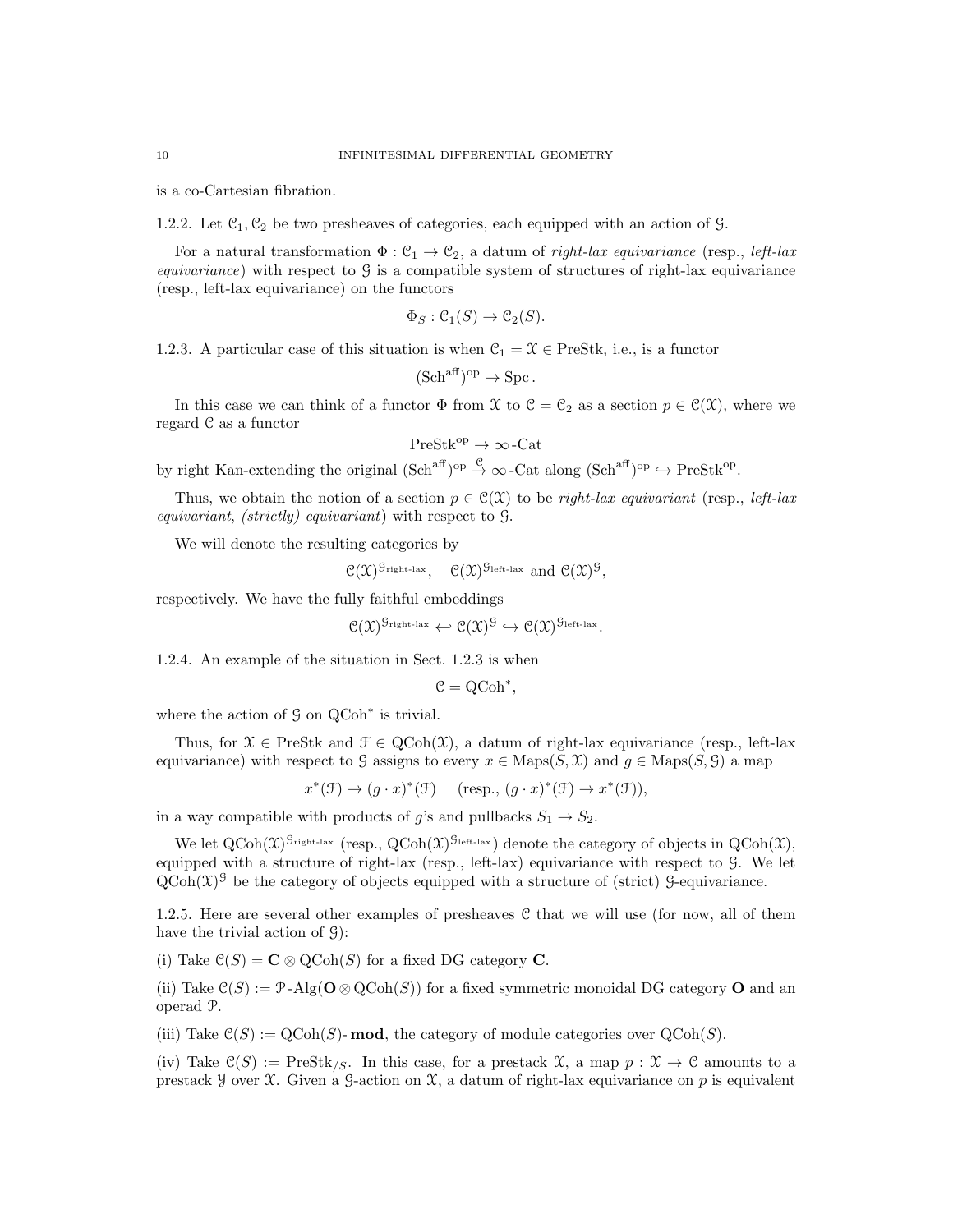to that of a lift of the given  $\mathcal G$ -action on  $\mathcal X$  to a  $\mathcal G$ -action on  $\mathcal Y$ . This structure is a (strict) equivariance if and only if the square

$$
g \times y \xrightarrow{\text{action}} y
$$
  

$$
\downarrow \qquad \qquad \downarrow
$$
  

$$
g \times x \xrightarrow{\text{action}} x
$$

is Cartesian.

1.3. The category of filtered objects. It is well-known that the formalism of equivariance with respect to the multiplicative group allows to give an algebro-geometric interpretation to the notion of filtered object in a given DG category.

We will review this construction in the present subsection.

1.3.1. Let C be a DG category. Recall the notation

$$
\mathbf{C}^{\mathrm{Fil}} := \mathrm{Funct}(\mathbb{Z}, \mathbf{C}),
$$

see [Chapter IV.2, Sect. 1.3].

1.3.2. Consider the presheaf of categories  $C \otimes QCoh(-)$  from Example (i) in Sect. 1.2.5.

We will take our group-prestack G to be  $\mathbb{G}_m$ . We take  $\mathfrak{X} = \mathbb{A}^1$ , where  $\mathbb{G}_m$  acts on  $\mathbb{A}^1$  by multiplication.

Proposition-Construction 1.3.3. There is a canonical equivalence

(1.1) 
$$
\mathbf{C}^{\mathrm{Fil}} \simeq (\mathbf{C} \otimes \mathrm{QCoh}(\mathbb{A}^1))^{\mathbb{G}_m}.
$$

Proof. By [Ga3, Theorem 2.2.2], the natural functor

$$
\mathbf{C}\otimes\left(\operatorname{QCoh}(\mathbb{A}^1)\right)^{\mathbb{G}_m}\to\left(\mathbf{C}\otimes\operatorname{QCoh}(\mathbb{A}^1)\right)^{\mathbb{G}_m}
$$

is an equivalence. It is equally easy to see that the functor

$$
\mathbf{C} \otimes \mathrm{Vect}^{\mathrm{Fil}} \to \mathbf{C}^{\mathrm{Fil}}
$$

is an equivalence. Hence, it is sufficient to treat the case  $C =$  Vect.

We construct the functor

$$
(\mathrm{QCoh}(\mathbb{A}^1))^{\mathbb{G}_m} \to \mathrm{Vect}^{\mathrm{Fil}}
$$

as follows. Given  $\mathcal{F} \in (\mathrm{QCoh}(\mathbb{A}^1))^{\mathbb{G}_m}$  we define the corresponding functor  $\mathbb{Z} \to \mathrm{Vect}$  by  $n \mapsto \Gamma(\mathbb{A}^1, \mathcal{F}(n \cdot \{0\}))^{\mathbb{G}_m},$ 

where the superscript  $\mathbb{G}_m$  stands for taking  $\mathbb{G}_m$ -invariants, and  $\mathcal{F}(n \cdot \{0\})$  means twisting  $\mathcal{F}$  by the corresponding Cartier divisor.

The fact that this functor is an equivalence is a straightforward check.

 $\Box$ 

1.3.4. Consider the functor

$$
\left(\mathbf{C}\otimes \operatorname{QCoh}(\mathbb{A}^1)\right)^{\mathbb{G}_m}\to \mathbf{C}\otimes \operatorname{QCoh}(\mathbb{A}^1)\to \mathbf{C},
$$

given by restriction to  $\{1\} \in \mathbb{A}^1$ . Under the identification  $(1.1)$ , this functor corresponds to the functor of 'forgetting the filtration'

$$
\mathbf{oblv}_{\mathrm{Fil}}: \mathbf{C}^{\mathrm{Fil}} \to \mathbf{C}.
$$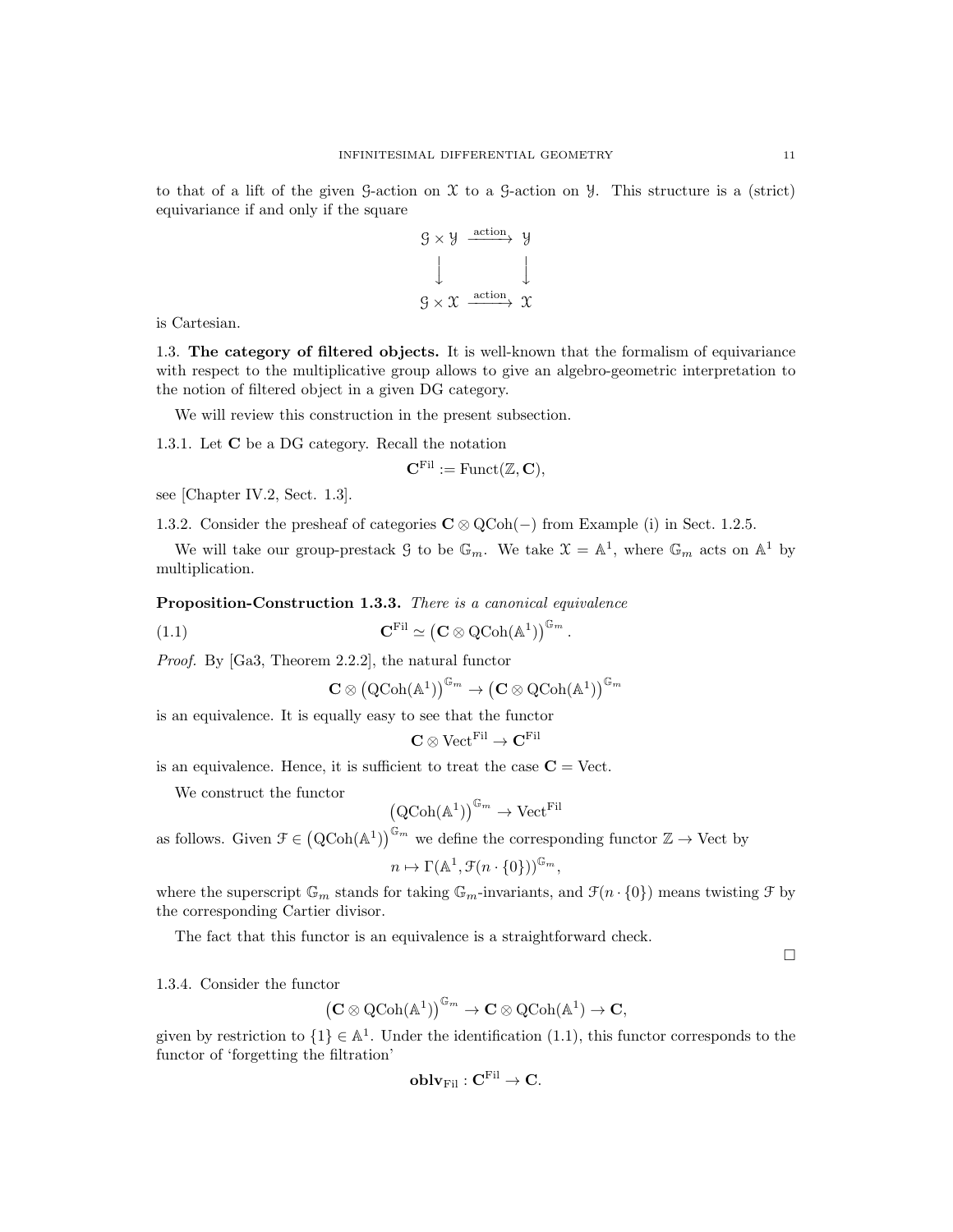1.4. The category of graded objects. In this subsection we will consider a variant of the material in Sect. 1.3, where instead of filtered objects we consider graded ones.

1.4.1. Consider the category

$$
\mathbf{C}^{\operatorname{gr}}:=\mathbf{C}^{\mathbb{Z}}.
$$

As in Proposition 1.3.3, we have:

$$
\mathbf{C}^\mathbb{Z}\simeq\mathbf{C}^{\mathbb{G}_m},
$$

i.e., this is the  $\mathbb{G}_m$ -equivariant category for the presheaf of categories  $\mathbf{C}\otimes \mathrm{QCoh}(-)$  over  $\mathfrak{X} = \mathrm{pt}$ .

1.4.2. The forgetful functor

$$
\mathbf{C}^{\mathbb{G}_m} \to \mathbf{C}
$$

corresponds to the functor of 'forgetting the grading'

$$
\mathbf{oblv}_{\mathrm{gr}}: \mathbf{C}^{\mathrm{gr}} \to \mathbf{C}.
$$

1.4.3. The adjoint functors

$$
(\mathrm{gr} \to \mathrm{Fil}): \mathbf{C}^\mathrm{gr} \rightleftarrows \mathbf{C}^\mathrm{Fil}: \mathrm{Rees}
$$

([Chapter IV.2, Sect. 1.3.3]) correspond to the functors of pullback and push-forward along the projection  $\mathbb{A}^1 \to \text{pt}$ .

1.4.4. Consider the functor of the 'associated graded'

$$
\text{ass-}\mathrm{gr}: \mathbf{C}^{\mathrm{Fil}} \to \mathbf{C}^{\mathrm{gr}},
$$

see [Chapter IV.2, Sect. 1.3.4].

In terms of the identification

(1.2) 
$$
\mathbf{C}^{\mathrm{Fil}} \simeq \left(\mathbf{C} \otimes \mathrm{QCoh}(\mathbb{A}^1)\right)^{\mathbb{G}_m},
$$

the functor ass-gr corresponds to

$$
\mathfrak{F} \mapsto (\mathrm{Id}_{\mathbf{C}} \otimes i_0)^*(\mathfrak{F}),
$$

where  $i_0: \{0\} \to \mathbb{A}^1$ .

1.5. Positive and negative filtrations. It turns out that if in the discussion in Sect. 1.3, we replace the group  $\mathbb{G}_m$  by the monoid  $\mathbb{A}^1$ , the corresponding extra structure will single out non-negative filtrations (in the case of left-lax equivariance) or non-positive filtrations (in the case of right-lax equivariance).

1.5.1. Consider again the presheaf of categories from Example (i) in Sect. 1.2.5.

Let us now take the monoid-prestack  $\mathcal{G} = \mathbb{A}^1$ , where  $\mathbb{A}^1$  is a monoid with respect to the operation of *multiplication*. We take  $\mathcal{X} = \mathbb{A}^1$ , where  $\mathbb{A}^1$  acts on itself by multiplication. We consider  $\mathbb{G}_m$  as a sub-monoid of  $\mathbb{A}_1$ .

We have:

#### Lemma 1.5.2.

(a) The forgetful functor

$$
\left(\mathbf{C}\otimes\operatorname{QCoh}(\mathbb{A}^1)\right)^{\mathbb{A}^1_{\text{left-lax}}}\to \left(\mathbf{C}\otimes\operatorname{QCoh}(\mathbb{A}^1)\right)^{\mathbb{G}_m}
$$

is fully faithful and its essential image identifies with  $C^{\text{Fil},\geq 0} \subset C^{\text{Fil}}$ .

(b) The forgetful functor

$$
\left(\mathbf{C}\otimes \operatorname{QCoh}(\mathbb{A}^1)\right)^{\mathbb{A}^1_{\operatorname{right-lax}}} \to \left(\mathbf{C}\otimes \operatorname{QCoh}(\mathbb{A}^1)\right)^{\mathbb{G}_m}
$$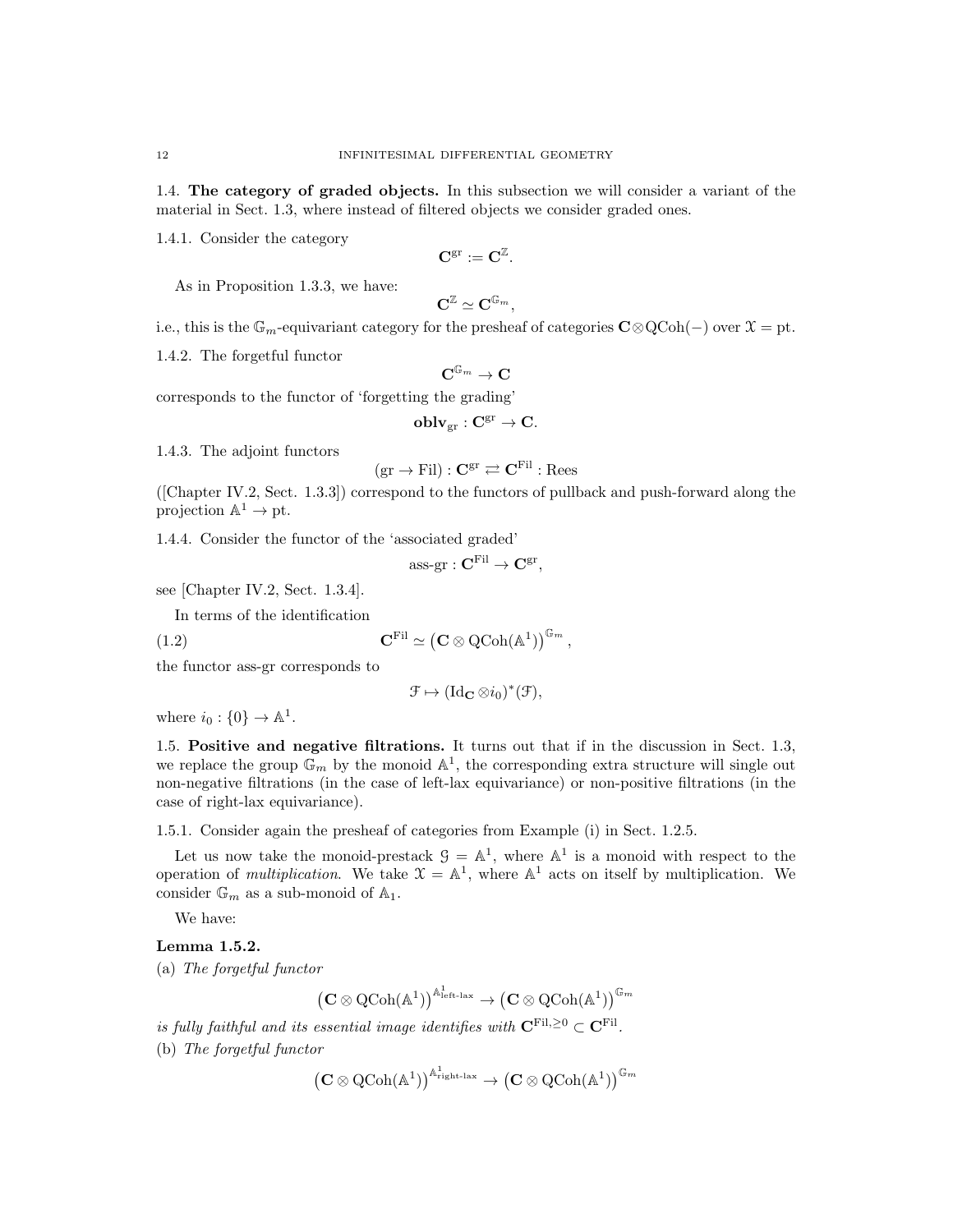is fully faithful and its essential image identifies with  $C^{\text{Fil},\leq 0} \subset C^{\text{Fil}}$ .

1.5.3. We also have the following graded analog of Lemma 1.5.2:

## Lemma 1.5.4.

(a) The forgetful functor

$$
\mathbf{C}^{\mathbb{A}^1_{\mathrm{left\ -\mathrm{lax}}} \to \mathbf{C}^{\mathbb{G}_m}
$$

is fully faithful and its essential image identifies with  $C^{\text{gr}, \geq 0} \subset C^{\text{gr}}$ .

(b) The forgetful functor

$$
\mathbf{C}^{\mathbb{A}^1_{\text{right-lax}}} \to \mathbf{C}^{\mathbb{G}_m}
$$

is fully faithful and its essential image identifies with  $C^{\text{gr}, \leq 0} \subset C^{\text{gr}}$ .

1.6. Scaling the structure of a P-algebra. In this subsection we make a digression and explain that the construction in [Chapter IV.2, Sect. 1.4] of endowing an algebra B over an operad  $P$  with a filtration can be viewed as the operation of 'scaling' the structure maps  $\mathfrak{P}(n) \otimes B^{\otimes n} \to B.$ 

1.6.1. Let  $O$  be a symmetric monoidal category, and let  $P$  be an operad. Recall the presheaf of categories

$$
\mathcal{C}(S) := \mathbf{O} \otimes \mathrm{QCoh}(S),
$$

endowed with the trivial action of a monoid G.

The operad P defines an algebra object in the monoidal category of G-equivariant endomorphisms of C. It follows that for a prestack  $\mathfrak{X}$ , equipped with an action of  $\mathfrak{G}$ , the forgetful functor

$$
(\mathcal{P}\textrm{-mod}(\mathcal{C}(\mathfrak{X})))^{\mathbb{A}^1_{\textrm{left-lax}}}\rightarrow (\mathcal{C}(\mathfrak{X}))^{\mathbb{A}^1_{\textrm{left-lax}}}
$$

is monadic, with the corresponding monad being given by the action of  $\mathcal{P}$  on  $(\mathcal{C}(\mathcal{X}))^{\mathbb{A}^1_{\text{left-law}}}$  as a symmetric monoidal DG category. Hence, we obtain an identification

$$
(\mathcal{P}\textrm{-mod}(\mathfrak{C}(\mathfrak{X})))^{\mathbb{A}^1_{\textrm{left-lax}}}\simeq \mathcal{P}\textrm{-mod}(\mathfrak{C}(\mathfrak{X})^{\mathbb{A}^1_{\textrm{left-lax}}}).
$$

1.6.2. We apply this to  $\mathcal{G} = \mathcal{X} = \mathbb{A}^1$ , acting on itself by multiplication. Thus, we obtain an identification

$$
(\mathcal{P}-\mathrm{Alg}(\mathbf{O}\otimes \mathrm{QCoh}(\mathbb{A}^1)))^{\mathbb{A}^1_{\mathrm{left-lax}}}\simeq \mathcal{P}-\mathrm{Alg}((\mathbf{O}\otimes \mathrm{QCoh}(\mathbb{A}^1))^{\mathbb{A}^1_{\mathrm{left-lax}}}).
$$

Using Lemma  $1.5.2(a)$ , we identify

$$
\mathcal{P}\text{-}\mathrm{Alg}((\mathbf{O}\otimes \mathrm{QCoh}(\mathbb{A}^1))^{\mathbb{A}^1_{\mathrm{left-lax}}})\simeq \mathcal{P}\text{-}\mathrm{Alg}(\mathbf{O}^{\mathrm{Fil},\geq 0}).
$$

Thus, we obtain a canonical equivalence:

(1.3) 
$$
(\mathcal{P}\text{-Alg}(\mathbf{O}\otimes \mathrm{QCoh}(\mathbb{A}^1)))^{\mathbb{A}^1_{\text{left-law}}} \simeq \mathcal{P}\text{-Alg}(\mathbf{O}^{\mathrm{Fil},\geq 0}).
$$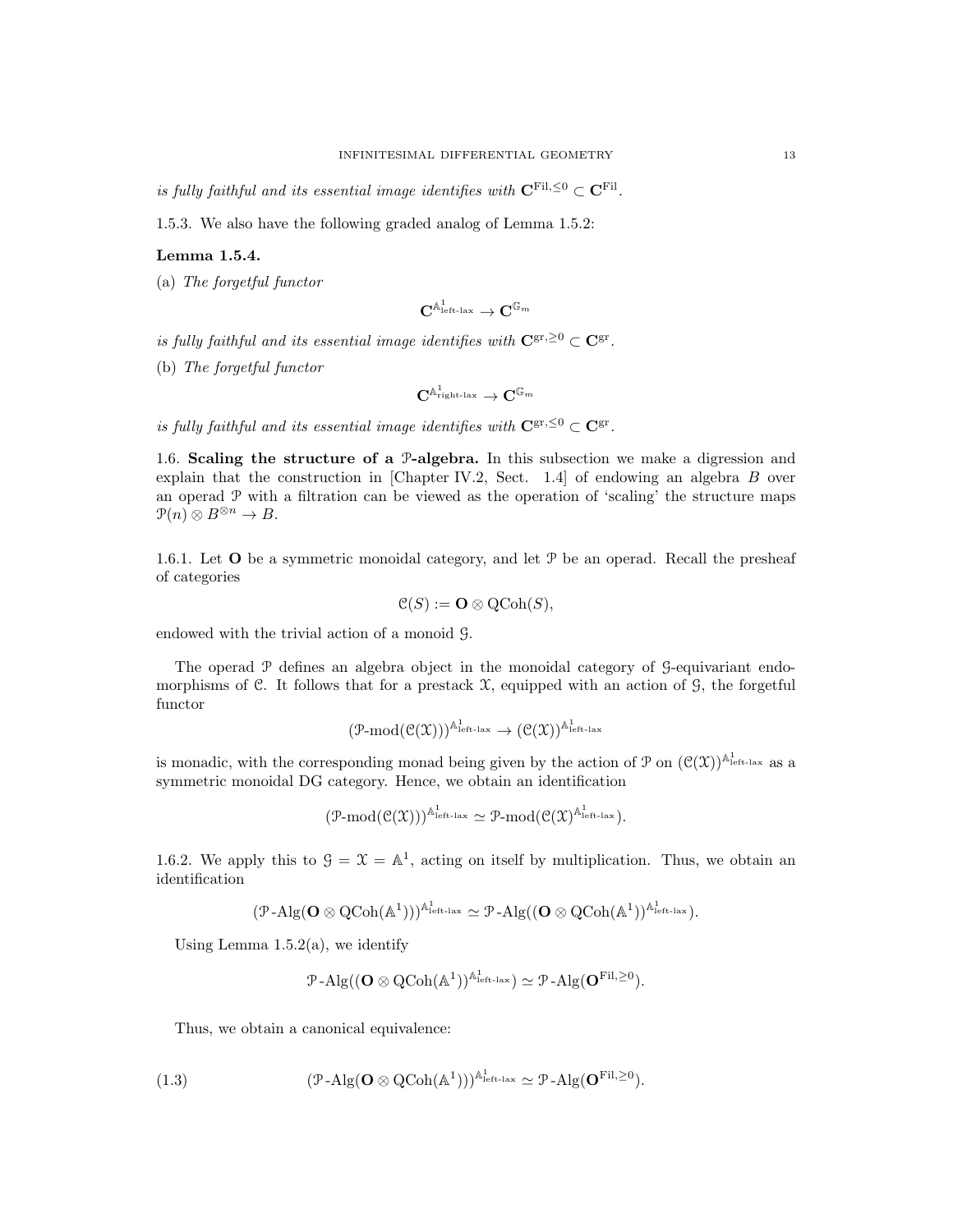1.6.3. Recall the functor

$$
\text{AddFil}: \mathcal{P}\text{-Alg}(\mathbf{O}) \to \mathcal{P}\text{-Alg}(\mathbf{O}^{\text{Fil}, \geq 0}).
$$

see [Chapter IV.2, Sect. 1.4.2].

We obtain that it gives rise to a functor

$$
\mathrm{Scale}^{\mathbb{A}^1_{\mathrm{left-lax}}}:\mathcal{P}\text{-}\mathrm{Alg}(\mathbf{O})\rightarrow(\mathcal{P}\text{-}\mathrm{Alg}(\mathbf{O}\otimes \mathrm{QCoh}(\mathbb{A}^1)))^{\mathbb{A}^1_{\mathrm{left-lax}}}.
$$

Composing with the forgetful functor

$$
(\mathcal{P}\text{-}\mathrm{Alg}(\mathbf{O}\otimes \mathrm{QCoh}(\mathbb{A}^1)))^{\mathbb{A}^1_{\mathrm{left}\text{-}\mathrm{law}}}\to \mathcal{P}\text{-}\mathrm{Alg}(\mathbf{O}\otimes \mathrm{QCoh}(\mathbb{A}^1)),
$$

we obtain a functor

$$
\mathrm{Scale} : \mathcal{P}\text{-}\mathrm{Alg}(\mathbf{O}) \to \mathcal{P}\text{-}\mathrm{Alg}(\mathbf{O} \otimes \mathrm{QCoh}(\mathbb{A}^1)).
$$

Sometimes we will use the short-hand notation

$$
B_{\text{scaled}} := \text{Scale}(B) \text{ and } B_{\text{scaled},\mathbb{A}_{\text{left-law}}^1} := \text{Scale}^{\mathbb{A}_{\text{left-law}}^1}(B).
$$

1.6.4. The functor Scale has the following properties:

- obl $\mathbf{v}_{\mathcal{P}}(B_{\text{scaled}}) \simeq \mathbf{oblv}_{\mathcal{P}}(B) \otimes \mathcal{O}_{\mathbb{A}^1};$
- $i_{\lambda}^{*}(B_{\text{scaled}}) \simeq B$  for any  $0 \neq \lambda \in \mathbb{A}^{1}$ ;
- $i_0^*(B_{\text{scaled}}) \simeq \mathbf{triv}_{\mathcal{P}} \circ \mathbf{oblv}_{\mathcal{P}}(B).$

Remark 1.6.5. One can endow the functor Scale with a structure of associativity with respect to the monoid structure on  $\mathbb{A}^1$ . This gives rise to a *non-trivial* action of the monoid  $\mathbb{A}^1$  on presheaf of categories  $\mathcal{P}$ -Alg( $\mathbf{O} \otimes \mathrm{QCoh}(-)$ ).

#### 2. Deformation to the normal bundle

In this section we introduce a key construction that deforms a nil-isomorphism  $\mathfrak{X} \to \mathfrak{Y}$  to its normal bundle. It is a derived analog of the deformation of a closed embedding to its normal cone.

In subsequent sections, this procedure will give rise to naturally defined filtrations on various objects constructed out of Lie algebroids (e.g., the universal enveloping algebra of a Lie algebroid).

The geometric input into the main construction in this section, explained in Sect. 2.2, was suggested to us by J. Lurie.

2.1. The idea. Before we give the formal construction, let us explain its idea. It is the following: given a nil-closed embedding  $\mathfrak{X} \to \mathfrak{Y}$  we will construct the deformation of  $\mathfrak{Y}$  to the normal bundle by deforming the corresponding groupoid  $\mathfrak{X} \underset{\mathfrak{Y}}{\times} \mathfrak{X}$ .

The sought-for  $\mathbb{A}^1$ -family of groupoids of X will obtained by mapping into the original X a particular  $\mathbb{A}^1$ -family of groupoids in the category  $({}^{\text{cl}}\text{Sch}^{\text{aff}}){}^{\text{op}}$ , denoted

$$
(\mathrm{Bifurc}_{\mathrm{scaled}}^{\bullet})_{\lambda}, \quad \lambda \in \mathbb{A}^{1}.
$$

In this subsection we will informally describe what this family looks like.

We draw the reader's attention to the fact that groupoid objects in the category  $({}^{cl}Sch^{aff})^{op}$ are not very familiar gadgets.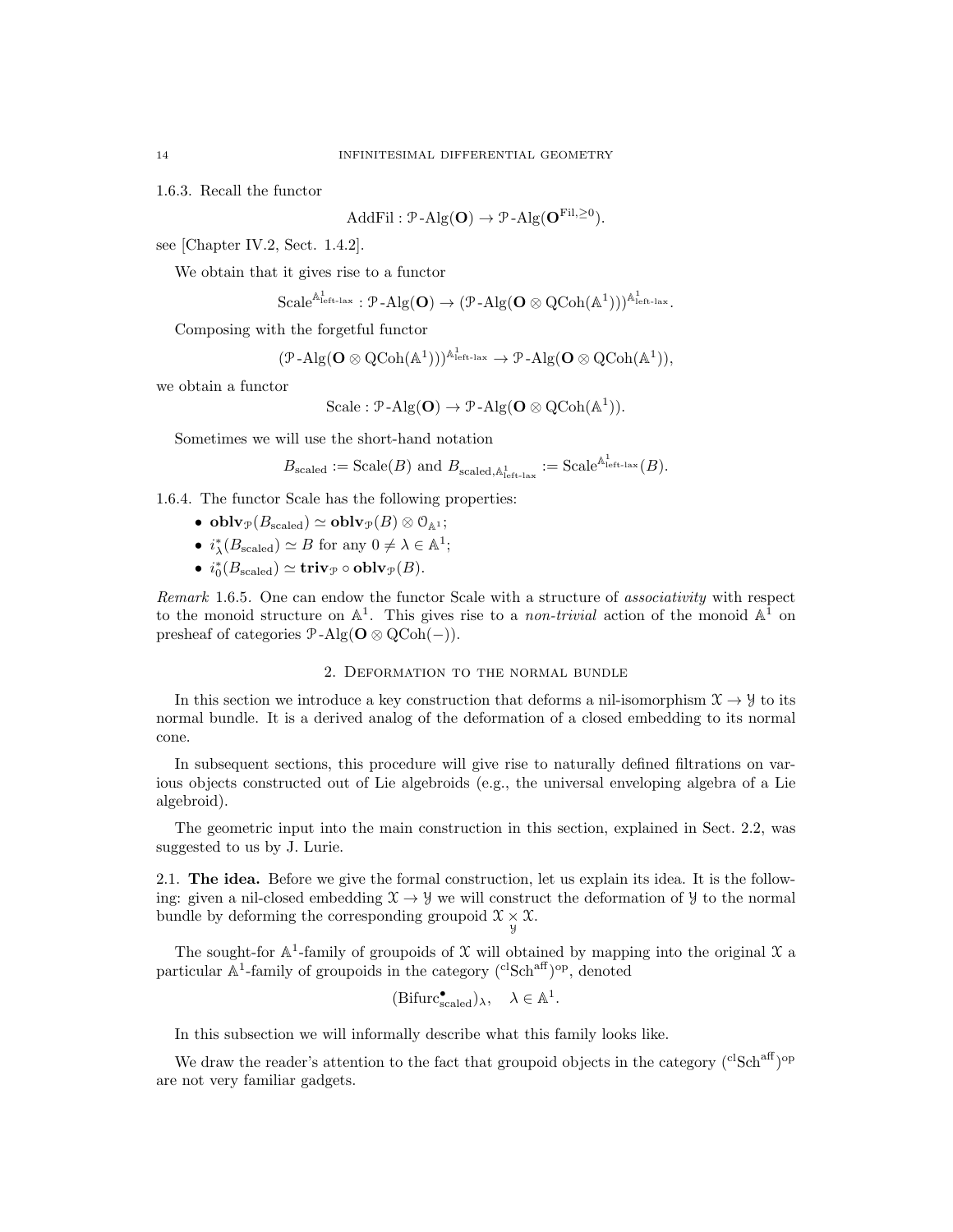2.1.1. For any  $\lambda \in \mathbb{A}^1$ , the scheme  $(Bifurc_{scaled}^0)$  of objects in  $(Bifurc_{scaled}^{\bullet})$  is just pt. The scheme  $(Bifurc<sub>scaled</sub><sup>1</sup>)<sub>\lambda</sub>$  of 1-morphisms is described as follows: if  $\lambda \neq 0$ , then

$$
(\mathrm{Bifurc}_{\mathrm{scaled}}^1)_{\lambda} = \{\lambda\} \sqcup \{-\lambda\} \subset \mathbb{A}^1.
$$

I.e.,  $(Bifurc_{scaled}^{\bullet})_{\lambda}$  is the free groupoid in  $({}^{cl}Sch^{aff})^{op}$  with the scheme of objects being pt.

When  $\lambda = 0$ , then (Bifurc<sub>scaled</sub>)<sub>0</sub> is the scheme of dual numbers  $Spec(k[\epsilon]/\epsilon^2)$ . I.e., we should think of Spec( $k[\epsilon]/\epsilon^2$ ) the limit of  $\{\lambda\} \cup \{-\lambda\}$  as  $\lambda \to 0$ .

2.1.2. For any  $\lambda \in \mathbb{A}^1$  and  $\mathfrak{X} \in \text{PreStk}$ , we obtain a groupoid object in PreStk by considering the prestack of maps from  $(Bifurc_{scaled}^{\bullet})_{\lambda}$  into it:

$$
\mathbf{Maps}((\mathrm{Bifurc}_{\mathrm{scaled}}^\bullet)_\lambda,\mathfrak{X}).
$$

Note that for  $\lambda \neq 0$ , the groupoid **Maps**( $(\text{Bifurc}_{\text{scaled}}^{\bullet})_{\lambda}, \mathcal{X})$  is just  $\mathcal{X} \times \mathcal{X} \rightrightarrows \mathcal{X}$ .

However, for  $\lambda = 0$ , the groupoid **Maps**( $(\text{Bifurc}_{\text{scaled}}^{\bullet})_{\lambda}, \mathcal{X})$  is the total space of the tangent complex on X.

2.2. A family of co-groupoids. We will now spell out the construction described above in a more formal way.

2.2.1. In the category of connective DG algebras, consider the Čech nerve, denoted  $A^{\bullet}$ , of the map

$$
k\rightarrow 0.
$$

Explicitly,  $A^0 = k$ ,  $A^1 = k \oplus k$  and, in general,  $A^i = k \oplus ... \oplus k$  $\sum_{i+1}$ . In particular, all  $A^i$  are

classical.

2.2.2. We now claim that the groupoid  $A^{\bullet}$  in classical commutative algebras can be naturally lifted to one in the category of non-negatively filtered classical commutative algebras, denoted  $(A^{\text{Fil}})$ <sup>•</sup>.

Indeed, we define the filtration on  $A^i$  to be

$$
(Ai)n = \begin{cases} A \text{ for } n \ge 1 \\ k \text{ for } n = 0. \end{cases}
$$

In particular,  $(A^0)_n = A^0$  for all n.

Remark 2.2.3. Note that  $(A<sup>Fil</sup>)<sup>1</sup>$  is the the filtered algebra that we used in [Chapter IV.2, Sect. 1.4.1] in order to construct a canonical filtration on algebras over operads.

2.2.4. Note that

(2.1) 
$$
\text{ass-gr}((A^{\text{Fil}})^{\bullet}) \simeq k \oplus \epsilon(B^{\bullet}(k)), \quad \epsilon^2 = 0, \text{ deg}(\epsilon) = 1.
$$

In other words, ass-gr $((A^{\text{Fil}})^{\bullet})$  is the classifying space simplicial object in the category of classical augmented commutative algebra, corresponding to the commutative group object

$$
k[\epsilon]/\epsilon^2, \quad \deg(\epsilon) = 1.
$$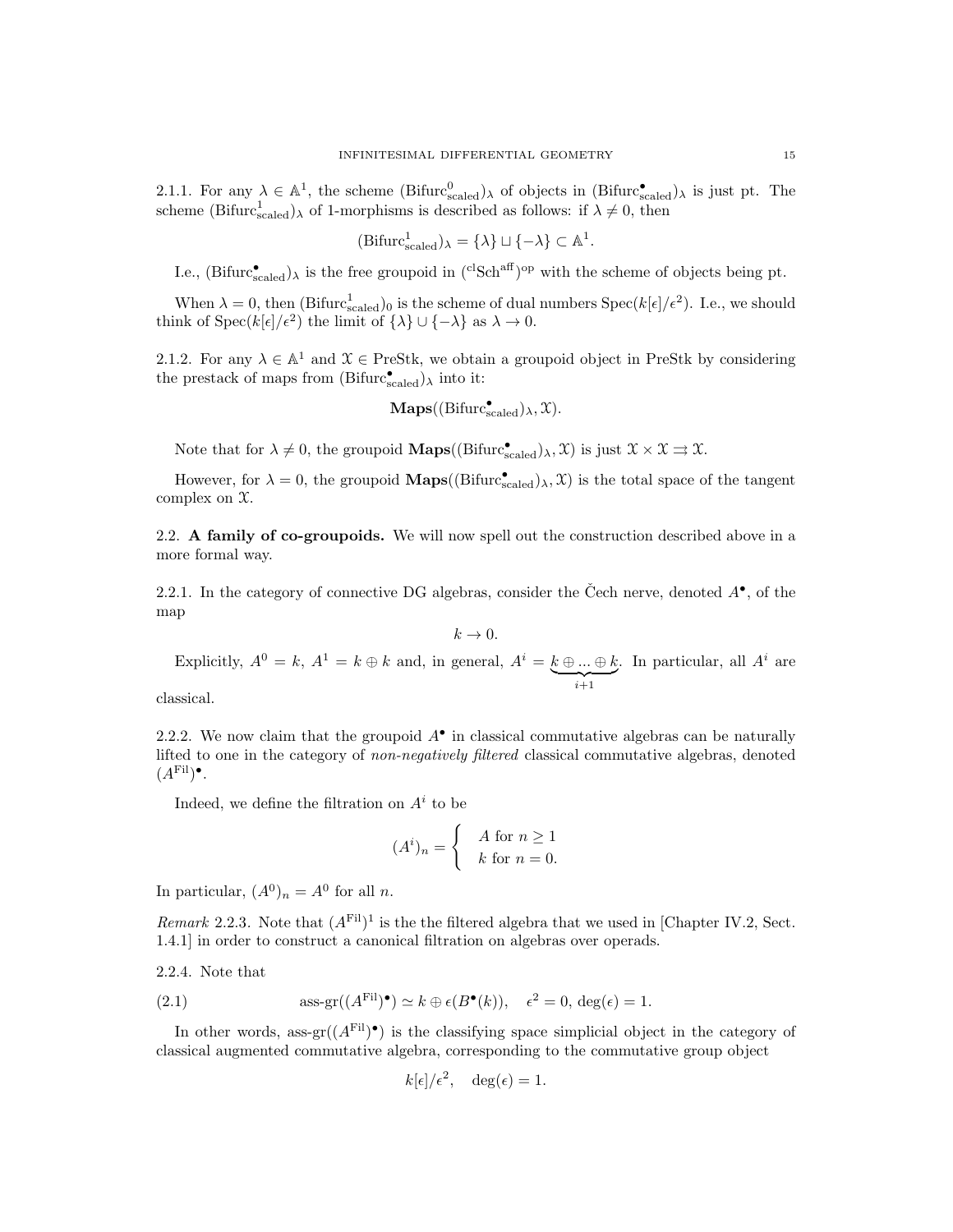2.2.5. Applying the equivalence of (1.3), we turn the groupoid  $(A<sup>Fil</sup>)^{\bullet}$  in the category of nonnegatively filtered commutative connective DG algebras into a groupoid, denoted

$$
A_{\rm scaled, \mathbb{A}^1_{\rm left\text{-}lax}}^{\bullet}
$$

in the category of commutative connective algebras in  $QCoh(\mathbb{A}^1)$ , equipped with a structure of left-lax equivariance with respect to  $\mathbb{A}^1$ .

Denote by  $A_{\text{scaled}}^{\bullet}$  the groupoid in the category of commutative connective algebras in  $QCoh(A^1)$ , obtained from  $A_{\text{scaled},A_{\text{left-law}}^1}^{\bullet}$  by forgetting the left-lax equivariance with respect to  $\mathbb{A}^1$ .

Explicitly,

$$
A_{\text{scaled}}^0 = k[u],
$$

and

$$
A_{\text{scaled}}^1 = \text{Spec}(k[u, \epsilon]/(u - \epsilon) \cdot (u + \epsilon)).
$$

The two maps

$$
A^1_{\rm scaled} \rightrightarrows A^0_{\rm scaled}
$$

 $\epsilon \mapsto u$  and  $\epsilon \mapsto -u$ ,

are given by

respectively.

The degeneracy map  $A_{\text{scaled}}^0 \to A_{\text{scaled}}^1$  is  $u \mapsto u$ . The inverse for the groupoid is the map

$$
A^1_{\rm scaled}\to A^1_{\rm scaled}, \quad u\mapsto u, \epsilon\mapsto -\epsilon.
$$

2.2.6. Passing to spectra (in the sense of algebraic geometry), we obtain a groupoid object, denoted

$$
\mathrm{Bifurc}_{\mathrm{scaled},\mathbb{A}_{\mathrm{right-law}}^1}^{\bullet}
$$

in the category

$$
\left(((\mathrm{Sch}^{\mathrm{aff}})_{/\mathbb{A}^1})^{\mathbb{A}^1_{\mathrm{right-lax}}}\right)^{\mathrm{op}}.
$$

Let

$$
s,t:\mathrm{Bifurc}_{\mathrm{scaled},\mathbb{A}_{\mathrm{right}\text{-}\mathrm{law}}^1}^0\rightrightarrows \mathrm{Bifurc}_{\mathrm{scaled},\mathbb{A}_{\mathrm{right}\text{-}\mathrm{law}}^1}^1
$$

denote the two face maps (source and target, respectively).

Let Bifurc $_{\text{scaled}}^{\bullet}$  denote the groupoid object in the category

$$
\left( (\mathrm{Sch}^{\mathrm{aff}})_{/\mathbb{A}^1} \right)^{\mathrm{op}},
$$

obtained from Bifurc $_{\text{scaled},\mathbb{A}_{\text{right-law}}^{1}}$  by forgetting the the left-lax equivariance with respect to  $\mathbb{A}^{1}$ .

Note that by construction, for any  $0 \neq \lambda \in \mathbb{A}^1$ , we have

$$
(\mathrm{Bifurc}_{\mathrm{scaled}}^i)_{\lambda} = \underbrace{\mathrm{pt}\sqcup...\sqcup\mathrm{pt}}_{i+1},
$$

and the groupoid structure is that of the Čech nerve of the map

$$
\emptyset \to \text{pt},
$$

viewed as a morphism in  $(Sch<sup>aff</sup>)<sup>op</sup>$ .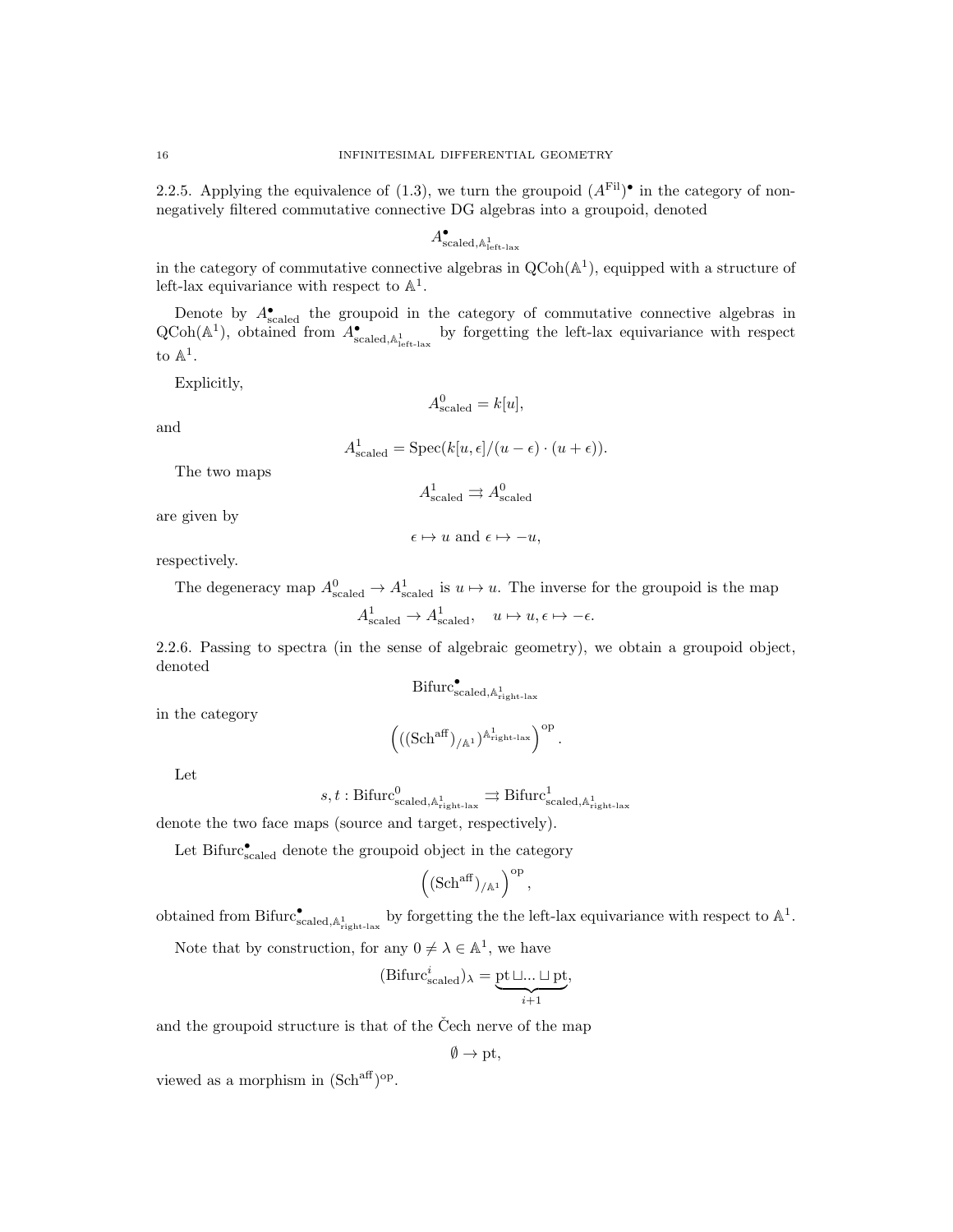Remark 2.2.7. Note that according to Sect. 1.2.5, Example (iv), the datum of upgrading of  $Bifurc_{\rm scaled}^{\bullet}$  to  $Bifurc_{\rm scaled,A_{\rm right\text{-}lax}}^{\bullet}$  amounts simply to the action of the monoid  $\mathbb{A}^1$  on  $Bifurc_{\rm scaled}^{\bullet}$ , compatible with the projection to  $\mathbb{A}^1$ .

2.3. The canonical deformation of a groupoid. We will now use  $Bifurc_{\text{scaled},\mathbb{A}^1_{\text{left-lax}}}^{\bullet}$  to deform the Čech nerve of a nil-isomorphism in  $PreStk<sub>laff-def</sub>$  to the total space of its relative tangent complex.

2.3.1. Let  $\mathfrak{X} \to \mathfrak{Y}$  be a map in PreStk, and let  $\mathfrak{R}^{\bullet}$  be its Čech nerve. Consider the  $\mathbb{A}^1$ -family of simplicial objects of PreStk equal to

$$
(2.2) \qquad \qquad \text{Weil}^{\text{Bifurc}_{\text{scaled}}^{\bullet}}(\mathcal{X}\times \text{Bifurc}_{\text{scaled}}^{\bullet})\underset{\text{Weil}^{\text{Bifurc}_{\text{scaled}}^{\bullet}}(\mathcal{Y}\times \text{Bifurc}_{\text{scaled}}^{\bullet})}{\times}(\mathcal{Y}\times \mathbb{A}^{1}),
$$

where the notation Weil is as in Sect. A.1.

I.e., for an affine scheme S, a point of the space of maps from S to i-simplices of  $(2.2)$  consists of the data of:

- a map  $S \to \mathbb{A}^1$ ;
- a map  $y : S \to Y$ ;
- a map  $S \underset{\mathbb{A}^1}{\times}$  Bifurc $_{\text{scaled}}^i \to \mathfrak{X}$ ;
- an identification of the composition  $S \underset{\mathbb{A}^1}{\times}$  Bifurc $_{\text{scaled}}^i \to \mathcal{X} \to \mathcal{Y}$  with the map

$$
S \underset{\mathbb{A}^1}{\times} \text{Bifurc}_{\text{scaled}}^i \to S \overset{y}{\to} \mathcal{Y}.
$$

Note that, by construction, the simplicial object  $(2.2)$  in  $(PreStk)_{\text{/A}i}$  is augmented by  $\mathcal{Y}$ .

By Sects. A.2.3 and A.2.1, we have:

**Lemma 2.3.2.** Assume that X and Y belong to PreStklaft (resp., PreStklaft-def). Then the same will be true for the terms of the simplicial prestack  $(2.2)$ .

2.3.3. Assume now that X and Y belong to PreStk<sub>laft-def</sub> and that  $\mathcal{X} \rightarrow \mathcal{Y}$  is a nil-isomorphism. Denote the simplicial prestack (2.2) by  $\mathcal{R}^{\bullet}_{\text{scaled}}$ .

Denote

$$
\mathcal{R}_{\text{scaled}} := \mathcal{R}^1_{\text{scaled}}.
$$

We have a canonical (unit) map  $\mathfrak{X} \times \mathbb{A}^1 \to \mathbb{R}^{\bullet}_{\text{scaled}}$ , and it is clear that this map is a nilisomorphism. We claim:

**Lemma 2.3.4.** The simplicial object  $\mathbb{R}_{\text{scaled}}^{\bullet}$  is a groupoid object of  $(\text{PreStk}_{\text{laff-def}})_{/\mathbb{A}^1}$ .

*Proof.* We need to show that for any  $n \geq 2$ , the canonical map

(2.3) 
$$
\mathcal{R}_{\text{scaled}}^{n} \to \underbrace{\mathcal{R}_{\text{scaled}} \times \dots \times \times \mathcal{R}_{\text{scaled}}}_{n \text{ times}}
$$

is an isomorphism.

By [Chapter III.1, Proposition 8.3.2], it is enough to show that the map in question induces an isomorphism of the tangent spaces along the unit section.

By  $(A.4)$ , for an affine scheme S and a point

$$
S \xrightarrow{x,\lambda} \mathfrak{X} \times \mathbb{A}^1,
$$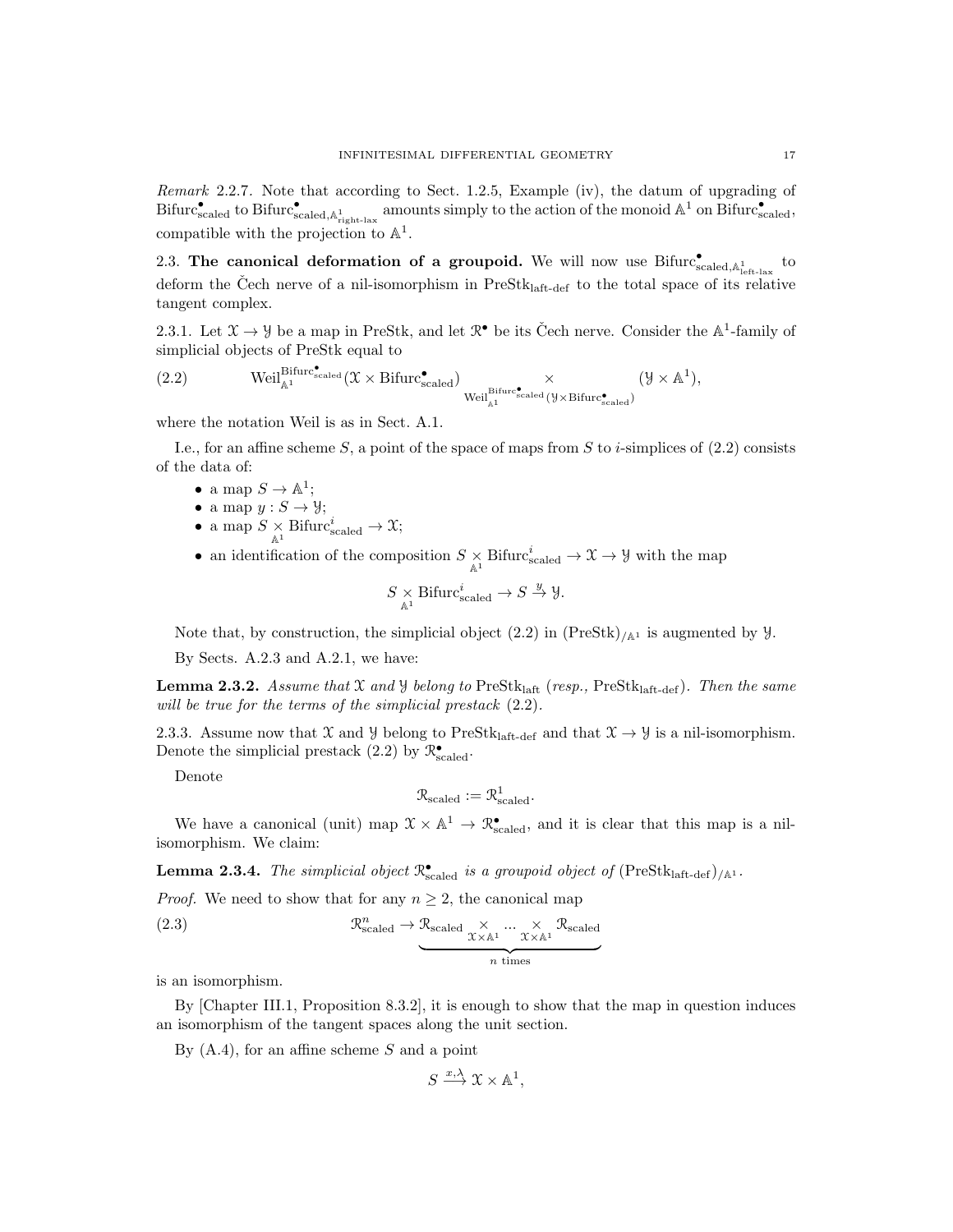the pullback of the tangent space of the left-hand side of  $(2.3)$  relative to  $\mathcal Y$  identifies with

$$
T_x(\mathfrak{X}/\mathcal{Y}) \underset{k[u]}{\otimes} \Gamma(\mathrm{Bifurc}_{\mathrm{scaled}}^n, \mathcal{O}_{\mathrm{Bifurc}_{\mathrm{scaled}}^n}),
$$

while that of the right-hand side with

$$
\begin{array}{ll} T_x(\mathfrak{X}/\mathcal{Y})\underset{k[u]}{\otimes}\Gamma(\mathrm{Bifurc}_{\mathrm{scaled}}^1,\mathcal{O}_{\mathrm{Bifurc}_{\mathrm{scaled}}^1})\underset{T_x(\mathfrak{X}/\mathcal{Y})\otimes k[u]}{\times}\cdots\\ \cdots\underset{T_x(\mathfrak{X}/\mathcal{Y})\otimes k[u]}{\times}T_x(\mathfrak{X}/\mathcal{Y})\underset{k[u]}{\otimes}\Gamma(\mathrm{Bifurc}_{\mathrm{scaled}}^1,\mathcal{O}_{\mathrm{Bifurc}_{\mathrm{scaled}}^1}).\end{array}
$$

Now, the required assertion follows from the fact that

$$
\Gamma(\mathrm{Bifurc}_{\mathrm{scaled}}^n, \mathcal{O}_{\mathrm{Bifurc}_{\mathrm{scaled}}^n}) \simeq \Gamma(\mathrm{Bifurc}_{\mathrm{scaled}}^1, \mathcal{O}_{\mathrm{Bifurc}_{\mathrm{scaled}}^1}) \underset{k[u]}{\times} \dots \underset{k[u]}{\times} \Gamma(\mathrm{Bifurc}_{\mathrm{scaled}}^1, \mathcal{O}_{\mathrm{Bifurc}_{\mathrm{scaled}}^1}).
$$

2.3.5. Let us calculate the fiber  $\mathbb{R}^{\bullet}_{0}$  of  $\mathbb{R}^{\bullet}_{\text{scaled}}$  over  $0 \in \mathbb{A}^{1}$ . First, by Sect. 2.2.4, the groupoid  $\mathbb{R}_0^{\bullet}$  is actually a group, and furthermore a commutative group-object in FormMod<sub>/X</sub>.

We now claim:

**Proposition 2.3.6.** The commutative group-object  $\mathbb{R}_0^{\bullet} \in \text{FormMod}_{/\mathfrak{X}}$  identifies canonically with  $Vect_{\mathfrak{X}}(T(\mathfrak{X}/\mathfrak{Y})).$ 

*Proof.* We will consider both sides as functors on the category  $Ptd(FormMod<sub>/X</sub>)$ .

The commutative group-object  $\mathcal{R}_0^{\bullet} \in \mathrm{FormMod}_{/\mathcal{X}}$  assigns to  $\mathcal{Z} \in \mathrm{Ptd}(\mathrm{FormMod}_{/\mathcal{X}})$  the space equal to the fiber of the restriction map

$$
(2.4) \quad * \underset{\text{Maps}(\mathcal{Z}, \mathcal{X})}{\times} \text{Maps}(\mathcal{Z} \times \text{Spec}(k[\lambda]/\lambda^2), \mathcal{X}) \underset{\text{Maps}(\mathcal{X} \times \text{Spec}(k[\lambda]/\lambda^2), \mathcal{Y})}{\times} \text{Maps}(\mathcal{Z}, \mathcal{Y}) \rightarrow
$$
\n
$$
\rightarrow * \underset{\text{Maps}(\mathcal{X}, \mathcal{X})}{\times} \text{Maps}(\mathcal{X} \times \text{Spec}(k[\lambda]/\lambda^2), \mathcal{X}) \underset{\text{Maps}(\mathcal{X} \times \text{Spec}(k[\lambda]/\lambda^2), \mathcal{Y})}{\times} \text{Maps}(\mathcal{X}, \mathcal{Y}),
$$

where the map in the above formula is given by restriction along  $\mathfrak{X} \to \mathfrak{Z}$ , and where the commutative group structure coming from the structure of commutative group on

$$
Spec(k[\lambda]/\lambda^2) \in ((Sch^{\text{aff}})_{pt/})^{\text{op}}.
$$

By [Chapter IV.3, Corollary 3.6.7], the commutative group-object Vect<sub> $\chi(T(\mathcal{X}/\mathcal{Y}))$ </sub> in the category FormMod<sub>/ $\chi$ </sub> assigns to

$$
(\mathcal{Z}\stackrel{\pi}{\to}\mathcal{X})\in \mathrm{Ptd}(\mathrm{FormMod}_{/\mathcal{X}})
$$

the space

(2.5) 
$$
\text{Maps}_{\text{IndCoh}(\mathfrak{X})}(\text{coFib}(\omega_{\mathfrak{X}} \to \pi^{\text{IndCoh}}_*(\omega_{\mathfrak{X}})), T(\mathfrak{X}/\mathcal{Y})).
$$

Note that

 $\mathcal{Z} \times \text{Spec}(k[\lambda]/\lambda^2) \simeq \text{RealSplitSqZ}(\omega_{\mathcal{Z}}),$ 

see [Chapter IV.3, Sect. 3.7] for the notation.

Hence, we can rewrite the fiber of the map (2.4) as

$$
\mathrm{Fib}\left(\mathrm{Maps}_{\mathcal{Z}//\mathcal{Y}}(\mathrm{RealSplitSqZ}(\omega_{\mathcal{Z}}), \mathcal{X}) \to \mathrm{Maps}_{\mathcal{X//\mathcal{Y}}(\mathrm{RealSplitSqZ}(\omega_{\mathcal{X}}), \mathcal{X})\right),
$$

and further as

$$
\mathrm{Fib}\left(\mathrm{Maps}_{\mathrm{IndCoh}(\mathcal{Z})}(\omega_{\mathcal{Z}}, T(\mathcal{X}/\mathcal{Y})|_{\mathcal{Z}})\to \mathrm{Maps}_{\mathrm{IndCoh}(\mathcal{X})}(\omega_{\mathcal{X}}, T(\mathcal{X}/\mathcal{Y}))\right),
$$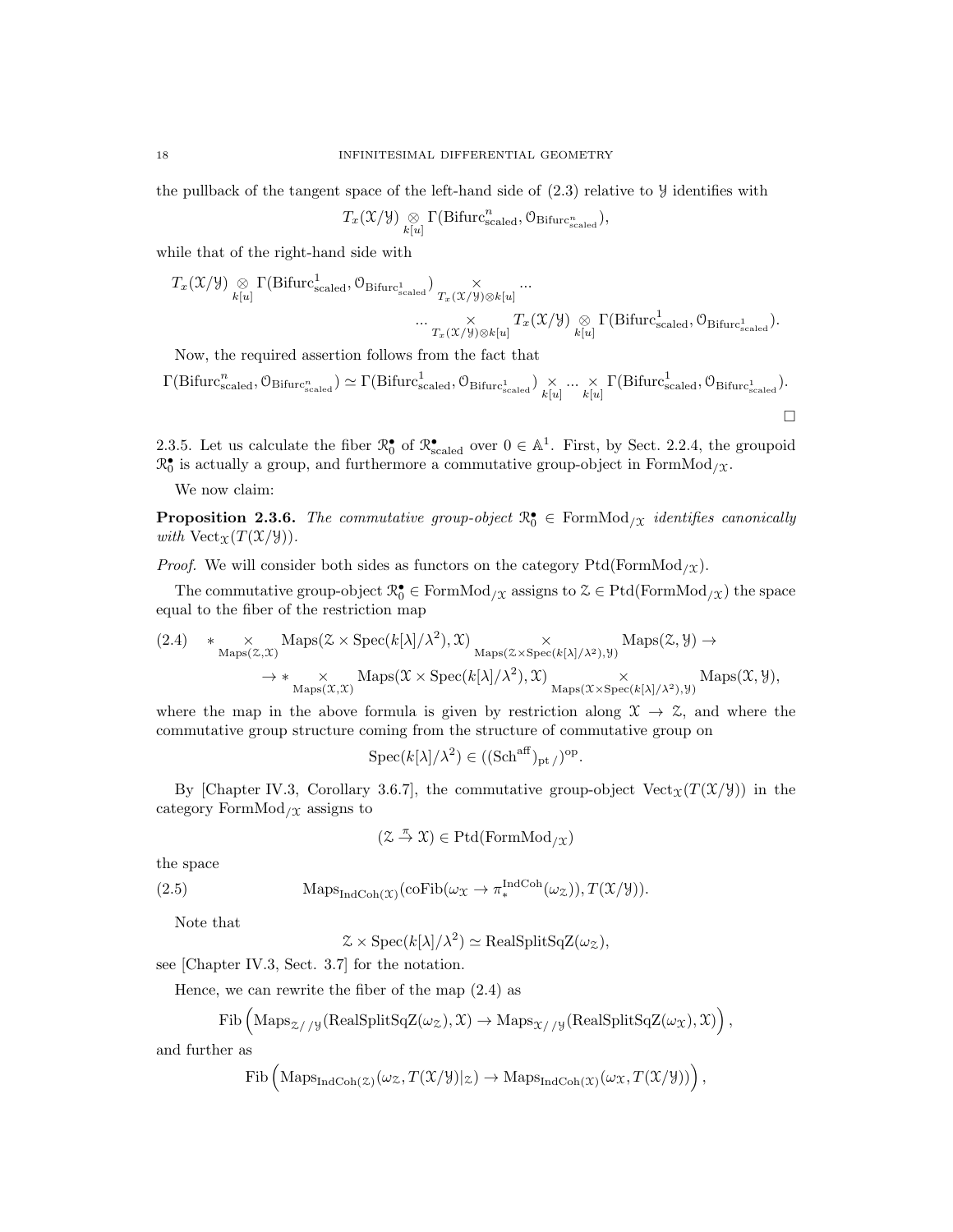identifies with (2.5), as required.

# 2.4. Deformation of a formal moduli problem to the normal bundle. We will now use the deformation

$$
\mathcal{R}^\bullet \leadsto \mathcal{R}_{\mathrm{scaled}}^\bullet
$$

to construct the deformation

$$
\mathcal{Y}\leadsto \mathcal{Y}_{\rm scaled}^{\bullet}.
$$

2.4.1. Let X be an object of PreStk<sub>laft-def</sub> and let  $\mathcal{Y}$  be an object of FormMod<sub>X</sub>.

Consider the formal groupoid  $\mathcal{R}^{\bullet}_{\text{scaled}}$  over  $\mathcal{X}$  (and relative to  $\mathcal{Y} \times \mathbb{A}^1$ ). Applying [Chapter IV.1, Theorem 2.3.2], we obtain an object

$$
\mathcal{Y}_{\text{scaled}} \in \text{FormMod}_{\mathfrak{X} \times \mathbb{A}^1// \mathcal{Y} \times \mathbb{A}^1},
$$

i.e., an  $\mathbb{A}^1$ -family of objects  $\mathcal{Y}_{\text{scaled}} \in \text{FormMod}_{\mathcal{X}}$ .

2.4.2. By construction, the fiber  $\mathcal{Y}_{\{\lambda\}}$  at  $0 \neq \lambda \in \mathbb{A}^1$  identifies with the original  $\mathcal{Y}$ .

On the other hand, by Proposition 2.3.6 the fiber  $\mathcal{Y}_0$  at  $0 \in \mathbb{A}^1$  identifies canonically with

$$
\text{Vect}_{\mathfrak{X}}(T(\mathfrak{X}/\mathfrak{Y})[1]),
$$

where  $T(\mathfrak{X}/\mathfrak{Y})[1] =: N(\mathfrak{X}/\mathfrak{Y})$  can be thought of as the normal bundle to X in Y.

2.4.3. Example. Let us take  $\mathcal{Y} = \mathcal{X}_{\text{dR}}$ . Then the object

 $(\mathfrak{X}_{\mathrm{dR}})_{\mathrm{scaled}} \in \mathrm{FormMod}_{\mathfrak{X} \times \mathbb{A}^1 / / \mathfrak{Y} \times \mathbb{A}^1}$ 

is the Dolbeault degeneration of  $\mathfrak{X}_{\mathrm{dR}}$  to  $\mathrm{Vect}_{\mathfrak{X}}(T(\mathfrak{X})[1]).$ 

Remark 2.4.4. One can show that when  $\mathfrak{X} = X$  is a classical scheme, and Y is the obtained as the formal completion of a classical scheme Y along a regular closed embedding  $X \to Y$ , then Yscaled is a nil-schematic ind-scheme (i.e., formal scheme) equal to the formal completion along  $X \times \mathbb{A}^1$  of the scheme given by the usual deformation of Y to the normal cone.

2.5. The action of the monoid  $\mathbb{A}^1$ . Above to any  $\mathcal{Y} \in \text{FormMod}_{\mathcal{X}}$  we have assigned an  $\mathbb{A}^1$ -family  $\mathcal{Y}_{\text{scaled}}$  of objects of FormMod<sub> $\mathcal{X}/$ </sub>. However, this family possesses an extra structure: that of left-lax equivariance with respect to the monoid  $\mathbb{A}^1$ .

According to Sect. 1.5, this is exactly the kind of structure that allows to endow linear objects attached to Y with a non-negative filtration. The latter observation will be extensively used in the sequel.

2.5.1. Recall that by construction, the groupoid

$$
\mathrm{Bifurc}_{\mathrm{scaled}}^{\bullet} \in \left( (\mathrm{Sch}^{\mathrm{aff}})_{/\mathbb{A}^1} \right)^{\mathrm{op}}
$$

could be naturally upgraded to

$$
\mathrm{Bifurc}_{\mathrm{scaled},\mathbb{A}_{\mathrm{right}\text{-}\mathrm{law}}^1}^\bullet \in \left( ((\mathrm{Sch}^{\mathrm{aff}})_{/\mathbb{A}^1})^{\mathbb{A}_{\mathrm{right}\text{-}\mathrm{law}}^1} \right)^{\mathrm{op}}.
$$

Consider now the functor

 $FormMod_{\mathfrak{X}\times-\text{--}/\mathfrak{Y}\times-}: (Sch_{att}^{aff})^{op}\to\infty\text{-Cat},\ \ S\mapsto FormMod_{\mathfrak{X}\times S/\mathfrak{Y}\times S}.$ 

By transport of structure, we obtain that for  $\mathcal{Y} \in \mathrm{FormMod}_{\mathcal{X}}$ , the object

 $\mathcal{Y}_{\text{scaled}} \in \text{FormMod}_{\mathcal{X} \times \mathbb{A}^1 / / \mathcal{Y} \times \mathbb{A}^1}$ 

 $\Box$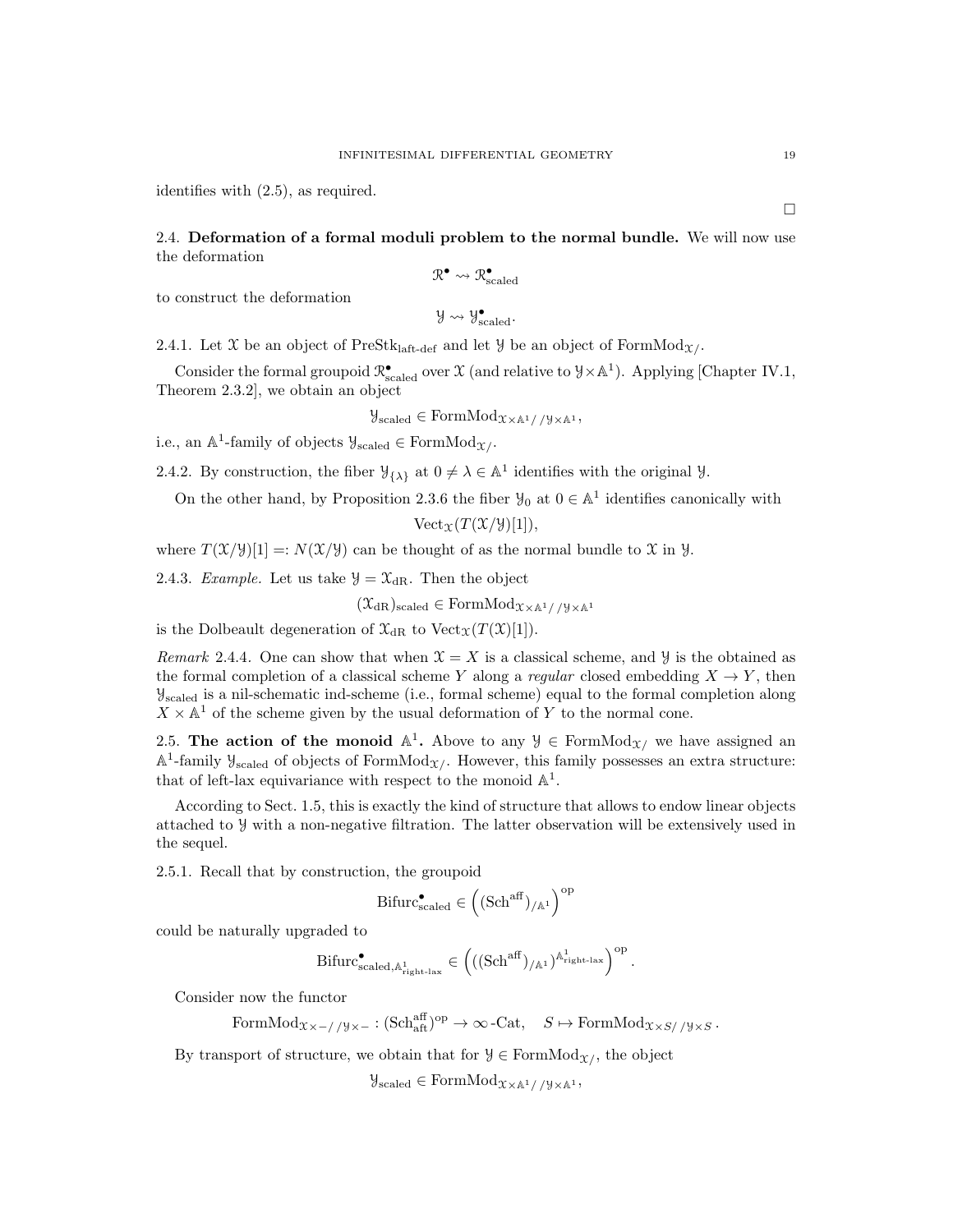viewed as a natural transformation

 $\mathbb{A}^1$  → FormMod<sub>X×-//</sub>y<sub>×-</sub>

has a natural structure of *left-lax equivariance* with respect to  $\mathbb{A}^1$ , where the target presheaf of categories FormMod<sub> $x \times -/79 \times -$ </sub> is endowed with the trivial action of  $\mathbb{A}^1$ .

Thus, we obtain a well-defined object

 $\mathcal{Y}_{\text{scaled},\mathbb{A}_{\text{left-law}}^1} \in \left(\text{FormMod}_{\mathcal{X} \times \mathbb{A}^1//\mathcal{Y} \times \mathbb{A}^1}\right)^{\mathbb{A}_{\text{left-law}}^1}.$ 

2.5.2. Restricting along  $\{0\} \to \mathbb{A}^1$ , we obtain the object

$$
\mathcal{Y}_{0,\mathbb{A}^1_{\mathrm{left-lax}}}\in\left(\mathrm{FormMod}_\mathfrak{X}/\right)^{\mathbb{A}^1_{\mathrm{left-lax}}},
$$

that according to Proposition 2.3.6 identifies with

$$
\text{Vect}_{\mathfrak{X}}(T(\mathfrak{X}/\mathcal{Y})[1]),
$$

where  $T(\mathfrak{X}/\mathfrak{Y})$  is regarded as an object of

$$
\mathrm{IndCoh}(\mathfrak{X})\simeq \mathrm{IndCoh}(\mathfrak{X})^{gr,=1}\subset \mathrm{IndCoh}(\mathfrak{X})^{gr,\geq 0}\simeq \mathrm{IndCoh}(\mathfrak{X})^{\mathbb{A}^1_{\mathrm{left-lax}}}.
$$

### 3. The canonical filtration on a Lie algebroid

In this section we will show that any Lie algebroid on  $\mathfrak X$  gives rise, in a canonical way, to a filtered Lie algebroid. This construction is a generalization of the construction in Sect. 1.6 that assigns to a Lie algebra in  $\text{IndCoh}(\mathfrak{X})$  (or any symmetric monoidal DG category) a filtered Lie algebra.

The associated graded of this filtration will yield the trivial Lie algebroid, and this fact will be subsequently used to establish various properties of formal moduli problems.

When working in the setting of classical algebraic geometry, the above filtered structure can be constructed 'by hand'. However, in the context of derived algebraic geometry we will use the deformation to the normal bundle to produce it.

3.1. Deformation to the normal bundle and Lie algebroids. In this subsection we will adapt the material of Sect. 2.5 to the language of Lie algebroids.

3.1.1. Consider the presheaf of categories

 $\text{LieAlgbroid}(\mathfrak{X} \times -/-): (\text{Sch}^{\text{aff}}_{\text{aff}})^\text{op} \to \infty\text{-Cat}, \quad S \mapsto \text{LieAlgbroid}(\mathfrak{X} \times S/S).$ 

We obtain that for any  $\mathfrak{L} \in \text{LieAlgbroid}(\mathfrak{X})$  there is a canonically defined object

 $\mathfrak{L}^{\mathrm{Fil}} \in \left( \mathrm{LieAlgbroid}(\mathfrak{X}\times \mathbb{A}^1/\mathbb{A}^1) \right)^{\mathbb{A}^1_{\mathrm{left-lax}}}$ 

.

Moreover, this assignment is functorial in  $\mathfrak{L}$ . We denote the resulting functor

 $\mathrm{LieAlgbroid}(\mathfrak{X}) \rightarrow \left(\mathrm{LieAlgbroid}(\mathfrak{X} \times \mathbb{A}^1/\mathbb{A}^1)\right)^{\mathbb{A}^1_{\mathrm{left-lax}}}$ 

by AddFil.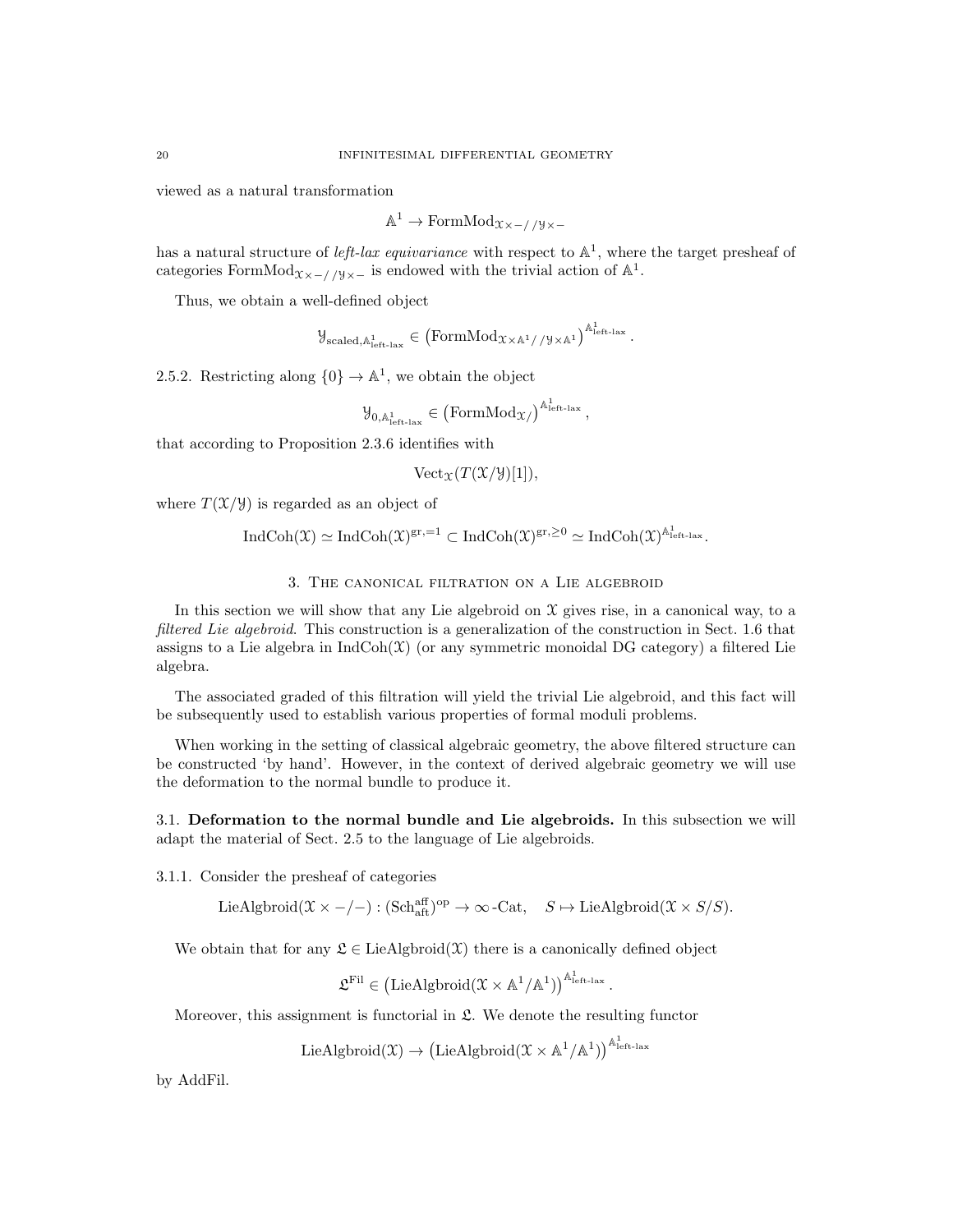3.1.2. Let us denote by ass-gr the functor

$$
\left( \text{LieAlgbroid}(\mathfrak{X}\times\mathbb{A}^1/\mathbb{A}^1) \right)^{\mathbb{A}^1_{\text{left-lax}}} \to \left( \text{LieAlgbroid}(\mathfrak{X}) \right)^{\mathbb{A}^1_{\text{left-lax}}} ,
$$

given by taking the fiber at  $0 \in \mathbb{A}^1$ .

By Sect. 2.4.2, the composite functor

ass-gr
$$
\circ
$$
 AddFil : LieAlgbroid( $\mathfrak{X}$ )  $\rightarrow$  LieAlgbroid( $\mathfrak{X}$ )

equals the composition

$$
\text{LieAlgbroid}(\mathfrak{X}) \overset{\textbf{oblv}_{\textbf{LieAlgbroid}}}{\longrightarrow} \text{IndCoh}(\mathfrak{X}) \overset{\text{deg}=1}{\longrightarrow} \text{IndCoh}(\mathfrak{X})^{\text{gr}} \simeq \text{IndCoh}(\mathfrak{X})^{\mathbb{A}^1_{\text{left-lax}}} \to
$$

 $\stackrel{\mathbf{triv}_{\mathrm{Lie}}}{\longrightarrow} \mathrm{LieAlg}(\mathrm{IndCoh}(\mathfrak{X})^{\mathbb{A}^1_{\mathrm{left-lax}}}) \simeq \mathrm{LieAlg}(\mathrm{IndCoh}(\mathfrak{X}))^{\mathbb{A}^1_{\mathrm{left-lax}}}\stackrel{\mathrm{diag}}{\longrightarrow} \mathrm{LieAlgbroid}(\mathfrak{X})^{\mathbb{A}^1_{\mathrm{left-lax}}}.$ 

Remark 3.1.3. As in Remark 1.6.5, one can show that the above functor

$$
\mathrm{AddFil}: \mathrm{LieAlgbroid}(\mathfrak{X}) \to \left(\mathrm{LieAlgbroid}(\mathfrak{X} \times \mathbb{A}^1/\mathbb{A}^1)\right)^{\mathbb{A}^1_{\mathrm{left-lax}}}
$$

is part of a richer structure. Namely, the functor

$$
LieAlgbroid(\mathfrak{X} \times -/-): (Sch^{aff}_{aft})^{op} \to \infty \text{-Cat}
$$

carries a canonical action of the monoid  $\mathbb{A}^1$ .

3.2. Compatibility with the forgetful functor. We shall now study how the above canonical filtration on a Lie algebroid is compatible with the forgetful functor

 $\textbf{oblv}_{\text{LieAlgbroid}/T}:\text{LieAlgbroid}(\mathfrak{X})\to \text{IndCoh}(\mathfrak{X})_{/T(\mathfrak{X})}.$ 

### 3.2.1. Consider presheaf of categories

$$
\text{Ind}\text{Coh}(X \times -)_{/T(\mathfrak{X})|_{\mathfrak{X}\times -}}, \quad (\text{Sch}^{\text{aff}}_{\text{aff}})^{\text{op}} \to \infty\text{-}\text{Cat}, \quad S \mapsto \text{Ind}\text{Coh}(X \times S)_{/T(\mathfrak{X})|_{\mathfrak{X}\times S}}.
$$

The functor  $\textbf{oblv}_{\text{LieAlgbroid}}$  /T defines a natural transformation

LieAlgbroid( $\mathfrak{X} \times -/-$ )  $\rightarrow \text{IndCoh}(X \times -)/T(\mathfrak{X})|_{\mathfrak{X} \times -}$ .

We endow IndCoh $(X \times -)/T(X)|_{X\times -}$  with the trivial action of the monoid  $\mathbb{A}^1$ , and the above natural transformation is (obviously)  $\mathbb{A}^1$ -equivariant.

In particular, we obtain a functor

$$
\operatorname{\textbf{oblv}}_{\operatorname{LieAlgbroid}/T}: \left( \operatorname{LieAlgbroid}(\mathfrak{X} \times \mathbb{A}^1/\mathbb{A}^1) \right)^{\mathbb{A}^1_{\text{left-lax}}} \to
$$

$$
\left(\text{IndCoh}(X \times \mathbb{A}^1)_{/T(\mathfrak{X})|_{\mathfrak{X} \times \mathbb{A}^1}}\right)^{\mathbb{A}^1_{\text{left-lax}}}.
$$

3.2.2. Note that by Lemma 1.5.2(a), the category  $\left(\text{IndCoh}(X \times \mathbb{A}^1)_{/T(\mathfrak{X})|_{X \times \mathbb{A}^1}}\right)^{\mathbb{A}^1_{\text{left-law}}}$  identifies with

$$
(3.1) \qquad (\text{IndCoh}(\mathfrak{X})^{\text{Fil}, \geq 0})_{/T(\mathfrak{X})}.
$$

Above we view  $T(\mathfrak{X})$  as an object of IndCoh $(\mathfrak{X})^{\mathrm{Fil},\geq0}$  via the functor  $(\text{gr} \to \text{Fil}) \circ (\text{deg} = 0)$ , i.e.,

$$
IndCoh(\mathfrak{X}) \simeq IndCoh(\mathfrak{X})^{Fil, \geq 0, \leq 0} \subset IndCoh(\mathfrak{X})^{Fil, \geq 0}.
$$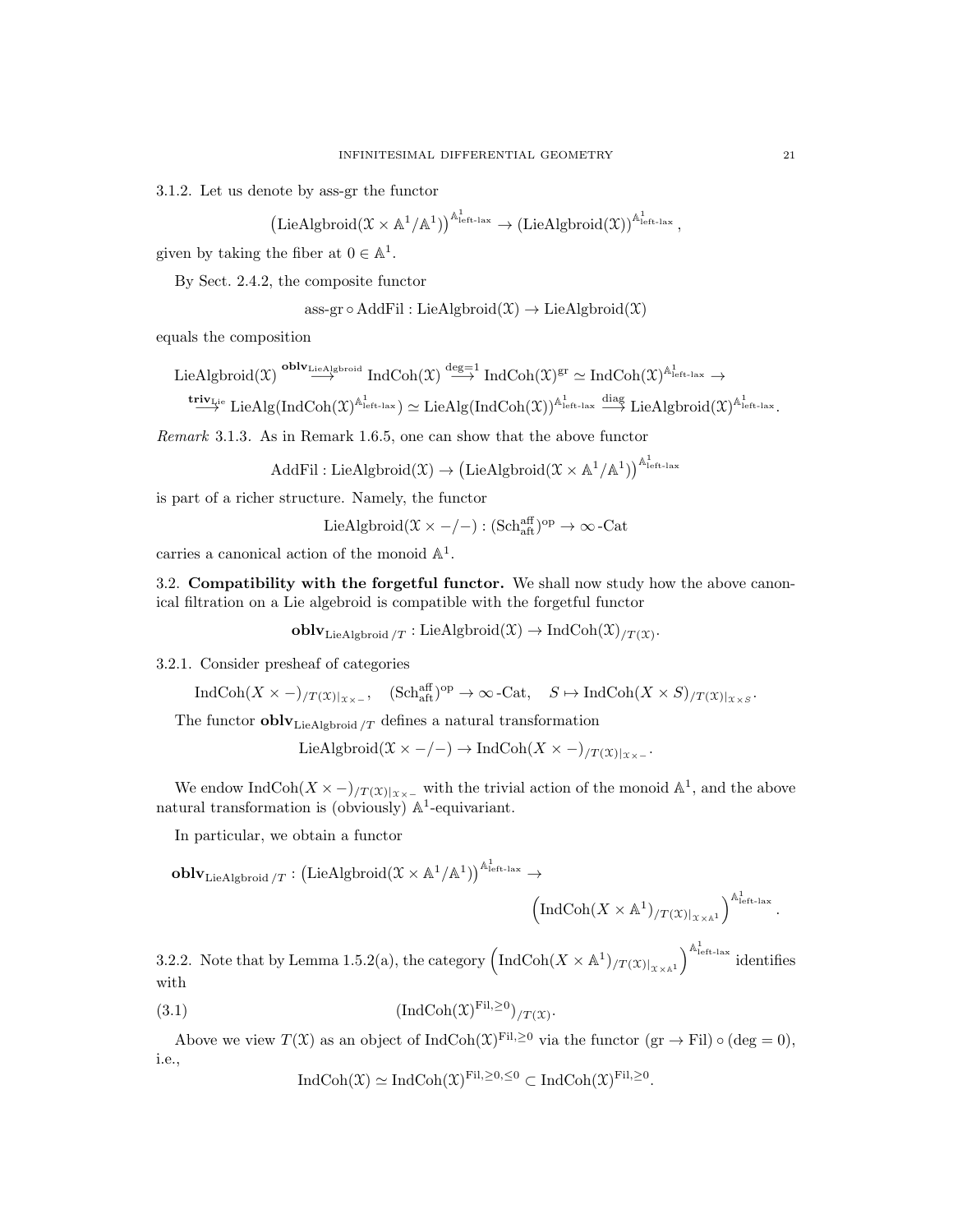3.2.3. Recall now that in [Chapter IV.4, Sect. 5.3.5], we defined a functor

$$
\operatorname{IndCoh}(X)_{/T(\mathfrak{X})} \to \left( \operatorname{IndCoh}(X \times \mathbb{A}^1)_{/T(\mathfrak{X})|_{\mathfrak{X} \times \mathbb{A}^1}} \right)^{\mathbb{A}^1_{\text{left-law}}}.
$$

Namely, for  $\mathfrak{F} \stackrel{\gamma}{\to} T(\mathfrak{X}) \in \text{IndCoh}(X)_{T(\mathfrak{X})}$ , the underlying object  $(\mathfrak{F} \stackrel{\gamma}{\to} T(\mathfrak{X}))_{\text{scaled}}$  of IndCoh $(X \times \mathbb{A}^1)_{/T(X)|_{X \times \mathbb{A}^1}}$  is given by

$$
\mathcal{F}|_{\mathfrak{X}\times \mathbb{A}^1}\overset{\gamma_{\text{scaled}}}{\longrightarrow} T(\mathfrak{X})|_{\mathfrak{X}\times \mathbb{A}^1},
$$

where the value of  $\gamma_{\text{scaled}}$  over  $\lambda \in \mathbb{A}^1$  equals  $\lambda \cdot \gamma$ .

The structure of left-lax  $\mathbb{A}^1$ -equivariance on  $(\mathcal{F} \stackrel{\gamma}{\to} T(\mathcal{X}))_{\text{scaled}}$  is defined naturally. Denote this functor by AddFil.

3.2.4. In terms of the identification (3.1), the functor AddFil sends  $\mathcal{F} \stackrel{\gamma}{\to} T(\mathfrak{X})$  to

$$
(\text{gr} \to \text{Fil}) \circ (\text{deg} = 1)(\mathcal{F}) \stackrel{\gamma}{\to} (\text{gr} \to \text{Fil}) \circ (\text{deg} = 0)(T(\mathcal{X})).
$$

Here for  $i \geq 0$ , we recall that  $(\text{gr} \to \text{Fil}) \circ (\text{deg} = i)$  denotes the functor

$$
\operatorname{IndCoh}(\mathfrak{X}) \simeq \operatorname{IndCoh}(\mathfrak{X})^{\mathrm{Fil}, \geq i, \leq i} \subset \operatorname{IndCoh}(\mathfrak{X})^{\mathrm{Fil}, \geq i} \subset \operatorname{IndCoh}(\mathfrak{X})^{\mathrm{Fil}, \geq 0}
$$

(i.e., we take an object of  $IndCoh(\mathcal{F})$  and place it in degree i).

3.2.5. The goal of this section is to establish the following:

Proposition 3.2.6. The following diagram of functors commutes:

$$
(3.2) \quad \begin{array}{c}\n\text{LieAlgbroid}(\mathfrak{X}) \xrightarrow{\text{AddFil}} \quad (\text{LieAlgbroid}(\mathfrak{X} \times \mathbb{A}^1/\mathbb{A}^1))^{\mathbb{A}^1_{\text{left-lax}}} \\
\downarrow \text{oblv}_{\text{LieAlgbroid}/T} \downarrow \qquad \qquad \downarrow \text{oblv}_{\text{LieAlgbroid}/T} \\
\text{IndCoh}(X)/T(\mathfrak{X}) \xrightarrow{\text{AddFil}} \quad (\text{IndCoh}(X \times \mathbb{A}^1)/T(\mathfrak{X})|_{\mathfrak{X} \times \mathbb{A}^1})^{\mathbb{A}^1_{\text{left-lax}}} \\
\end{array}
$$

Remark 3.2.7. Note that by adjunction from the commutative diagram (3.2), we obtain a diagram that commutes up to a natural transformation:

.

(3.3) LieAlgbroid(
$$
\mathfrak{X}
$$
)  $\xrightarrow{\text{AddFil}}$  (LieAlgbroid( $\mathfrak{X} \times \mathbb{A}^1/\mathbb{A}^1$ )) <sup>$\mathbb{A}^1_{\text{left-law}}$   
(3.3)  $\text{free}_{\text{LieAlgbroid}}$   $\uparrow$   $\uparrow$   $\uparrow$   $\uparrow$   $\uparrow$   $\uparrow$   $\uparrow$   $\uparrow$   $\uparrow$   $\uparrow$   $\uparrow$   $\uparrow$   $\uparrow$   $\uparrow$   $\uparrow$   $\uparrow$   $\uparrow$   $\uparrow$   $\uparrow$   $\uparrow$   $\uparrow$   $\uparrow$   $\uparrow$   $\uparrow$   $\uparrow$   $\uparrow$   $\uparrow$   $\uparrow$   $\uparrow$   $\uparrow$   $\uparrow$   $\uparrow$   $\uparrow$   $\uparrow$   $\uparrow$   $\uparrow$   $\uparrow$   $\uparrow$   $\uparrow$   $\uparrow$   $\uparrow$   $\uparrow$   $\uparrow$   $\uparrow$   $\uparrow$   $\uparrow$   $\uparrow$   $\uparrow$   $\uparrow$   $\uparrow$   $\uparrow$   $\uparrow$   $\uparrow$   $\uparrow$   $\uparrow$   $\uparrow$   $\uparrow$   $\uparrow$   $\downarrow$   $\uparrow$   $\uparrow$   $\uparrow$   $\uparrow$   $\uparrow$   $\uparrow$   $\uparrow$   $\uparrow$   $\uparrow$   $\uparrow$   $\uparrow$   $\uparrow$   $\uparrow$   $\uparrow$   $\uparrow$   $\uparrow$   $\uparrow$   $\uparrow$   $\uparrow$   $\uparrow$   $\uparrow$   $\uparrow$  <</sup>

We note, however, that the above natural transformation is *not* an isomorphism. Indeed, the two circuits give a different result even after applying the functor ass-gr.

I.e., the structure of filtered Lie algebroid on filtration on  $\{free_{\rm LieAlgbroid}(\mathcal{F} \stackrel{\gamma}{\to} T(\mathcal{X}))\}$ , given by the construction in [Chapter IV.4, Sect. 5.3] is different from the canonical filtration that exists on an arbitrary Lie algebroid, given by the construction in Sect. 3.1.

## 3.3. Proof of Proposition 3.2.6.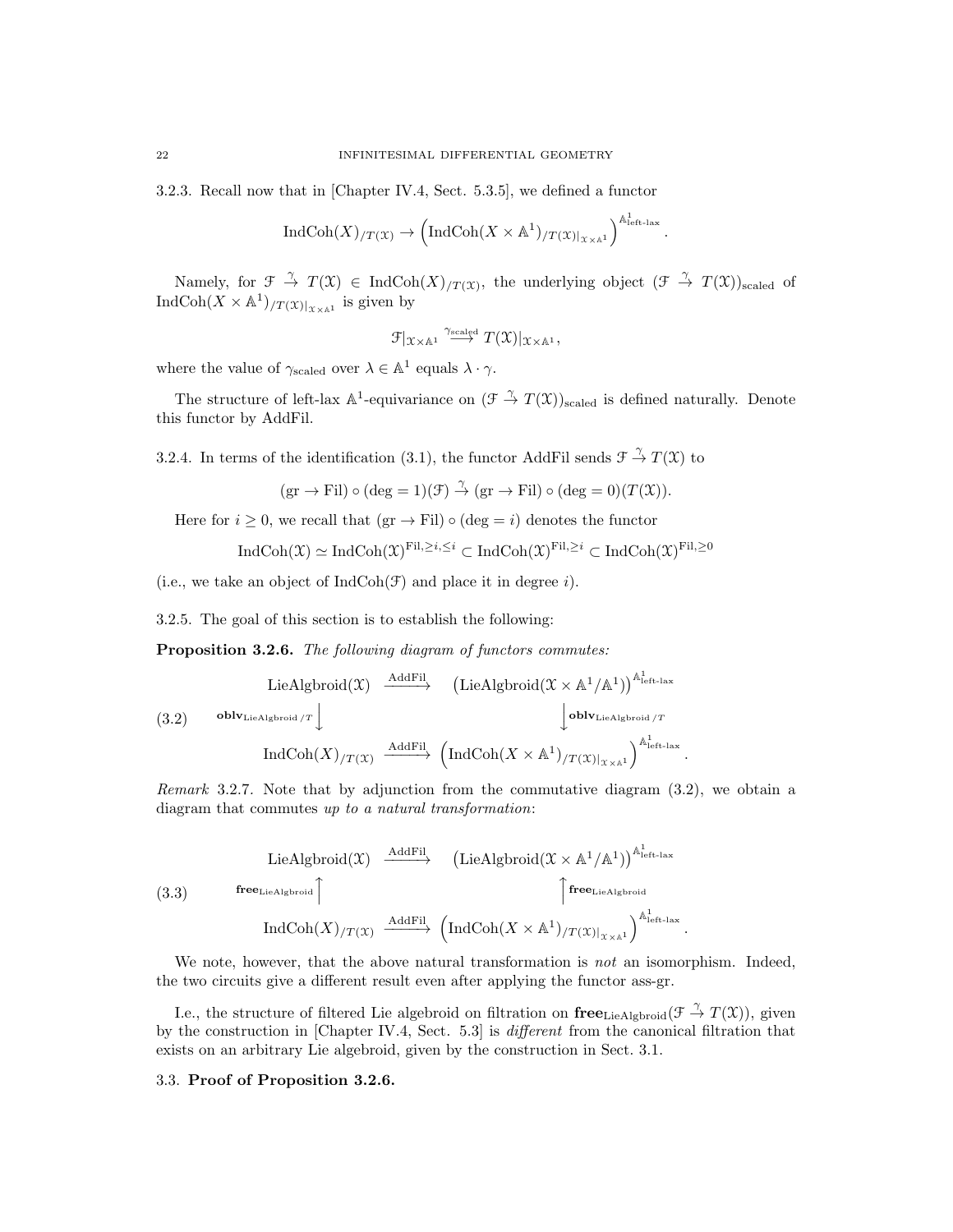3.3.1. For  $\mathfrak{L} \in \text{LieAlgbroid}(\mathfrak{X})$  the object

$$
\mathbf{oblv}_\mathrm{LieAlgbroid}/T \circ \mathrm{AddFil}(\mathfrak{L}) \in \left(\mathrm{IndCoh}(X \times \mathbb{A}^1)_{/T(\mathfrak{X})|_{\mathfrak{X} \times \mathbb{A}^1}}\right)^{\mathbb{A}^1_\mathrm{left-lax}}
$$

can be described as follows.

Let  $\mathcal Y$  be the object of FormMod<sub> $\mathcal X$ </sub>, corresponding to  $\mathfrak L$ . Consider the corresponding prestack

$$
\mathcal{R}_{\text{scaled}} := \text{Weil}^{\text{Bifurc}_{\text{scaled}}^1}(\mathfrak{X} \times \text{Bifurc}_{\text{scaled}}^1) \underset{\text{Weil}^{\text{Bifurc}_{\text{scaled}}^1}{\times} (\mathcal{Y} \times \text{Bifurc}_{\text{scaled}}^1)}{\times} (\mathcal{Y} \times \mathbb{A}^1),
$$

equipped with a structure of left-lax equivariance with respect to  $\mathbb{A}^1$ .

Consider the object

$$
T(\mathcal{R}_{\text{scaled}}/\mathfrak{X} \times \mathbb{A}^1)|_{\mathfrak{X} \times \mathbb{A}^1} \in \text{IndCoh}(\mathfrak{X} \times \mathbb{A}^1),
$$

where  $\mathcal{R}_{scaled} \to \mathcal{X} \times \mathbb{A}^1$  is induced by the map  $t : \mathbb{A}^1 \to \text{Bifurc}_{scaled}^1$ . The map  $s : \mathbb{A}^1 \to$  $Bifurc<sub>scaled</sub><sup>1</sup>$  induces a map

$$
T(\mathcal{R}_{\text{scaled}}/\mathfrak{X}\times\mathbb{A}^1)|_{\mathfrak{X}\times\mathbb{A}^1}\to T(\mathfrak{X})|_{\mathfrak{X}\times\mathbb{A}^1},
$$

and the resulting object of  $IndCoh(\mathcal{X} \times \mathbb{A}^1)_{/IndCoh(X \times \mathbb{A}^1)_{/T(\mathcal{X})|_{X \times \mathbb{A}^1}}}$  naturally lifts to

$$
\left(\mathrm{IndCoh}(X \times \mathbb{A}^1)_{/T(\mathfrak{X})|_{\mathfrak{X} \times \mathbb{A}^1}}\right)^{\mathbb{A}^1_{\mathrm{left-lax}}},
$$

which is our **obly** Lie Algbroid  $\circ$  AddFil $(\mathfrak{L})$ .

We need to show that the above object is obtained from the tautological map

$$
T(\mathfrak{X}/\mathfrak{Y}) \to T(\mathfrak{X})
$$

by the scaling procedure of Sect. 3.2.3.

3.3.2. We identify

$$
T(\mathcal{R}_{\text{scaled}}/\mathfrak{X}\times\mathbb{A}^1)|_{\mathfrak{X}\times\mathbb{A}^1}\simeq \text{Fib}\left(T(\mathcal{R}_{\text{scaled}}/\mathcal{Y}\times\mathbb{A}^1)|_{\mathfrak{X}\times\mathbb{A}^1}\to T(\mathfrak{X}\times\mathbb{A}^1/\mathcal{Y}\times\mathbb{A}^1)\right),
$$

which, by (A.4), identifies with

$$
T(\mathfrak{X}/\mathcal{Y})\otimes\mathrm{Fib}\left(\Gamma(\mathrm{Bifurc}_{\mathrm{scaled}}^1, \mathcal{O}_{\mathrm{Bifurc}_{\mathrm{scaled}}^1})\xrightarrow{t^*}\Gamma(\mathbb{A}^1, \mathcal{O}_{\mathbb{A}^1})\right),
$$

and its map to

$$
\operatorname{IndCoh}(X \times \mathbb{A}^1)_{/T(\mathfrak{X})|_{\mathfrak{X} \times \mathbb{A}^1}} \simeq T(\mathfrak{X}) \otimes \Gamma(\mathbb{A}^1, \mathcal{O}_{\mathbb{A}^1})
$$

1

identifies with

$$
\begin{array}{ccc} T(\mathfrak{X}/\mathcal{Y})\otimes\mathrm{Fib}\left(\Gamma(\mathrm{Bifurc}_{\mathrm{scaled}}^{1},\mathcal{O}_{\mathrm{Bifurc}_{\mathrm{scaled}}^{1}})\xrightarrow{t^{*}}\Gamma(\mathbb{A}^{1},\mathcal{O}_{\mathbb{A}^{1}})\right)\rightarrow\\\\ &\to T(\mathfrak{X}/\mathcal{Y})\otimes\Gamma(\mathrm{Bifurc}_{\mathrm{scaled}}^{1},\mathcal{O}_{\mathrm{Bifurc}_{\mathrm{scaled}}^{1}})\xrightarrow{s^{*}}\\ &\to T(\mathfrak{X}/\mathcal{Y})\otimes\Gamma(\mathbb{A}^{1},\mathcal{O}_{\mathbb{A}^{1}})\rightarrow T(\mathfrak{X})\otimes\Gamma(\mathbb{A}^{1},\mathcal{O}_{\mathbb{A}^{1}}).\end{array}
$$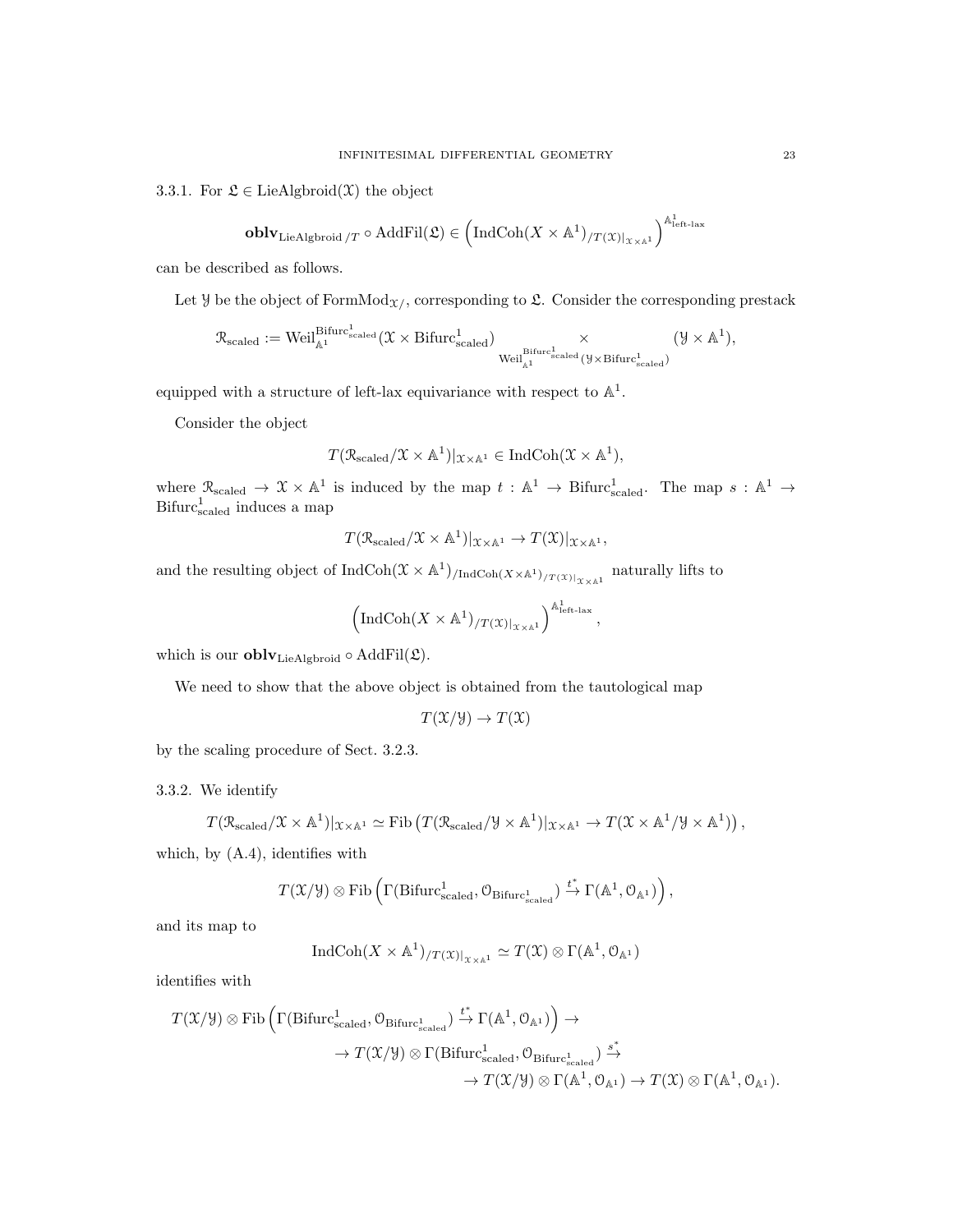3.3.3. Thus, we need to show that the composite arrow

$$
\begin{array}{c}\textnormal{Fib}\left(\Gamma(\textnormal{Bifurc}_{\textnormal{scaled}}^{1},\mathcal{O}_{\textnormal{Bifurc}_{\textnormal{scaled}}^{1}})\xrightarrow{t^{*}}\Gamma(\mathbb{A}^{1},\mathcal{O}_{\mathbb{A}^{1}})\right)\rightarrow\\\longrightarrow\Gamma(\textnormal{Bifurc}_{\textnormal{scaled}}^{1},\mathcal{O}_{\textnormal{Bifurc}_{\textnormal{scaled}}^{1}})\xrightarrow{s^{*}}\Gamma(\mathbb{A}^{1},\mathcal{O}_{\mathbb{A}^{1}}),\end{array}
$$

viewed as an object of

$$
(\mathrm{QCoh}(\mathbb{A}^1)_{/\mathcal{O}_{\mathbb{A}^1}})^{\mathbb{A}^1_{\mathrm{left\ -\mathrm{lax}}}},
$$

is obtained by the scaling procedure of Sect. 3.2.3 from the identity map  $\mathcal{O}_{\mathbb{A}^1} \to \mathcal{O}_{\mathbb{A}^1}$ .

3.3.4. We identify the above map with

$$
\mathrm{Fib}((A^{\mathrm{Fil}})^1 \to k) \to (A^{\mathrm{Fil}})^1 \to k,
$$

where  $(A^{\text{Fil}})^1$  is the filtered algebra from Sect. 2.2.2. Here the two maps  $k \oplus k \simeq A^1 \rightrightarrows k \oplus k$ are the projection on the first and the second copy of  $k$ 

The resulting map in  $Vect<sup>Fil, \geq 0</sup>$  is

$$
(\text{gr} \to \text{Fil}) \circ (\text{deg} = 1)(k) \to (\text{gr} \to \text{Fil}) \circ (\text{deg} = 0)(k),
$$

as required.

 $\Box$ 

## 4. The case of groups

In this section we will show that assignment  $\mathfrak{L} \leadsto \mathfrak{L}^{\text{Fil}}$  of Sect. 3.1 reproduces in the case of Lie algebras the construction of scaling the Lie algebra structure

 $\mathfrak{h} \leadsto \mathfrak{h}^{\text{Fil}},$ 

see [Chapter IV.2, Sect. 1.4.3].

This is not altogether obvious, since the filtration in the case of Lie algebras was produced purely algebraically, and in the case of Lie algebroids we used geometry (specifically, the cosimplicial scheme Bifurc<sub>scaled</sub>).

4.1. Deformation to the normal cone in the *pointed* case. In thus subsection we will consider the deformation

 $\mathcal{Y} \leadsto \mathcal{Y}_{\text{scaled},\mathbb{A}^1_{\text{left-law}}}$ 

when  $\mathcal Y$  is an object of Ptd(FormMod<sub>/X</sub>). Denote

$$
\mathcal{H} := \Omega_{\mathfrak{X}}(\mathcal{Y}).
$$

In this case, by functoriality,  $\mathcal{Y}_{\text{scaled},\mathbb{A}^1_{\text{left-lax}}}$  is an object of

$$
\big(\mathrm{Ptd}(\mathrm{FormMod}_{/{\mathfrak X}\times{\mathbb A}^1})\big)^{\mathbb A^1_{\mathrm{left-lax}}}
$$

.

4.1.1. Consider the corresponding object

$$
\mathcal{H}_{\text{scaled}} := \Omega_{\mathfrak{X}}(\mathcal{Y}_{\text{scaled}})
$$

in  $(\mathrm{Grp}(\mathrm{FormMod}_{/\mathfrak{X}\times\mathbb{A}^1})).$ 

By functoriality, it lifts to an object

$$
\mathfrak{H}_{\text{scaled},\mathbb{A}^1_{\text{left-law}}} \in \left(\text{Grp}(\text{FormMod}_{/\mathfrak{X} \times \mathbb{A}^1})\right)^{\mathbb{A}^1_{\text{left-law}}}.
$$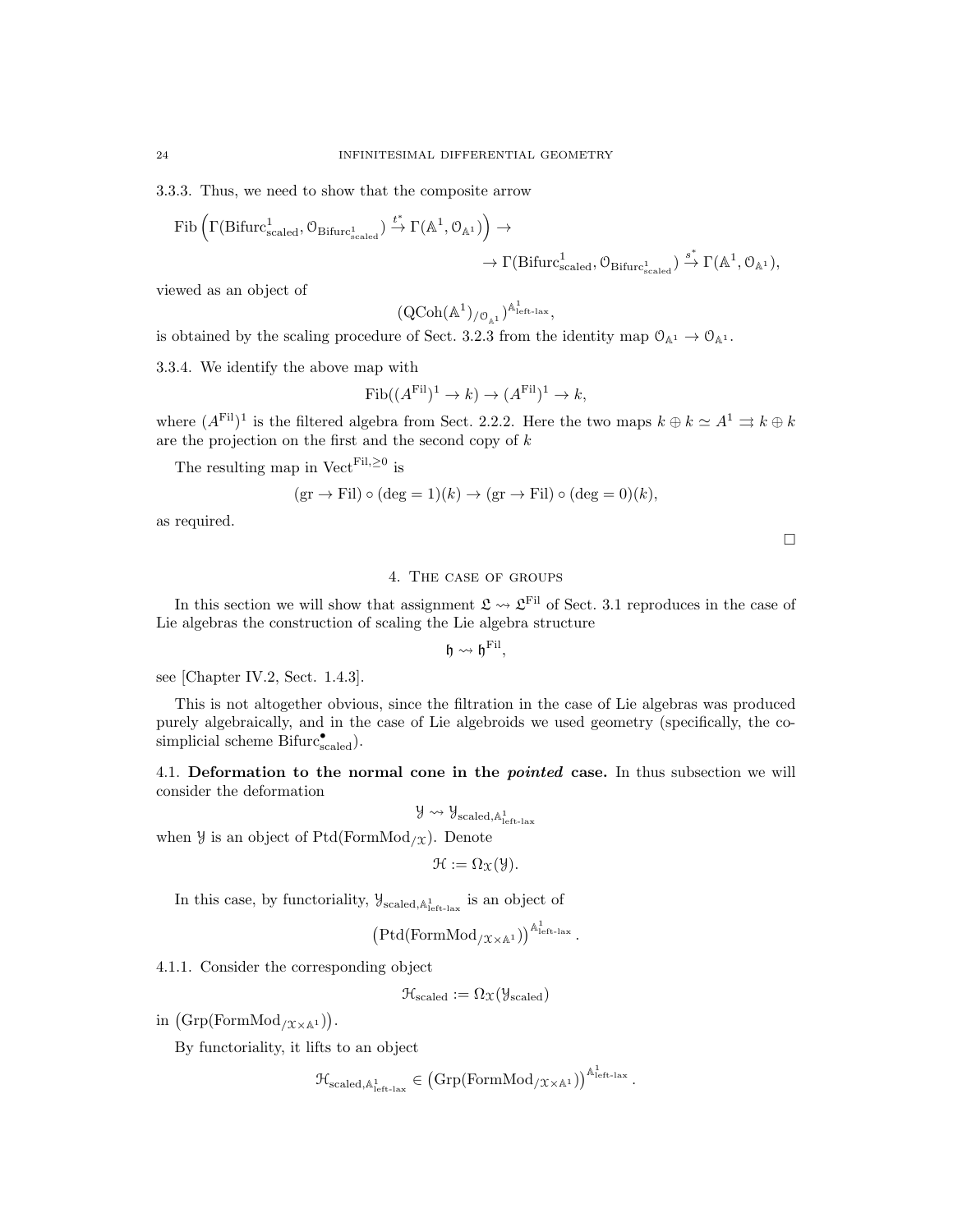4.1.2. Applying the functor

 $Lie_{\mathcal{Z}}: Grp(FormMod_{\mathcal{Z}}) \to LieAlg(IndCoh(\mathcal{Z}))$ 

(see [Chapter IV.3, Sect. 3.6]), we obtain an object

$$
\mathrm{Lie}_{\mathfrak{X}\times\mathbb{A}^1}(\mathfrak{H}_{\mathrm{scaled},\mathbb{A}^1_{\mathrm{left-lax}}})\in \left(\mathrm{LieAlg}(\mathrm{IndCoh}(\mathfrak{X}\times\mathbb{A}^1)\right)^{\mathbb{A}^1_{\mathrm{left-lax}}}.
$$

Using the equivalence of (1.3), we regard it as an object, denoted

$$
Lie_{\mathfrak{X}}(\mathcal{H}^{\mathrm{Fil}}) \in LieAlg(IndCoh(\mathfrak{X})^{\mathrm{Fil}\geq 0}).
$$

We claim:

**Theorem 4.1.3.** The above object  $\text{Lie}_{\mathfrak{X}}(\mathfrak{H}^{\text{Fil}}) \in \text{LieAlg}(\text{IndCoh}(\mathfrak{X})^{\text{Fil}\geq 0})$  identifies canonically with the object  $(\text{Lie}_{\mathfrak{X}}(\mathfrak{H}))^{\text{Fil}}$  of [Chapter IV.2, Sect. 1.4.3].

4.1.4. It will follow from the proof that the isomorphism in Theorem 4.1.3 is compatible with the corresponding forgetful functors.

Namely, it follows from Proposition 3.2.6 that there is a canonical isomorphism

(4.1) **oblv**<sub>Lie</sub>(Lie
$$
\chi(\mathcal{H}^{\text{Fil}})
$$
) \simeq (gr \to Fil) \circ (deg = 1) \circ **oblv**<sub>Lie</sub>(Lie $\chi(\mathcal{H})$ ).

In addition, by construction,

(4.2) 
$$
\mathbf{oblv}_{\mathrm{Lie}}((\mathrm{Lie}_{\mathfrak{X}}(\mathcal{H}))^{\mathrm{Fil}})\simeq (\mathrm{gr}\to \mathrm{Fil})\circ (\deg=1)\circ \mathbf{oblv}_{\mathrm{Lie}}(\mathrm{Lie}_{\mathfrak{X}}(\mathcal{H})).
$$

Now, the isomorphisms (4.1) and (4.2) are compatible via the isomorphism of Theorem 4.1.3.

4.1.5. Translating to the language of Lie algebroids we obtain:

Corollary 4.1.6. The following diagram canonically commutes

$$
\begin{array}{ccc}\n\text{LieAlg}(\text{IndCoh}(\mathfrak{X})) & \xrightarrow{\text{AddFil}} & (\text{LieAlg}(\text{IndCoh}(\mathfrak{X} \times \mathbb{A}^{1}))^{\mathbb{A}^{1}_{\text{left-lax}}} \\
& \text{diag} & \text{diag}\n\end{array}
$$
\n
$$
\text{LieAlgebroids}(\mathfrak{X}) & \xrightarrow{\text{AddFil}} (\text{LieAlgbroid}(\mathfrak{X} \times \mathbb{A}^{1}/\mathbb{A}^{1}))^{\mathbb{A}^{1}_{\text{left-lax}}}.
$$

4.1.7. The compatibility in Sect. 4.1.4 amounts to the fact that the data of commutativity of the outer square in

\n
$$
\begin{array}{cccc}\n \text{LieAlg}(\text{IndCoh}(\mathfrak{X})) & \xrightarrow{\text{AddFil}} & (\text{LieAlg}(\text{IndCoh}(\mathfrak{X} \times \mathbb{A}^1))^{\mathbb{A}^1_{\text{left-lax}}} \\
 & \downarrow \text{diag} & \downarrow \text{diag} \\
 & \text{LieAlgebroids}(\mathfrak{X}) & \xrightarrow{\text{AddFil}} & (\text{LieAlgbroid}(\mathfrak{X} \times \mathbb{A}^1/\mathbb{A}^1))^{\mathbb{A}^1_{\text{left-lax}}} \\
 & \text{oblv}_{\text{LieAlgiboid}/T(\mathfrak{X})} & \downarrow \text{oblv}_{\text{LieAlgiboid}/T(\mathfrak{X})} \\
 & \text{IndCoh}(\mathfrak{X})_{/T(\mathfrak{X})} & \xrightarrow{\text{AddFil}} & (\text{IndCoh}(X \times \mathbb{A}^1)_{/T(\mathfrak{X})|_{\mathfrak{X} \times \mathbb{A}^1}})^{\mathbb{A}^1_{\text{left-lax}}} \\
 & \text{IndCoh}(\mathfrak{X})_{/T(\mathfrak{X})} & \xrightarrow{\text{AddFil}} & (\text{IndCoh}(X \times \mathbb{A}^1))_{/T(\mathfrak{X})|_{\mathfrak{X} \times \mathbb{A}^1}}\n \end{array}
$$
\n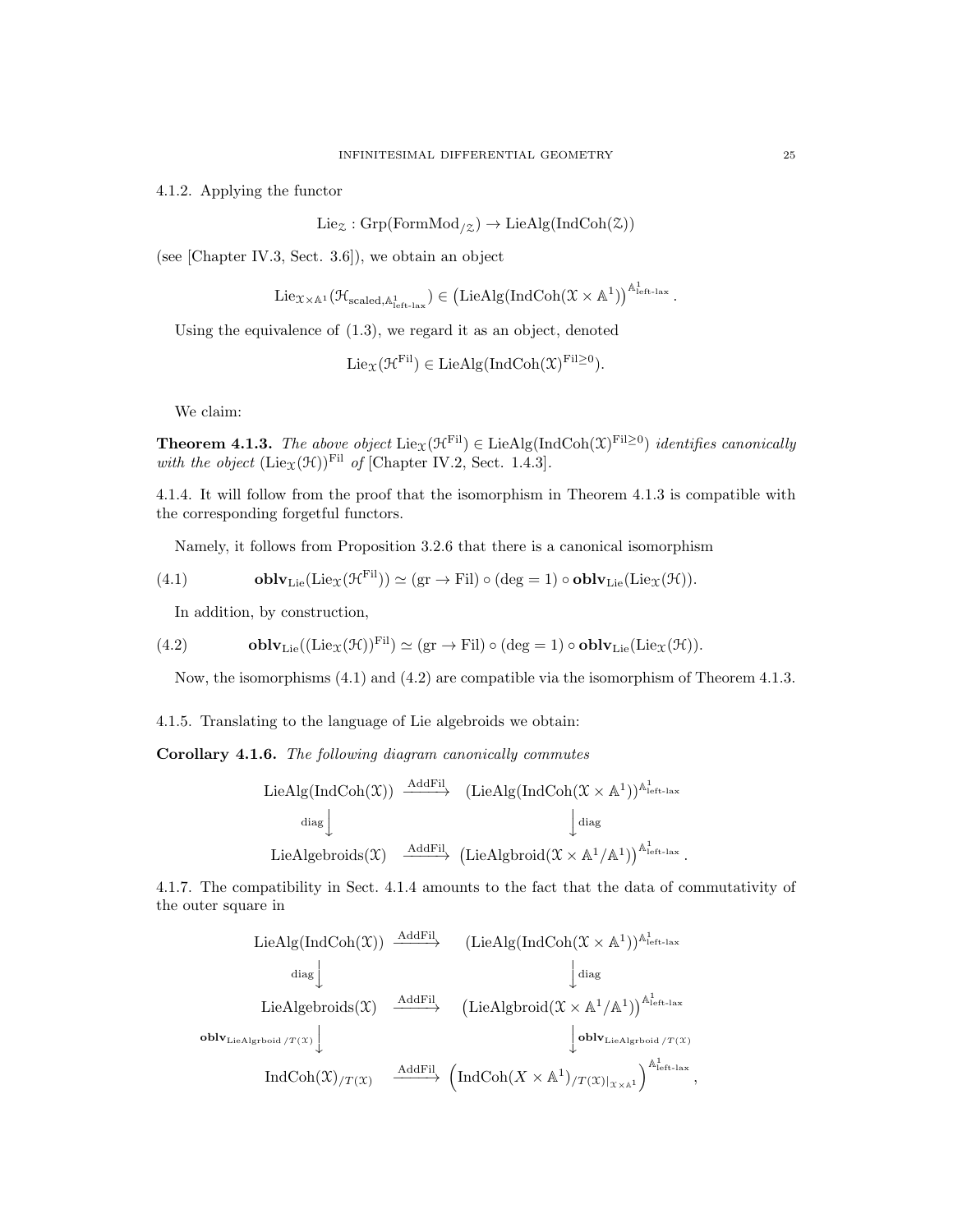equals one in the outer square of



where the lower vertical arrows are given by

$$
\mathcal{F} \mapsto (\mathcal{F} \stackrel{0}{\to} T(\mathcal{X})).
$$

Remark 4.1.8. By adjunction, the next diagram commutes up to a natural transformation:

\n
$$
\text{LieAlg}(\text{IndCoh}(\mathfrak{X})) \xrightarrow{\text{AddFil}} (\text{LieAlg}(\text{IndCoh}(\mathfrak{X} \times \mathbb{A}^1))^{\mathbb{A}^1_{\text{left-lax}}}
$$
\n

\n\n $\text{ker-anch} \uparrow \qquad \qquad \downarrow \text{ker-anch}$ \n

\n\n $\text{LieAlgebroids}(\mathfrak{X}) \xrightarrow{\text{AddFil}} (\text{LieAlgbroid}(\mathfrak{X} \times \mathbb{A}^1/\mathbb{A}^1))^{\mathbb{A}^1_{\text{left-lax}}}$ \n

We note, however, that this natural transformation is *not* an isomorphism.

4.1.9. The rest of this section is devoted to the proof of Theorem 4.1.3.

4.2. A digression: category objects and group-objects. We will now explain a general categorical paradigm that will be used in the proof of Theorem 4.1.3.

4.2.1. Let  $C$  be a pointed category with finite limits. Let  $c^{\bullet}$  be a Segal-object (a.k.a., categoryobject) of C; see [Chapter II.2, Sect. 5.1.1] for what this means.

On the one hand, we consider the simplicial object of C equal to

$$
(4.3) \t\t\t'c^{\bullet} := * \underset{c^{\bullet}}{\times} c^0,
$$

where  $c^0 \to c^n$  is given by the degeneracy map.

It is easy to see that  $c^{\bullet}$  is a groupoid-object in C with  $c^0 = *$ , i.e., it defines a structure of group-object on  $d := 'c^1$ .

4.2.2. On the other hand, consider the group-objects  $\Omega(c^1)$  and  $\Omega(c^0)$ . The 'target' map t:  $c^1 \to c^0$  defines a homomorphism  $\Omega(c^1) \to \Omega(c^0)$ . Define

$$
''d := \text{Fib}(\Omega(c^1) \to \Omega(c^0)).
$$

We claim:

Proposition 4.2.3. Under the above circumstances, there is a canonical isomorphism of groupobjects in C

$$
'd\simeq ''d.
$$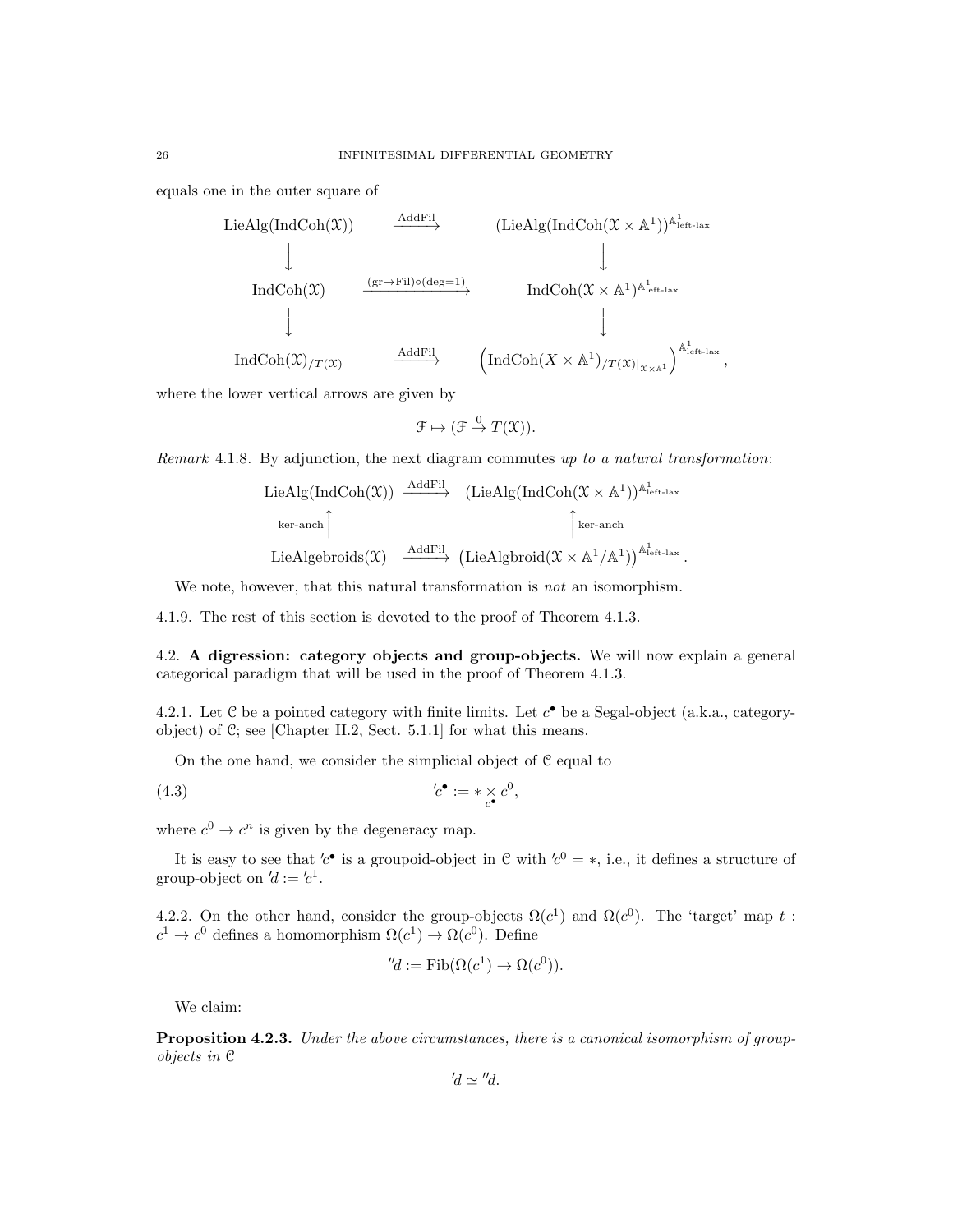*Proof.* Consider the category-object in Grp(C) given by  $\Omega(c^{\bullet})$ . We can regard it as a groupobject in the category of category-objects in  $\mathcal C$  and as such it acts on  $c^{\bullet}$ . This action defines an action of the group-object  $\Omega(c^1)$  on the object of C underlying  $c^1$ .

The action of the group  $\text{Fib}(\Omega(c^1) \to \Omega(c^0))$  on  $c^1$  has an additional structure: it commutes with the action of the group-object  $c<sup>1</sup>$  on itself by *right* translations.

This defines a homomorphism  $\mathcal{U} \to \mathcal{U}$ . At the level of the underlying objects of C, this map is the map

$$
\ast \underset{c^{0}}{\times} \left( \ast \underset{c^{1}}{\times} \ast \right) \rightarrow \ast \underset{c^{1}}{\times} \ast \rightarrow \ast \underset{c^{1}}{\times} c^{0},
$$

which is an isomorphism since the degeneracy map  $c^0 \to c^1$  is a right inverse to  $t : c^1 \to c^0$ .

4.3. Proof of Theorem 4.1.3.

4.3.1. Step 1. We claim that the object  $\mathcal{H}_{\text{scaled},\mathbb{A}^1_{\text{left-law}}} \in (\text{Grp}(\text{FormMod}_{/\mathcal{X}\times\mathbb{A}^1}))^{\mathbb{A}^1_{\text{left-law}}}$  is given by

(4.4) Weil
$$
\chi^{\chi\times \text{Bifurc}_{\text{scaled}}^1}(\mathcal{H}\times \text{Bifurc}_{\text{scaled}}^1) \underset{\mathcal{H}\times\mathbb{A}^1}{\times} (\mathcal{X}\times\mathbb{A}^1),
$$

with its natural left-lax equivariant structure with respect to  $\mathbb{A}^1$ , and the map

$$
\operatorname{Weil}^{\mathcal{X} \times \operatorname{Bifurc}_{\operatorname{scaled}}^{1}}(\mathcal{H} \times \operatorname{Bifurc}_{\operatorname{scaled}}^{1}) \to \operatorname{Weil}^{\mathcal{X} \times \operatorname{Bifurc}_{\operatorname{scaled}}^{0}}(\mathcal{H} \times \operatorname{Bifurc}_{\operatorname{scaled}}^{0}) = \mathcal{H} \times \mathbb{A}^{1}
$$

is induced by  $t : \text{Bifurc}_{\text{scaled}}^0 \to \text{Bifurc}_{\text{scaled}}^1$ .

Indeed, we apply the setting of Sect. 4.2 to the category

$$
\mathcal{C}:=\big(\mathrm{Ptd}(\mathrm{FormMod}_{/\mathfrak{X}\times\mathbb{A}^1}))\big)^{\mathbb{A}^1_{\mathrm{left}\text{-}\mathrm{law}}}
$$

and

$$
c^{\bullet} := \text{Weil}_{\mathcal{X} \times \mathbb{A}^1}^{\mathcal{X} \times \text{Bifurc}_{\text{scaled}}^1} (\mathcal{Y} \times \text{Bifurc}_{\text{scaled}}^1).
$$

Then the object  $d$  of Sect. 4.2.1 identifies with

$$
\operatorname{Weil}^{\operatorname{Bifurc}_{\operatorname{scaled}}^\bullet}(\mathfrak{X}\times\operatorname{Bifurc}_{\operatorname{scaled}}^\bullet)\underset{\operatorname{Weil}^{\operatorname{Bifurc}_{\operatorname{scaled}}^\bullet}(\mathcal{Y}\times\operatorname{Bifurc}_{\operatorname{scaled}}^\bullet)}{\times}(\mathcal{Y}\times\mathbb{A}^1)=\mathfrak{H}_{\operatorname{scaled}}.
$$

This is while the object "d of Sect. 4.2.1 identifies with  $(4.4)$ .

Note that the group structure on  $(4.4)$  is induced by that on  $\mathcal{H}$  (i.e., the groupoid structure on Bifurc $_{\text{scaled}}^1$  is not involved).

4.3.2. Step 2. From the commutativity of the diagram (A.7), we obtain a canonical identification of objects of objects of LieAlg(IndCoh $(\mathfrak{X}) \otimes \mathrm{QCoh}(\mathbb{A}^1))^{\mathbb{A}^1_{\text{left-lax}}}$ 

$$
\begin{aligned} \mathrm{Lie}_{\mathfrak{X}\times\mathbb{A}^1}(\mathrm{Weil}^{\mathfrak{X}\times \mathrm{Bifurc}_{\mathrm{scaled}}^1}(\mathcal{H}\times \mathrm{Bifurc}_{\mathrm{scaled}}^1)\underset{\mathcal{H}\times\mathbb{A}^1}{\times}(\mathfrak{X}\times \mathbb{A}^1)) &\simeq\\ &\simeq \mathrm{Fib}\left(\mathrm{Weil}^{\mathfrak{X}\times \mathrm{Bifurc}_{\mathrm{scaled}}^1}(\mathrm{Lie}_{\mathfrak{X}}(\mathcal{H})|_{\mathfrak{X}\times \mathrm{Bifurc}_{\mathrm{scaled}}^1})\rightarrow \mathrm{Lie}_{\mathfrak{X}}(\mathcal{H})|_{\mathfrak{X}\times \mathbb{A}^1}\right). \end{aligned}
$$

Now, it follows from Remark 2.2.3 that the latter expression is canonically isomorphic to  $(\mathrm{Lie}_{\mathfrak{X}}(\mathcal{H}))^{\mathrm{Fil}}.$ 

 $\Box$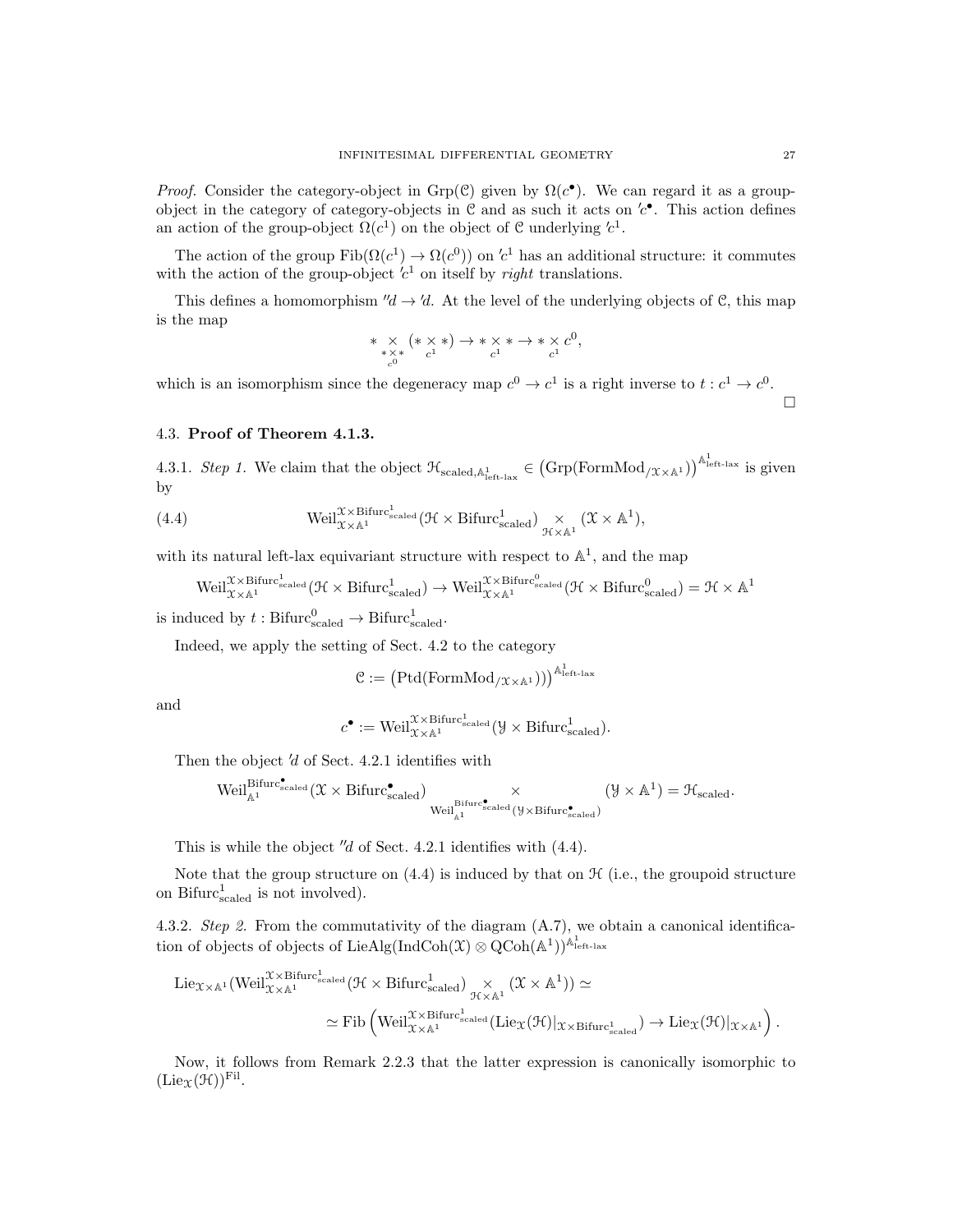#### 28 INFINITESIMAL DIFFERENTIAL GEOMETRY

#### 5. Infinitesimal neighborhoods

Let  $X \to Y$  be a closed embedding of classical schemes. In this case we can consider the n-infinitesimal neighborhood of X inside Y (it corresponds to the n-th power of the defining X in  $Y$ ).

However, the derived version of this construction is not so evident (what do we mean by the n-th power of an ideal?).

In this section we will define the corresponding derived version in the general context of formal moduli problems. The key tool will be deformation to the normal bundle from Sect. 2.

5.1. The *n*-th infinitesimal neighborhood. Let  $\mathcal{X} \to \mathcal{Y}$  be a map objects of PreStklatt-def. In this subsection we will construct a sequence of objects

$$
\mathfrak{X} = \mathfrak{X}^{(0)} \to \mathfrak{X}^{(1)} \to \dots \to \mathfrak{X}^{(n)} \to \dots \to \mathfrak{Y},
$$

with  $\mathfrak{X}^{(n)} \in \text{FormMod}_{/\mathfrak{X}}$ .

The prestacks  $\mathfrak{X}^{(n)}$  will generalize the construction of the 'n-th infinitesimal neighborhood of X in Y' for a closed embedding of classical schemes  $X \to Y$ . (In the case when the embedding is regular, the derived construction will agree with the classical construction. However, in general, even if both  $X$  and  $Y$  are classical, the derived  $n$ -th infinitesimal neighborhood will have a non-trivial derived structure.)

It will follow from the construction that  $\mathfrak{X}^{(1)}$  is the square-zero extension corresponding to the map  $T(\mathfrak{X}/\mathfrak{Y}) \to T(\mathfrak{X})$ , i.e.,

$$
RealSqZ(T(\mathcal{X}/\mathcal{Y}) \to T(\mathcal{X})),
$$

see [Chapter IV.4, Sect. 5.1.1].

5.1.1. We will construct the objects  $\mathfrak{X}^{(n)}$  inductively, starting from  $n = 0$ . In fact, we will construct their filtered enhancements, denoted

$$
\mathcal{X}_{\text{scaled},\mathbb{A}_{\text{left-law}}^{1}}^{(n)}\in\left(\text{FormMod}_{\mathcal{X}\times\mathbb{A}^{1}//\mathcal{Y}\times\mathbb{A}^{1}}\right)^{\mathbb{A}_{\text{left-law}}^{1}}.
$$

Let

$$
\mathbf{\mathbf{\mathcal{X}}}_{\rm scaled}^{(n)} \in {\rm FormMod}_{\mathbf{\mathcal{X}} \times \mathbb{A}^1// \mathbf{\mathcal{Y}} \times \mathbb{A}^1}
$$

be the object obtained from  $\mathcal{X}_{\text{scaled},\mathbb{A}_{\text{left-last}}^1}^{(n)}$  by forgetting the structure of left-lax equivariance with respect to  $\mathbb{A}^1$ , so that  $\mathfrak{X}^{(n)}$  is the fiber of  $\mathfrak{X}^{(n)}_{\text{scaled}}$  at  $1 \in \mathbb{A}^1$ .

Set 
$$
\mathfrak{X}^{(0)}_{\text{scaled},\mathbb{A}^1_{\text{left-law}}} := \mathfrak{X} \times \mathbb{A}^1
$$
. Assume that  $\mathfrak{X}^{(n-1)}_{\text{scaled},\mathbb{A}^1_{\text{left-law}}}$ , equipped with a map 
$$
\mathfrak{X}^{(n-1)}_{\text{scaled},\mathbb{A}^1_{\text{left-law}}} \to \mathcal{Y}_{\text{scaled},\mathbb{A}^1_{\text{left-law}}}
$$

has been constructed.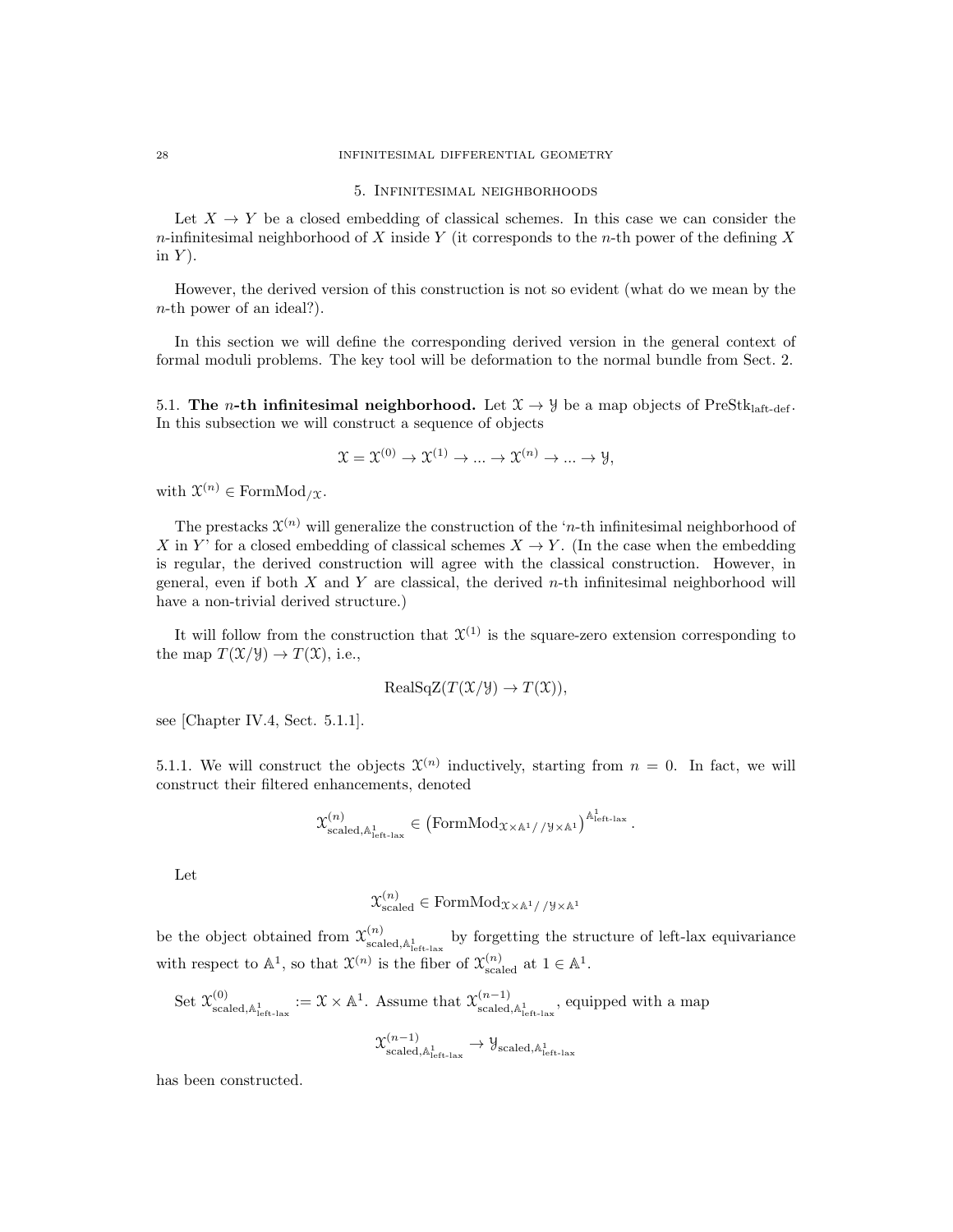5.1.2. Consider the object

$$
T(\mathfrak{X}^{(n-1)}/\mathfrak{Y})|_{\mathfrak{X}} \in \mathrm{IndCoh}(\mathfrak{X}).
$$

It canonically lifts to an object in  $\text{IndCoh}(\mathfrak{X})^{\text{Fil},\geq0} \in \text{IndCoh}(\mathfrak{X})^{\text{Fil}}, \text{denoted } (T(\mathfrak{X}^{(n-1)}/\mathcal{Y})|_{\mathfrak{X}})^{\text{Fil}}.$ Namely, we consider

$$
T(\mathfrak{X}^{(n-1)}_{\rm scaled}/\mathfrak{Y}_{\rm scaled})|_{\mathfrak{X}\times\mathbb{A}^1} \in \mathrm{IndCoh}(\mathfrak{X}\times\mathbb{A}^1),
$$

equipped with the natural structure of left-lax equivariance with respect to  $\mathbb{A}^1$ , and thus giving rise to the sought-for

$$
(T(\mathfrak{X}^{(n-1)}/\mathcal{Y})|_{\mathfrak{X}})^{\mathrm{Fil}}\in \mathrm{IndCoh}(\mathfrak{X}\times\mathbb{A}^{1})^{\mathbb{A}^{1}_{\mathrm{left-lax}}}\simeq \mathrm{IndCoh}(\mathfrak{X})^{\mathrm{Fil},\geq 0}.
$$

We will prove:

**Theorem 5.1.3.** The object  $(T(\mathfrak{X}^{(n-1)}/\mathfrak{Y})|_{\mathfrak{X}})^{\mathrm{Fil}}$  belongs to IndCoh $(\mathfrak{X})^{\mathrm{Fil},\geq n}$ , and the n-th term of the filtration identifies canonically with

$$
\operatorname{Sym}^n(T(\mathfrak{X}/\mathfrak{Y})[1])[-1].
$$

Here, by a slight abuse of notation, we denote by  $\text{Sym}^n(T(\mathcal{X}/\mathcal{Y})[1])[-1]$  the object of

$$
\text{IndCoh}(\mathfrak{X})^{\text{Fil},\geq n} \subset \text{IndCoh}(\mathfrak{X})^{\text{Fil},\geq 0}
$$

that should properly be denoted

$$
(\text{gr} \to \text{Fil}) \circ (\text{deg} = n)(\text{Sym}^n (T(\mathfrak{X}/\mathfrak{Y})[1])[-1]).
$$

5.1.4. Let  $i_{n-1}$  denote the map  $\mathfrak{X} \to \mathfrak{X}^{(n-1)}$ , and let  $i_{n-1,\text{scaled}}$  denote the map

$$
\mathfrak{X} \times \mathbb{A}^1 \to \mathfrak{X}^{(n-1)}_{\rm scaled}.
$$

Assuming Theorem 5.1.3, we obtain a canonically defined map

$$
(i_{n-1,\text{scaled}})_*^{\text{IndCoh}}(\text{Sym}^n(T(\mathcal{X}/\mathcal{Y})[1])[-1]) \to T(\mathcal{X}_{\text{scaled}}^{(n-1)}/\mathcal{Y}_{\text{scaled}}).
$$

5.1.5. We let  $\mathfrak{X}_{\text{scaled}}^{(n)}$  denote the square-zero extension of  $\mathfrak{X}_{\text{scaled}}^{(n-1)}$  corresponding to the composite map

$$
(i_{n-1, \text{scaled}})^{\text{IndCoh}}_{*}(\text{Sym}^n(T(\mathcal{X}/\mathcal{Y})[1])[-1]) \to T(\mathcal{X}_{\text{scaled}}^{(n-1)}/\mathcal{Y}_{\text{scaled}}) \to T(\mathcal{X}_{\text{scaled}}^{(n-1)}).
$$

By transport of structure, the object

$$
\mathbf{\mathcal{X}}_{\text{scaled}}^{(n)} \in \text{FormMod}_{\mathbf{\mathcal{X}} \times \mathbb{A}^1// \mathbf{\mathcal{Y}} \times \mathbb{A}^1}
$$

lifts to an object

$$
\mathfrak{X}_{\text{scaled},\mathbb{A}_{\text{left-law}}^{1}}^{(n)}\in\left(\text{FormMod}_{\mathfrak{X}\times\mathbb{A}^{1}//\mathcal{Y}\times\mathbb{A}^{1}}\right)^{\mathbb{A}_{\text{left-law}}^{1}}
$$

,

the map  $\mathfrak{X}_{\text{scaled},\mathbb{A}_{\text{left-law}}^{1}}^{(n-1)} \to \mathcal{Y}_{\text{scaled},\mathbb{A}_{\text{left-law}}^{1}}$  is equipped with an extension to a map

$$
\mathfrak{X}_{\text{scaled},\mathbb{A}_{\text{left-law}}^{1}}^{(n)} \to \mathcal{Y}_{\text{scaled},\mathbb{A}_{\text{left-law}}^{1}}.
$$

5.2. Computing the colimit. In this subsection we will show that the colimit of the  $n$ -th infinitesimal neighborhoods recovers the ambient prestack.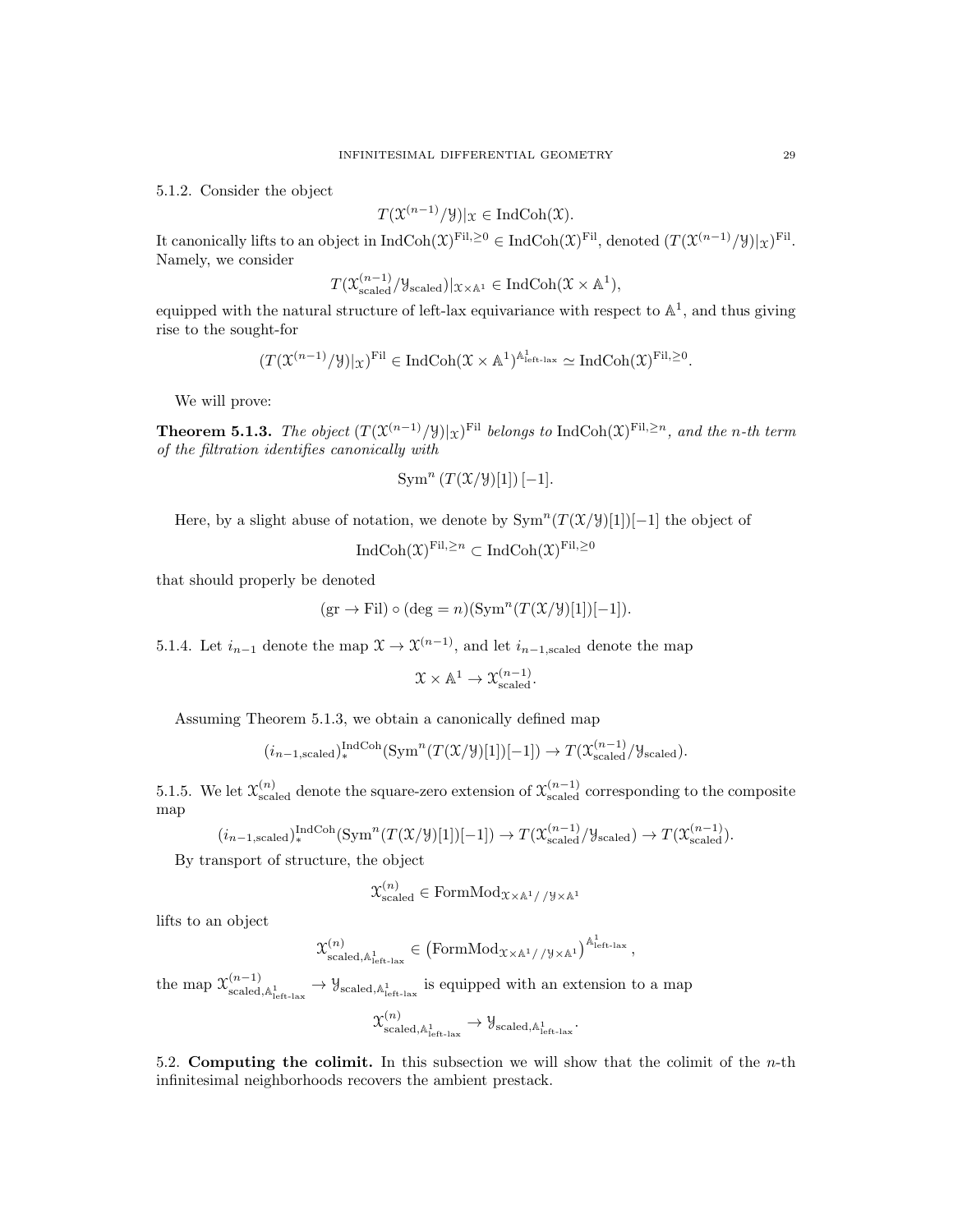5.2.1. Recall that according to Chapter IV.1, Corollary 2.3.6, the category FormMod<sub>X/</sub> admits sifted, and in particular, filtered colimits. Consider the object

$$
\operatorname{colim}_{n} \mathfrak{X}^{(n)} \in \operatorname{FormMod}_{\mathfrak{X}/},
$$

which is equipped with a canonically defined map to Y.

Proposition 5.2.2. The map

$$
\operatornamewithlimits{colim}_n \mathfrak X^{(n)}\to \mathcal Y
$$

is an isomorphism in Form $Mod_{\mathfrak{X}/}$ .

Proof. By [Chapter III.1, Proposition 8.3.2], it suffices to show that the map in question induces an isomorphism at the level of tangent spaces

$$
T(\mathfrak{X}/\mathrm{colim}_{n} \mathfrak{X}^{(n)}) \to T(\mathfrak{X}/\mathfrak{Y}).
$$

By [Chapter IV.1, Corollary 2.3.6], the natural map

$$
\operatorname{colim}_{n} T(\mathfrak{X}/\mathfrak{X}^{(n)}) \to T(\mathfrak{X}/\mathrm{colim}_{n} \mathfrak{X}^{(n)})
$$

is an isomorphism.

Hence, it suffices to show that the colimit

$$
\operatornamewithlimits{colim}_n T({\mathfrak X}^{(n)}/{\mathcal Y})|_{\mathfrak X}
$$

vanishes.

However, this follows from Theorem 5.1.3. Indeed, the above colimit lifts to an object of IndCoh $(\mathfrak{X})^{\mathrm{Fil},\geq 0}$ , which belongs to IndCoh $(\mathfrak{X})^{\mathrm{Fil},\geq n}$  for any n.

 $\Box$ 

By combining with [Chapter IV.1, Corollary 2.3.7], we obtain:

Corollary 5.2.3. The map

$$
\operatornamewithlimits{colim}_n \mathfrak X^{(n)}\to \mathfrak Y
$$

is an isomorphism in  $(PreStk<sub>laff</sub>)_{\mathcal{X}/}$ .

5.2.4. By combining Proposition 5.2.2 with [Chapter IV.3, Corollary 5.3.3(b)] (or, alternatively, just using Corollary 5.2.3) above, we obtain:

Corollary 5.2.5. For  $\mathcal{Y} \in \text{FormMod}_{\mathfrak{X}/\mathfrak{f}}$ , there is a canonical isomorphism

$$
\operatorname{colim}_{n} (f_{n})_{*}^{\operatorname{IndCoh}}(\omega_{\mathfrak{X}^{(n)}}) \to \omega_{\mathcal{Y}},
$$

where  $f_n$  denotes the map  $\mathfrak{X}^{(n)} \to \mathfrak{Y}$ .

5.3. The Hodge filtration (a.k.a., de Rham resolution). Let  $\mathfrak L$  be a Lie algebroid on  $\mathfrak X$ . In the classical setting, the object  $\omega_{\mathfrak{X}}$ , when equipped with the canonical structure of  $\mathfrak{L}$ -module, admits a canonical 'de Rham' resolution with terms induced from

$$
\operatorname{Sym}^n(\mathbf{oblv}_{\operatorname{LieAlgbroid}}(\mathfrak{L})[1])[-n].
$$

In this subsection we will carry out the corresponding construction in the derived setting.

The statement will be that the unit object in the category  $\mathfrak{L}\text{-mod}(\text{IndCoh})$  has a canonical filtration with subquotients  $\text{ind}_{\mathfrak{L}}(\text{Sym}^n(\textbf{oblv}_{\text{LieAlgbroid}}(\mathfrak{L})[1]))$ .

Applying this to  $\mathfrak{L} = \mathfrak{T}(\mathfrak{X})$ , we recover the Hodge filtration on

$$
\omega_{\mathfrak{X}_{\mathrm{dR}}}\in\mathrm{IndCoh}(\mathfrak{X}_{\mathrm{dR}}).
$$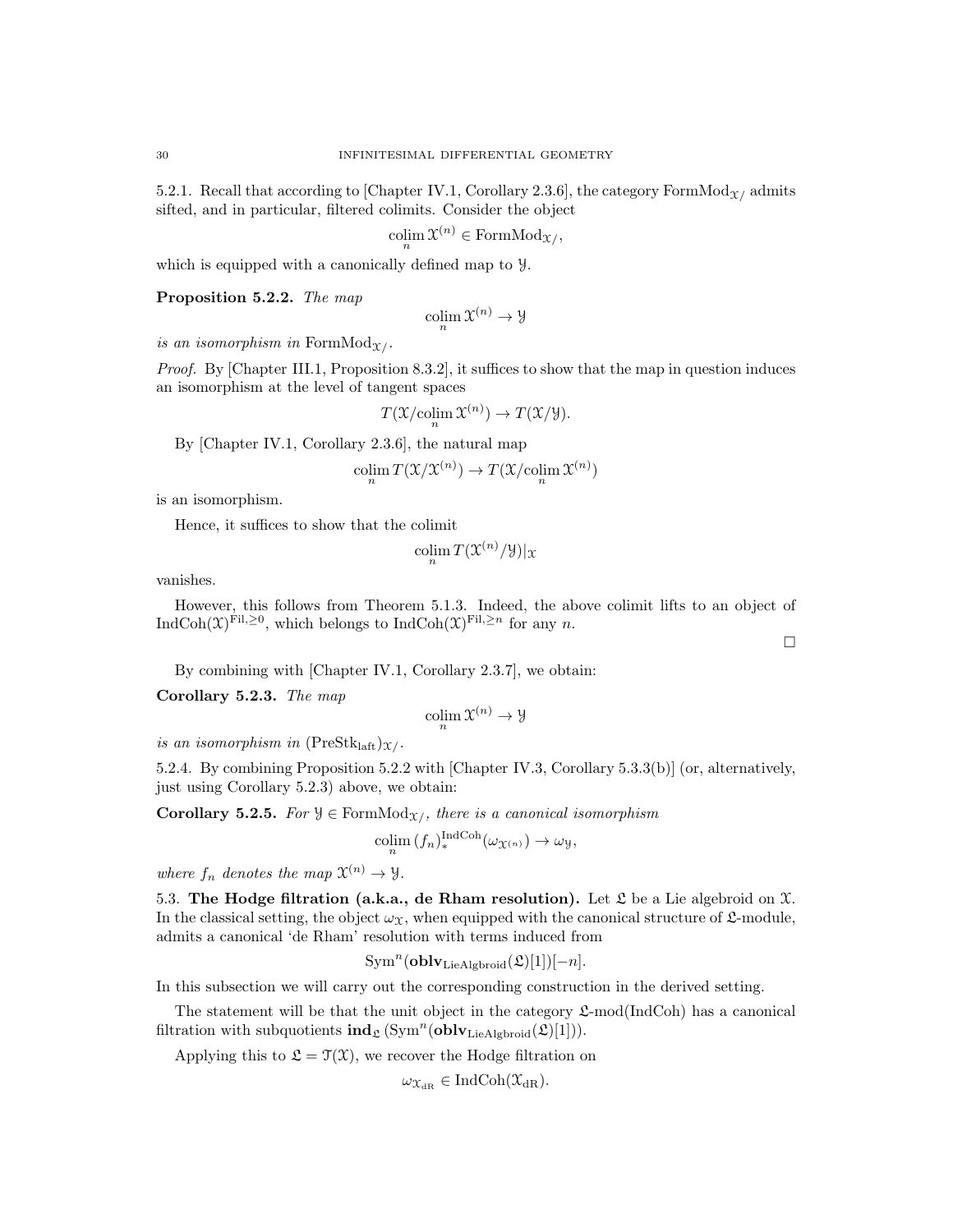$$
(f: \mathfrak{X} \to \mathcal{Y}) \in \mathrm{FormMod}_{\mathfrak{X}}.
$$

Let  $\omega_{\mathfrak{X},\mathfrak{L}}$  denote the object of  $\mathfrak{L}\text{-mod}(\text{IndCoh}(\mathfrak{X}))$  corresponding to  $\omega_{\mathfrak{Y}} \in \text{IndCoh}(\mathfrak{Y})$ . Tautologically,

$$
\mathbf{oblv}_{\mathfrak{L}}(\omega_{\mathfrak{X},\mathfrak{L}})=\omega_{\mathfrak{X}}.
$$

We will prove the following:

**Proposition-Construction 5.3.2.** There exists a canonical lift of  $\omega_{\mathfrak{X},\mathfrak{L}}$  to an object

$$
(\omega_{\mathfrak{X}, \mathfrak{L}})^{\mathrm{Fil}} \in \mathfrak{L}\text{-}\mathrm{mod}(\mathrm{IndCoh}(\mathfrak{X}))^{\mathrm{Fil}, \geq 0},
$$

such that

ass-gr<sup>n</sup>(
$$
\omega_{\mathfrak{X},\mathfrak{L}}
$$
) = **ind** <sub>$\mathfrak{L}$</sub>  (Sym<sup>n</sup>(**oblv**<sub>LieAlgbroid</sub>( $\mathfrak{L}$ )[1])) .

5.3.3. Proof of Proposition 5.3.2. Let  $\mathfrak{X}^{(n)}$  be the *n*-th infinitesimal neighborhood of  $\mathfrak X$  in  $\mathcal Y$ , see Sect. 5. Let  $i_n$ ,  $i_{n-1,n}$  and  $f_n$  denote the maps

$$
\mathfrak{X} \to \mathfrak{X}^{(n)}, \ \mathfrak{X}^{(n-1)} \to \mathfrak{X}^{(n)}
$$
 and  $\mathfrak{X}^{(n)} \to \mathfrak{Y}$ ,

respectively.

We let

$$
(\omega_{\mathfrak{X}, \mathfrak{L}})^{\leq n} := (f_n)_*^{\operatorname{IndCoh}}(\omega_{\mathfrak{X}^{(n)}}).
$$

Recall that by Corollary 5.2.5, the canonical map

$$
\operatorname{colim}_{n} (f_{n})_{*}^{\operatorname{IndCoh}}(\omega_{\mathfrak{X}^{(n)}}) \to \omega_{\mathfrak{Y}}
$$

is an isomorphism.

Hence, it remains to construct the isomorphisms

(5.1) 
$$
\operatorname{coFib} \left( (f_{n-1})_{*}^{\operatorname{IndCoh}}(\omega_{\mathfrak{X}^{(n-1)}}) \to (f_{n})_{*}^{\operatorname{IndCoh}}(\omega_{\mathfrak{X}^{(n)}}) \right) \simeq
$$

$$
\simeq f_{*}^{\operatorname{IndCoh}}(\operatorname{Sym}^{n}(\operatorname{oblv}_{\operatorname{LieAlgbroid}}(\mathfrak{L})[1])) .
$$

The left-hand side in (5.1) identifies with

$$
(f_n)_*^{\text{IndCoh}} \left( \text{coFib} \left( (i_{n-1,n})_*^{\text{IndCoh}} (\omega_{\mathfrak{X}^{(n-1)}}) \to \omega_{\mathfrak{X}^{(n)}} \right) \right).
$$

Let us recall that by construction, the map  $i_{n-1,n}$  :  $\mathfrak{X}^{(n-1)} \to \mathfrak{X}^{(n)}$  has a structure of squarezero extension corresponding to

$$
(i_{n-1})_{*}^{\operatorname{IndCoh}}\left(\operatorname{Sym}^{n}\left(T(\mathfrak{X}/\mathcal{Y})[1]\right)[-1]\right) \in \operatorname{IndCoh}(\mathfrak{X}^{(n-1}).
$$

Hence, by [Chapter IV.4, Proposition 6.4.2],

coFib 
$$
((i_{n-1,n})_*^{\text{IndCoh}}(\omega_{\mathfrak{X}^{(n-1)}}) \to \omega_{\mathfrak{X}^{(n)}}) \simeq
$$
  

$$
\simeq (i_{n-1,n})_*^{\text{IndCoh}} \circ (i_{n-1})_*^{\text{IndCoh}} (\text{Sym}^n (T(\mathfrak{X}/\mathcal{Y})[1])) \simeq
$$

$$
\simeq (i_n)_*^{\text{IndCoh}} (\text{Sym}^n (T(\mathfrak{X}/\mathcal{Y})[1])) .
$$

And hence, the left-hand side in (5.1) identifies with

$$
(f_n)_*^{\text{IndCoh}} \circ (i_n)_*^{\text{IndCoh}} (\text{Sym}^n (T(\mathfrak{X}/\mathcal{Y})[1])) \simeq f_*^{\text{IndCoh}} (\text{Sym}^n (T(\mathfrak{X}/\mathcal{Y})[1])) ,
$$

where

$$
T(\mathfrak{X}/\mathfrak{Y}) \simeq \mathbf{oblv}_{\mathrm{LieAlgbroid}}(\mathfrak{L}),
$$

as desired.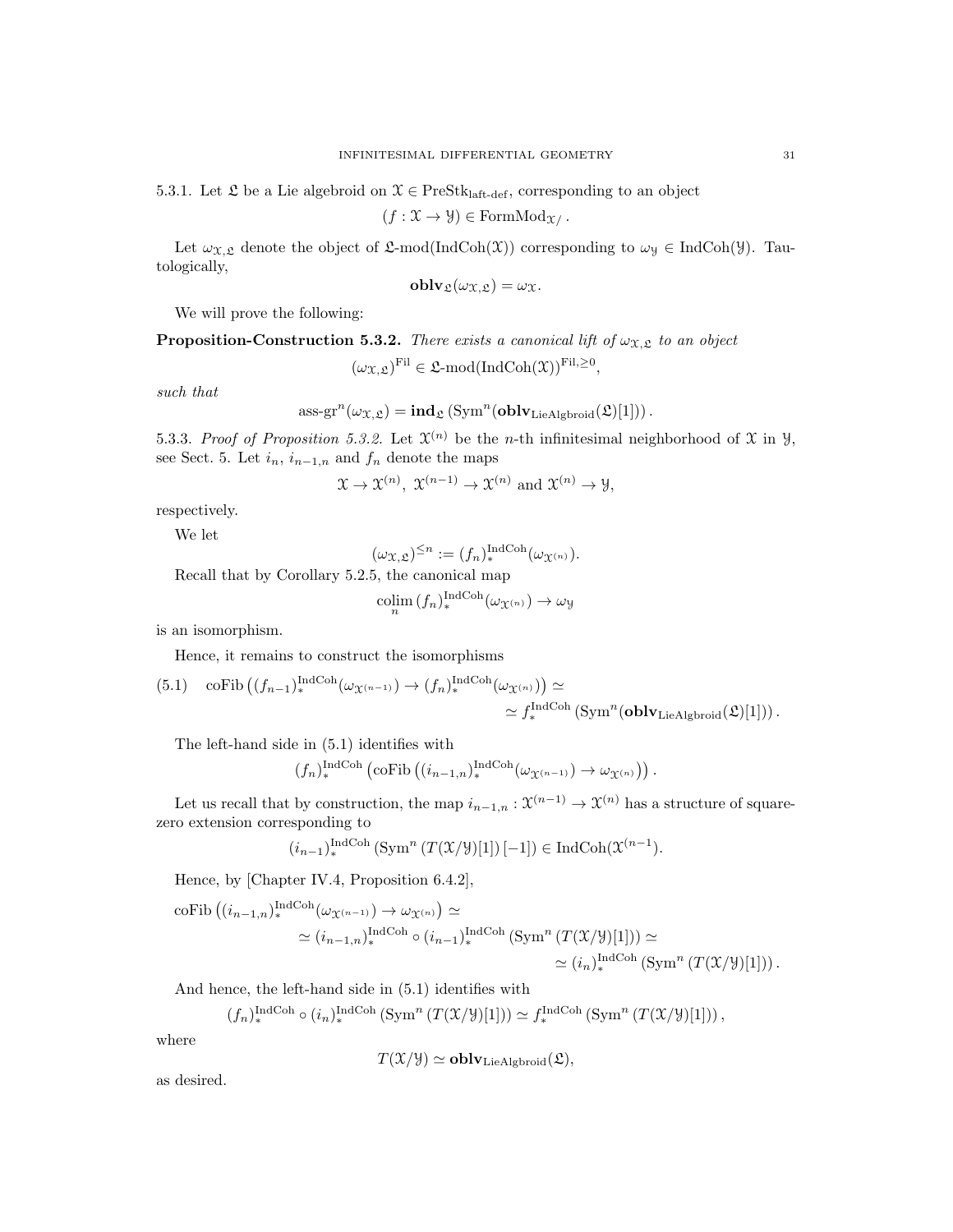5.4. Proof of Theorem 5.1.3: reduction to the case of vector groups. In this subsection we will reduce the assertion of Theorem 5.1.3 to the case when  $\mathcal Y$  is of the form  $Vect_{\mathcal X}(\mathcal F)$  for  $\mathfrak{F} \in \mathrm{IndCoh}(\mathfrak{X}).$ 

5.4.1. Since the functor

$$
ass\text{-}\mathrm{gr}: \mathrm{IndCoh}(\mathfrak{X})^{\mathrm{Fil}, \geq 0} \to \mathrm{IndCoh}(\mathfrak{X})^{\mathrm{gr}, \geq 0}
$$

is conservative, it is enough to prove that in

$$
\mathrm{ass}\text{-}\mathrm{gr}((T(\mathfrak{X}^{(n-1)}/\mathcal{Y})|_{\mathfrak{X}})^{\mathrm{Fil}}) \in \mathrm{Ind}\mathrm{Coh}(\mathfrak{X})^{\mathrm{gr},\geq 0}
$$

the lowest graded piece is in degree n, and is canonically isomorphic to  $\text{Sym}^n (T(\mathfrak{X}/\mathfrak{Y})[1]) [-1]$ .

5.4.2. By Sect. 2.5.2 and the compatibility of the functor RealSqZ with base change (see [Chapter IV.4, Proposition 5.4.3]) this reduces the assertion of the proposition to considering the case of

$$
\mathcal{Y} := \mathrm{Vect}_{\mathfrak{X}}(\mathcal{F}) \in (\mathrm{FormMod}_{/\mathfrak{X}})^{\mathbb{A}^1_{\mathrm{left-lax}}},
$$

for

$$
\mathcal{F}\in \mathrm{IndCoh}(\mathfrak{X})\simeq \mathrm{IndCoh}(\mathfrak{X})^{gr,=1}\subset \mathrm{IndCoh}(\mathfrak{X})^{gr,\geq 0}\simeq \mathrm{IndCoh}(\mathfrak{X})^{\mathbb{A}^1_{\mathrm{left-lax}}}.
$$

5.5. Proof of Theorem 5.1.3: the case of vector groups. When dealing with vector groups we 'know' what the n-infinitesimal neighborhood must be, and this is what we will establish, along with the assertion of Theorem 5.1.3 in this case.

5.5.1. Consider the symmetric monoidal category IndCoh $(\mathfrak{X})^{\mathrm{gr},\geq 0}$ . Let

 $\mathrm{CocomCoalg}^{\mathrm{aug}}(\mathrm{IndCoh}(\mathfrak{X})^{\mathrm{gr},>0}) \subset \mathrm{CocomCoalg}^{\mathrm{aug}}(\mathrm{IndCoh}(\mathfrak{X})^{\mathrm{gr},\geq 0})$ 

be the full subcategory consisting of objects, for which the augmentation co-ideal belongs to IndCoh $(\mathfrak{X})^{\mathrm{gr},>0}$ .

Consider also the category

$$
LieAlg(IndCoh(\mathfrak{X})^{gr,>0}).
$$

We have a pair of adjoint functors

 $(5.2)$  Chev<sup>enh</sup> : LieAlg(IndCoh $(\mathfrak{X})^{\text{gr},>0}$ )  $\rightleftarrows$  CocomCoalg<sup>aug</sup>(IndCoh $(\mathfrak{X})^{\text{gr},>0}$ ) : coChev<sup>enh</sup>.

By [FraG, Proposition 4.1.2], the adjoint functors in (5.2) are mutually inverse equivalences.

5.5.2. For

$$
\mathcal{F} \in \mathrm{IndCoh}(\mathfrak{X}) \simeq \mathrm{IndCoh}(\mathfrak{X})^{\mathrm{gr},=1} \subset \mathrm{IndCoh}(\mathfrak{X})^{\mathrm{gr},\geq 0}
$$

we consider the objects

$$
Sym(\mathcal{F}) \text{ and } Sym^{\leq n}(\mathcal{F}) \in \text{CocomCoalg}^{\text{aug}}(\text{IndCoh}(\mathfrak{X})^{\text{gr},>0}).
$$

Note that there is a canonical isomorphism

$$
\mathrm{coChev}^{\mathrm{enh}}(\mathrm{Sym}(\mathcal{F})) = \mathbf{triv}_{\mathrm{Lie}}(\mathcal{F}[-1]).
$$

(The above isomorphism is a particular case of [Chapter IV.2, Theorem 4.2.4], but is much simpler, since we are in the graded category, and the functors in (5.2) are equivalences.)

Note that

$$
B_{\mathfrak{X}}(\mathbf{triv}_{\mathrm{Lie}}(\mathfrak{F}[-1])) \simeq \mathrm{Vect}_{\mathfrak{X}}(\mathfrak{F}).
$$

Denote

$$
\mathfrak{g}^{(n)} := \mathrm{coChev}^{\mathrm{enh}}(\mathrm{Sym}^{\leq n}(\mathfrak{F})).
$$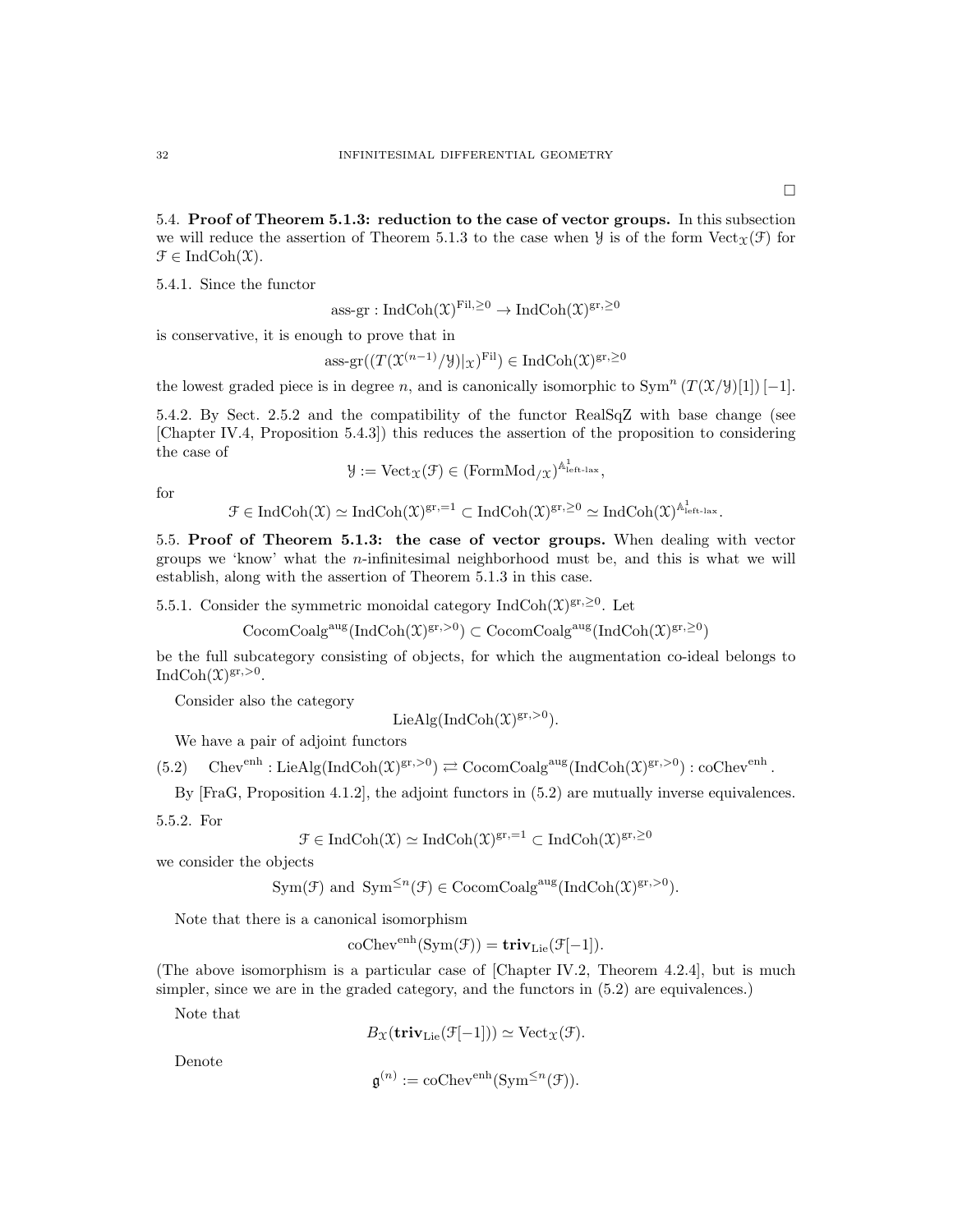For example,

$$
\mathfrak{g}^{(1)} = \mathbf{free}_{\mathrm{Lie}}(\mathfrak{F}[-1]).
$$

(Again, this isomorphism holds because the functors in (5.2) are equivalences.)

Denote

$$
\text{Vect}_{\mathfrak{X}}(\mathfrak{F})^{(n)} := B_{\mathfrak{X}}(\mathfrak{g}^{(n)}) \in (\text{FormMod}_{\mathfrak{X}})^{\mathbb{A}^1_{\text{left-lax}}}.
$$

Let  $\widetilde{i}_n$  denote the map  $\mathfrak{X} \to \mathrm{Vect}_{\mathfrak{X}}(\mathfrak{F})^{(n)}$ .

5.5.3. Consider

$$
\mathcal{Y} := \mathrm{Vect}_{\mathfrak{X}}(\mathcal{F}) \in (\mathrm{FormMod}_{/\mathfrak{X}})^{\mathbb{A}^1_{\mathrm{left\ -\mathbf{law}}}},
$$

and the corresponding object  $\mathfrak{X}^{(n)} \in (\text{FormMod}_{\mathfrak{X}/})^{\mathbb{A}^1_{\text{left-lax}}}.$ 

We are going to prove that there exists a canonical isomorphism in  $(\text{FormMod}_{\mathcal{X}})^{\mathbb{A}^1_{\text{left-lax}}}.$ 

$$
\text{Vect}_{\mathfrak{X}}(\mathfrak{F})^{(n)} \simeq \mathfrak{X}^{(n)},
$$

and that the assertion of Theorem 5.1.3 holds for  $Vect_{\mathfrak{X}}(\mathfrak{F})^{(n)}$ . More precisely, we will prove the following assertion:

## Proposition 5.5.4.

(a) The lowest graded terms in the objects of  $\text{IndCoh}(\mathfrak{X})^{\mathbb{A}^1_{\text{left-lax}}} \simeq \text{IndCoh}(\mathfrak{X})^{\text{gr},\geq 0}$ 

$$
T(\text{Vect}_{\mathfrak{X}}(\mathfrak{F})^{(n-1)}/\text{Vect}_{\mathfrak{X}}(\mathfrak{F})^{(n)})|_{\mathfrak{X}}
$$
 and  $T(\text{Vect}_{\mathfrak{X}}(\mathfrak{F})^{(n-1)}/\text{Vect}_{\mathfrak{X}}(\mathfrak{F}))|_{\mathfrak{X}}$ 

are in degree n; the map

$$
T(\mathrm{Vect}_{\mathfrak{X}}(\mathfrak{F})^{(n-1)}/\mathrm{Vect}_{\mathfrak{X}}(\mathfrak{F})^{(n)})|_{\mathfrak{X}} \to T(\mathrm{Vect}_{\mathfrak{X}}(\mathfrak{F})^{(n-1)}/\mathrm{Vect}_{\mathfrak{X}}(\mathfrak{F}))|_{\mathfrak{X}}
$$

induces an isomorphism of degree n terms, and both identify canonically with  $\text{Sym}^n(\mathcal{F})[-1]$ . (b) The map

$$
\text{RealSqZ}\left(\left(\widetilde{i}_{n-1}\right)_*^{\text{IndCoh}}(\text{Sym}^n(\mathcal{F})[-1]) \to T(\text{Vect}_{\mathfrak{X}}(\mathcal{F})^{(n-1)})\right) \to \text{Vect}_{\mathfrak{X}}(\mathcal{F})^{(n)},
$$

induced by the identification in  $(a)$ , is an isomorphism.

5.5.5. The assertion of Proposition 5.5.4 implies the required properties of  $Vect_{\mathfrak{X}}(\mathfrak{F})^{(n)}$  and  $\mathfrak{X}^{(n)}$  by induction on n.

5.6. Proof of Proposition 5.5.4. The proof of Proposition 5.5.4 will involve some 'cheating': instead of performing the crucial computation, we will reduce it to the case of classical algebraic geometry, namely, the embedding of 0 into a finite-dimensional vector space.

5.6.1. Before we prove Proposition 5.5.4, let us translate its assertion into the language of Lie algebras.

Point (a) says that the objects

$$
\mathrm{Fib}\left(\mathbf{oblv}_\mathrm{Lie}(\mathfrak{g}^{(n-1)})\to\mathbf{oblv}_\mathrm{Lie}(\mathfrak{g}^{(n)})\right) \text{ and } \mathrm{Fib}\left(\mathbf{oblv}_\mathrm{Lie}(\mathfrak{g}^{(n-1)})\to \mathfrak{F}[-1]\right)
$$

both live in degrees  $\geq n$ , and their degree n part is isomorphic to Sym<sup>n</sup>(F)[-2].

Point (b) says the following. Let  $\mathcal{F}_n$  denote the object

$$
\mathrm{coFib}\left(\mathrm{Sym}^n(\mathcal{F})[-2]\rightarrow\mathbf{oblv}_\mathrm{Lie}\big(\mathfrak{g}^{(n-1)}\big)\right)\in\mathrm{IndCoh}(\mathfrak{X})^{\mathrm{gr},\geq 0}.
$$

We have a canonical map

$$
\mathbf{oblv}_{\mathrm{Lie}}(\mathfrak{g}^{(n-1)}) \to \mathfrak{F}_n.
$$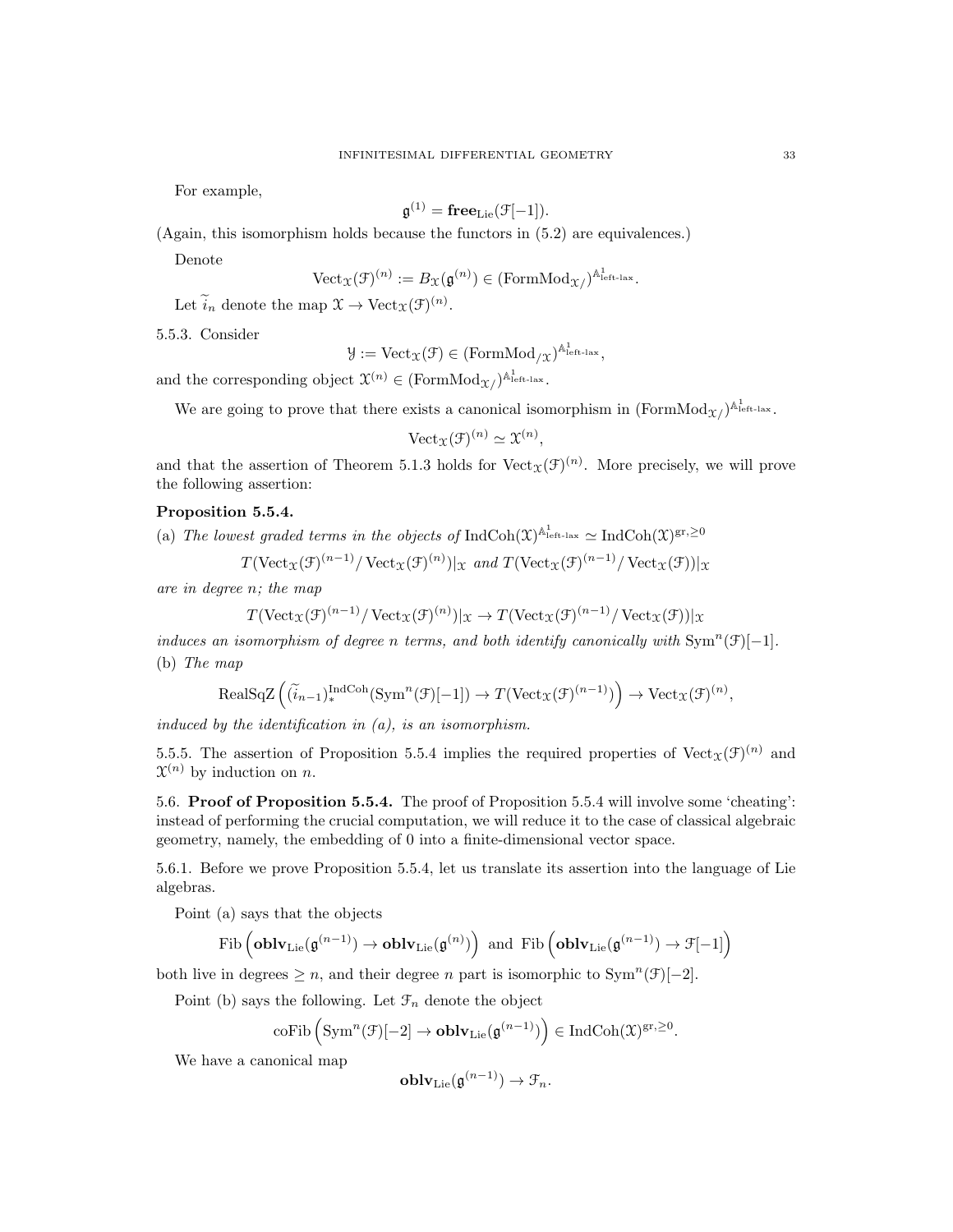Let

$$
\mathbf{free}_{\mathrm{LieAlg}_{\mathfrak{g}(n-1)}/}(\mathfrak{F}_n)
$$

be the corresponding free object in the category of Lie algebras in IndCoh( $\mathfrak{X}$ ) under  $\mathfrak{g}^{(n-1)}$ .

By point (a) of Proposition 5.5.4, we have a canonical map

(5.3) 
$$
\mathbf{free}_{\mathrm{LieAlg}_{\mathfrak{g}^{(n-1)}/}}(\mathcal{F}_n) \to \mathfrak{g}^{(n)}.
$$

Now, point (b) of Proposition 5.5.4 is equivalent to the fact that the map (5.3) is an isomorphism.

5.6.2. The above reformulation of Proposition 5.5.4 makes sense when  $IndCoh(\mathcal{X})$  is replaced by an arbitrary symmetric monoidal DG category O. Furthermore, the assertion of both points of Proposition 5.5.4 is about the comparison of pairs of functors  $\mathbf{O} \to \mathbf{O}$ , given by symmetric sequences.

Hence, we can replace  $\text{IndCoh}(\mathfrak{X})$  by Vect, and we can assume that  $\mathfrak{F}$  is a finite-dimensional vector space that lives in the cohomological degree 0.

In the latter case, the assertion of Proposition 5.5.4 is manifest.

6. Filtration on the universal enveloping algebra of a Lie algebroid

Let  $\mathfrak L$  be a Lie algebroid on X. Recall that in [Chapter IV.4, Sect. 4.2] to  $\mathfrak L$  we associated its universal enveloping algebra  $U(\mathfrak{L})$ , which was an algebra object in the monoidal DG category

 $\text{Funct}_{\text{cont}}(\text{IndCoh}(\mathfrak{X}),\text{IndCoh}(\mathfrak{X})).$ 

In this subsection we define a crucial piece of structure that  $U(\mathfrak{L})$  possesses, namely, the canonical (a.k.a. PBW) filtration.

6.1. The statement. In this subsection we state the main result of the present section, Theorem 6.1.2.

6.1.1. Consider the monoidal category

$$
\left(\mathrm{Funct}_{\mathrm{cont}}(\mathrm{Ind}\mathrm{Coh}(\mathfrak{X}),\mathrm{Ind}\mathrm{Coh}(\mathfrak{X}))\right)^{\mathrm{Fil},\geq 0}.
$$

We claim:

Theorem 6.1.2. The object

 $U(\mathfrak{L}) \in \text{AssocAlg}(\text{Funct}_{\text{cont}}(\text{IndCoh}(\mathfrak{X}),\text{IndCoh}(\mathfrak{X}))),$ 

canonically lifts to an object

 $U(\mathfrak{L})^{\mathrm{Fil}} \in \mathrm{AssocAlg}\left(\left(\mathrm{Funct}_{\mathrm{cont}}(\mathrm{IndCoh}(\mathfrak{X}),\mathrm{IndCoh}(\mathfrak{X}))\right)^{\mathrm{Fil},\geq 0}\right).$ 

The corresponding associated graded identifies canonically with the monad given by tensor product with  ${\bf free}_{Com} \circ {\bf oblv}_{\rm LieAlgbroid}(\mathfrak{L}).$ 

The theorem will be proved in Sects 6.2-6.4.

6.1.3. The following corollary results from the construction of the filtration and Theorem 4.1.3:

**Corollary 6.1.4.** For  $\mathfrak{L} = \text{diag}(\mathfrak{h})$ , the filtration on  $U(\mathfrak{L})$  defined in Theorem 6.1.2 identifies with the one coming from the canonical filtration on  $U(\mathfrak{h})$ .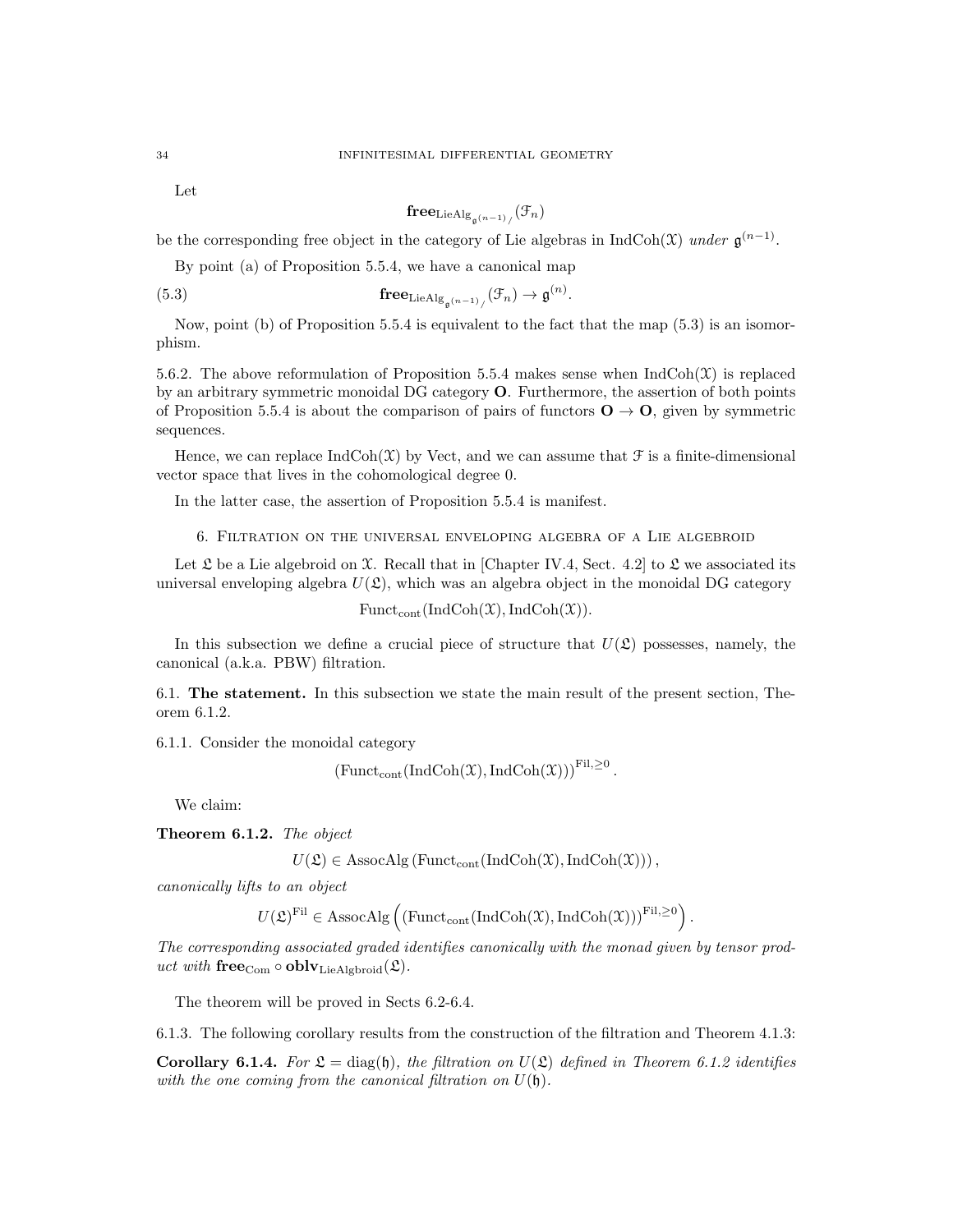6.2. Constructing the filtration. As a first step, we will construct  $U(\mathfrak{L})^{\text{Fil}}$  as an object of the category

$$
\mathrm{AssocAlg}\left(\left(\mathrm{Funct}_{\mathrm{cont}}(\mathrm{IndCoh}(\mathfrak{X}),\mathrm{IndCoh}(\mathfrak{X}))\right)^{\mathrm{Fil}}\right),
$$

where we identify the latter with

$$
\mathrm{Funct}_{\mathrm{cont}}(\mathrm{Ind}\mathrm{Coh}(\mathfrak{X}),\mathrm{Ind}\mathrm{Coh}(\mathfrak{X}))\otimes \mathrm{QCoh}(\mathbb{A}^{1})^{\mathbb{G}_{m}}.
$$

6.2.1. Consider the forgetful functor

$$
\left(\mathrm{FormMod}_{\mathfrak{X}\times\mathbb{A}^1//\mathfrak{y}\times\mathbb{A}^1}\right)^{\mathbb{A}^1_{\mathrm{left-lax}}}\to \left(\mathrm{FormMod}_{\mathfrak{X}\times\mathbb{A}^1//\mathfrak{y}\times\mathbb{A}^1}\right)^{\mathbb{G}_m}.
$$

Let us consider the resulting prestacks

$$
\mathfrak{X} \times \mathbb{A}^1/\mathbb{G}_m
$$
 and  $\mathfrak{Y}_{\text{scaled}}/\mathbb{G}_m$ 

over  $\mathbb{A}^1/\mathbb{G}_m$ .

The map  $f_{\text{scaled}} : \mathfrak{X} \times \mathbb{A}^1 \to \mathcal{Y}_{\text{scaled}}$  gives rise to a  $\text{QCoh}(\mathbb{A}^1/\mathbb{G}_m)$ -linear functor

$$
(f_{\text{scaled}}/\mathbb{G}_m)^!: \text{IndCoh}(\mathcal{Y}_{\text{scaled}}/\mathbb{G}_m) \to \text{IndCoh}(\mathcal{X} \times \mathbb{A}^1/\mathbb{G}_m).
$$

Since the symmetric monoidal category  $\text{QCoh}(\mathbb{A}^1/\mathbb{G}_m)$  is rigid, the left adjoint of the functor  $(f_{\text{scaled}}/\mathbb{G}_m)^!$ , i.e.,  $(f_{\text{scaled}}/\mathbb{G}_m)^{\text{IndCoh}}$ , is also  $\text{QCoh}(\mathbb{A}^1/\mathbb{G}_m)$ -linear.

Hence, by [Chapter I.1, Sect. 8.4.4], the composition

$$
(f_{\text{scaled}}/\mathbb{G}_m)^! \circ (f_{\text{scaled}}/\mathbb{G}_m)^{\text{IndCoh}}_*
$$

has a natural structure of algebra object on the monoidal category

$$
\mathrm{Funct}_{\mathrm{QCoh}(\mathbb{A}^1/\mathbb{G}_m)}(\mathrm{IndCoh}(\mathfrak{X}\times\mathbb{A}^1/\mathbb{G}_m),\mathrm{IndCoh}(\mathfrak{X}\times\mathbb{A}^1/\mathbb{G}_m)),
$$

while the latter identifies with

$$
\mathrm{Funct}_{\mathrm{cont}}(\mathrm{Ind}\mathrm{Coh}(\mathfrak{X}),\mathrm{Ind}\mathrm{Coh}(\mathfrak{X}))\otimes \mathrm{QCoh}(\mathbb{A}^{1})^{\mathbb{G}_{m}}.
$$

This provides the sought-for lifting.

6.2.2. Our task is now to show that the object

$$
U(\mathfrak{L})^{\mathrm{Fil}} \in \mathrm{AssocAlg}\left(\left(\mathrm{Funct}_{\mathrm{cont}}(\mathrm{IndCoh}(\mathfrak{X}),\mathrm{IndCoh}(\mathfrak{X}))\right)^{\mathrm{Fil}}\right)
$$

constructed above, belongs to the essential image of the (fully faithful) functor

$$
\begin{aligned} \mathrm{AssocAlg}\left(\left(\mathrm{Funct}_{\mathrm{cont}}(\mathrm{IndCoh}(\mathfrak{X}),\mathrm{IndCoh}(\mathfrak{X}))\right)^{\mathrm{Fil},\geq 0}\right) &\to \\ &\to \mathrm{AssocAlg}\left(\left(\mathrm{Funct}_{\mathrm{cont}}(\mathrm{IndCoh}(\mathfrak{X}),\mathrm{IndCoh}(\mathfrak{X}))\right)^{\mathrm{Fil}}\right). \end{aligned}
$$

Note, however, that for any monoidal DG category O the following diagram is a pullback square:  $\mathbf{U} = \mathbf{V} \approx \mathbf{E}$ 

$$
\begin{array}{ccc}\n\text{AssocAlg} \left( \mathbf{O}^{\mathrm{Fil},\geq 0} \right) & \longrightarrow & \text{AssocAlg} \left( \mathbf{O}^{\mathrm{Fil}} \right) \\
& \text{oblv}_{\text{Assoc}} & \downarrow & \downarrow & \text{oblv}_{\text{Assoc}} \\
& \mathbf{O}^{\mathrm{Fil},\geq 0} & \longrightarrow & \mathbf{O}^{\mathrm{Fil}}.\n\end{array}
$$

Hence, we obtain that it suffices to show that the object

$$
\mathbf{oblv}_{\mathrm{Assoc}}(U(\mathfrak{L})^{\mathrm{Fil}}) \in (\mathrm{Funct}_{\mathrm{cont}}(\mathrm{IndCoh}(\mathfrak{X}), \mathrm{IndCoh}(\mathfrak{X})))^{\mathrm{Fil}}
$$

in fact belongs to  $(\text{Funct}_{\text{cont}}(\text{IndCoh}(\mathfrak{X}),\text{IndCoh}(\mathfrak{X})))^{\text{Fil},\geq 0}$ .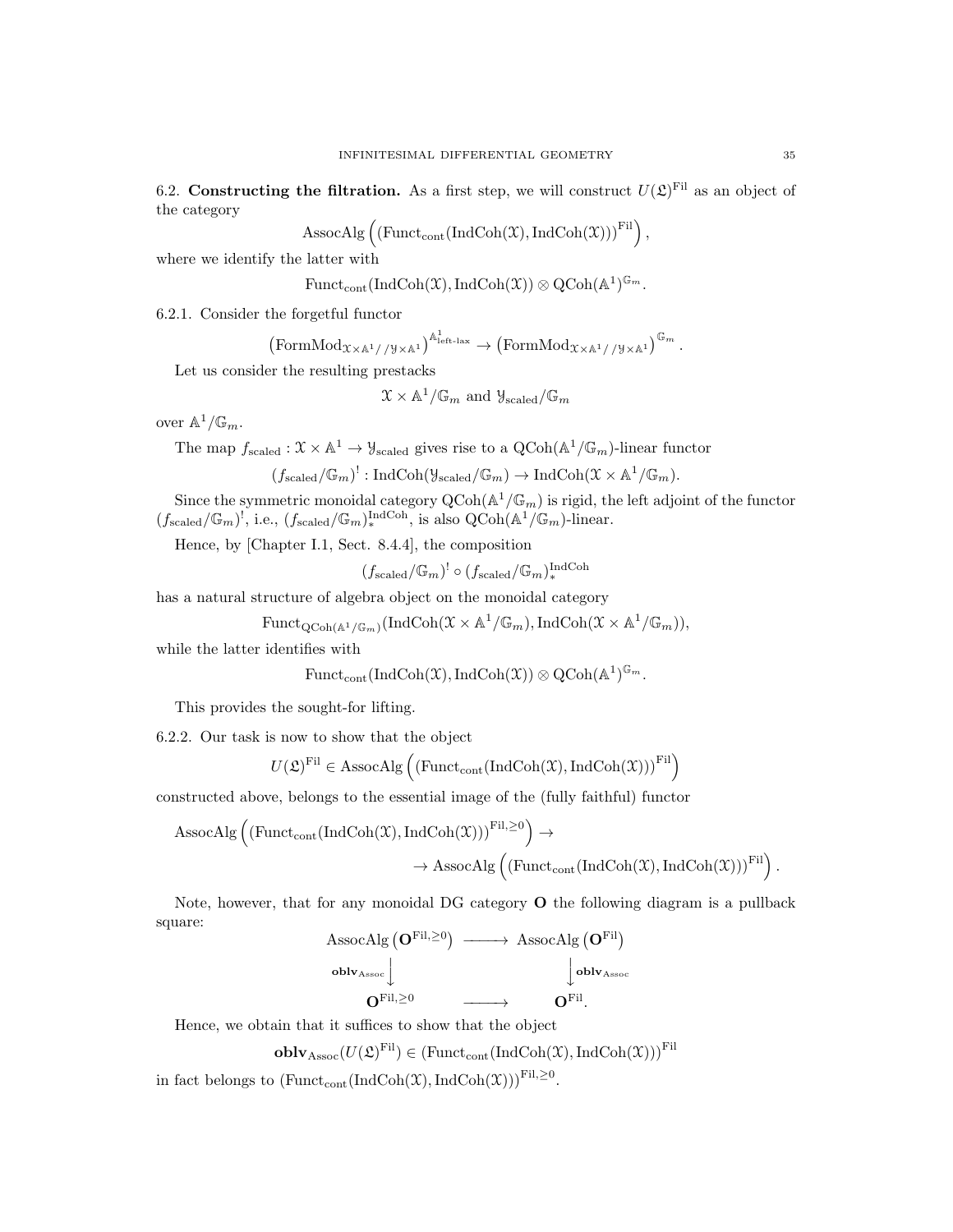6.3. The categorical setting for the non-negative filtration. In this subsection we explain a general categorical paradigm for establishing that the filtration on

$$
\mathbf{oblv}_{\mathrm{Assoc}}(U(\mathfrak{L})^\mathrm{Fil})
$$

is non-negative.

6.3.1. Consider the following presheaf of categories

(6.1) 
$$
(\text{Sch}^{\text{aff}})^{\text{op}} \to \infty \text{-Cat}, \quad S \mapsto \text{QCoh}(S) \text{-}\text{mod},
$$

see Example (iii) in Sect. 1.2.5.

We denote the value of this functor on  $\mathcal{Z} \in \text{PreStk}$  by  $\text{ShvCat}(\mathcal{Z})$ .

6.3.2. We regard (6.1) as equipped with the trivial action of a monoid G.

According to Sect. 1.2.3, for a prestack Z, equipped with an action of G one can talk about the category

$$
\mathrm{ShvCat}(\mathfrak{Z})^{\mathfrak{G}_{\mathrm{left-lax}}}.
$$

6.3.3. Assume now that  $\mathcal{Z} = Z \in \text{Sch}^{\text{aff}}$ . Let **C**, **D** and **D'** be three objects in  $\text{ShvCat}(Z)^{\mathcal{G}_{\text{right-lax}}},$ and let  $G: \mathbf{C} \to \mathbf{D}$  and  $F': \mathbf{C} \to \mathbf{D}'$  be morphisms.

Applying the forgetful functor

$$
\mathrm{ShvCat}(Z)^{\mathcal{G}_{\mathrm{right-lax}}}\to\mathrm{ShvCat}(Z)\simeq\mathrm{QCoh}(Z)\text{-}\mathbf{mod},
$$

the objects C, D and D' give rise to  $\text{QCoh}(Z)$ -module categories, and G and F' to  $\text{QCoh}(Z)$ linear functors.

Assume that  $G$ , viewed as a functor between  $QCoh(Z)$ -linear categories admits a left adjoint, denoted F. Since the monoidal category  $\mathrm{QCoh}(Z)$  is rigid, the functor F is also naturally  $Q\text{Coh}(Z)$ -linear.

6.3.4. Assume now that  $\bf{D}$  and  $\bf{D}'$  are of the form

 $\mathbf{D}_0 \otimes \mathrm{QCoh}(Z)$  and  $\mathbf{D}'_0 \otimes \mathrm{QCoh}(Z)$ ,

respectively, where the structure on **D** and **D'** of objects of  $\text{ShvCat}(\mathcal{Z})^{\mathcal{G}_{\text{right-law}}}$  is induced by the structure on  $QCoh(Z)$  of an object of  $ShvCat(\mathcal{Z})^{G_{\text{right-lax}}}$  (in fact,  $ShvCat(\mathcal{Z})$ ), arising from the G-action on Z.

We have:

Lemma 6.3.5. Under the above circumstances, the object

 $\mathsf{F}' \circ \mathsf{F} \in \mathrm{Funct}_{\mathrm{QCoh}(Z)}(\mathbf{D}, \mathbf{D}') \simeq \mathrm{Funct}_{\mathrm{cont}}(\mathbf{D}_0, \mathbf{D}'_0) \otimes \mathrm{QCoh}(Z)$ 

corresponding to  $\mathsf{G} \circ \mathsf{F}$ , admits a canonical lift to an object in the category

$$
\mathrm{Funct}_{\mathrm{cont}}(\mathbf{D}_0,\mathbf{D}'_0)\otimes \mathrm{QCoh}(Z)^{\mathcal{G}_{\mathrm{left-lax}}}.
$$

6.4. Implementing the categorical setting. We will now apply the setting of Sect. 6.4 to deduce the filtration on  $U(\mathfrak{L})$ .

6.4.1. We take the monoid  $\mathcal{G}$  to be  $\mathbb{A}^1$  and  $\mathcal{Z} = \mathbb{A}^1$ , equipped with an action on itself by multiplication.

We take  $\mathbf{D}_0$ ,  $\mathbf{D}'_0 = \text{IndCoh}(\mathcal{X})$ .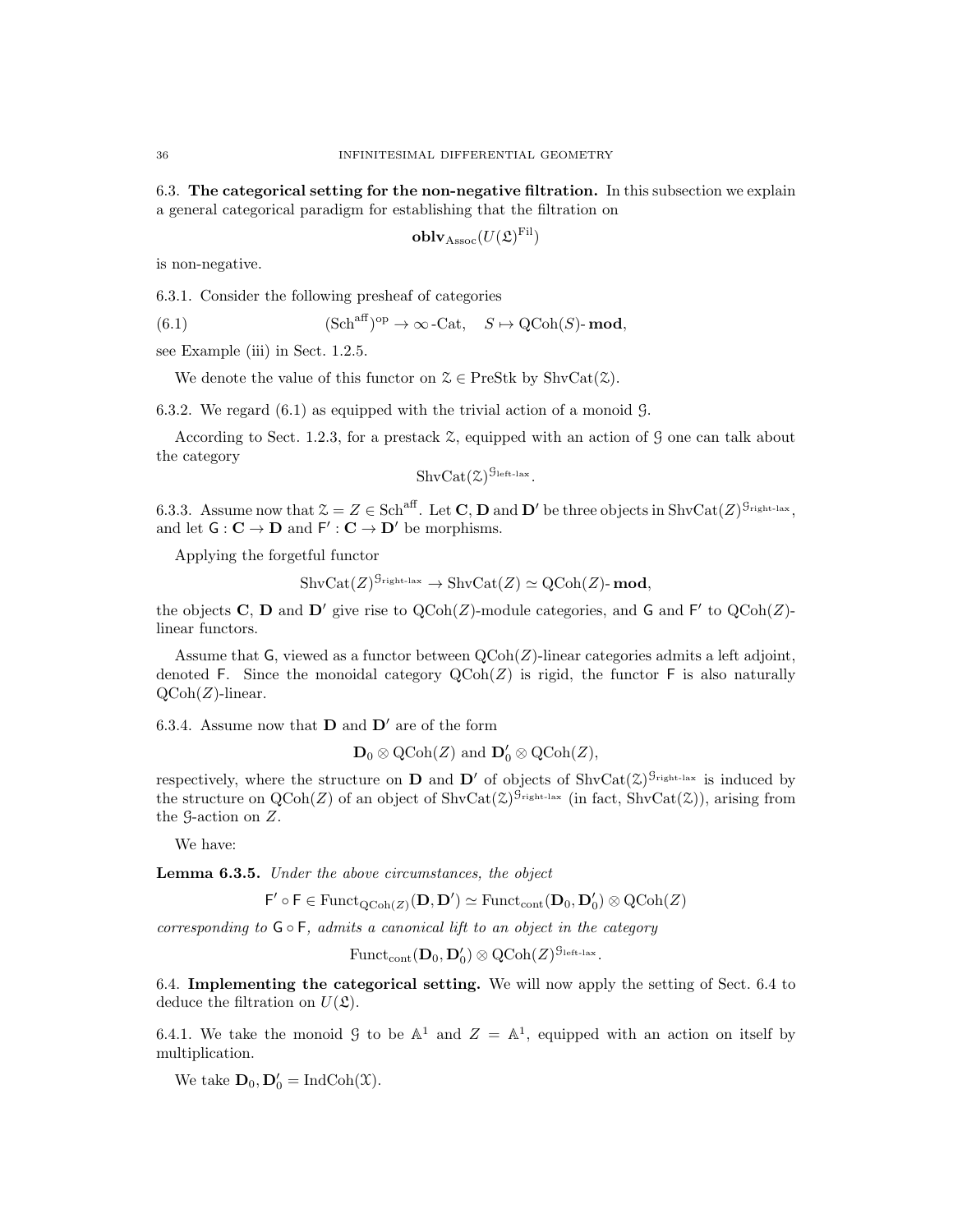6.4.2. We take C to be IndCoh( $y_{\text{scaled}}$ ), where the structure on C of an object of the category  $\text{ShvCat}(\mathbb{A}^1)^{\mathbb{A}^1_{\text{left-law}}}$  is given by the lift of  $\mathcal{Y}_{\text{scaled}}$  to the object of

$$
\mathcal{Y}_{\text{scaled},\mathbb{A}^1_{\text{left-law}}} \in ((\text{PreStk}_{\text{laff}})_{/\mathbb{A}^1})^{\mathbb{A}^1_{\text{left-law}}}.
$$

We take G and F' to both be the functor of pullback along the map

$$
\mathfrak{X} \times \mathbb{A}^1 \to \mathcal{Y}_{\text{scaled}}.
$$

The functor  $\textbf{oblv}_{\text{Assoc}}(U(\mathfrak{L}))$  is then one corresponding to  $\mathsf{F}' \circ \mathsf{F}$ . The lifting of Lemma 6.3.5 defines the sought-for filtered structure.

6.4.3. The associated graded of  $U(\mathfrak{L})^{\text{Fil}}$  has the prescribed shape by Sect. 2.5.2.

6.5. The filtration via infinitesimal neighborhoods. In this subsection we realize the following (intuitively clear) idea: the canonical filtration on  $U(\mathfrak{L})$  stated in Theorem 6.1.2, can be realized by considering  $n$ -th infinitesimal neighborhoods of the diagonal in the corresponding groupoid.

6.5.1. For  $(f : \mathfrak{X} \to \mathcal{Y}) \in \mathrm{FormMod}_{\mathfrak{X}/\mathfrak{X}}$  consider the corresponding groupoid

$$
\mathcal{R} := \mathcal{X} \underset{\mathcal{Y}}{\times} \mathcal{X},
$$

and the algebroid L.

Let  $p_s, p_t$  denote the two projections  $\mathcal{R} \rightrightarrows \mathcal{X}$ . Let  $\Delta_{\mathcal{X}/\mathcal{Y}}$  denote the diagonal (i.e., unit) map  $\mathfrak{X} \to \mathfrak{R}.$ 

Let  $\mathcal{X}^{(n)}$  denote the *n*-th infinitesimal neighborhood of  $\mathcal{X}$  in  $\mathcal{R}$ , defined as in Sect. 5.1. Let  $p_i^{(n)}$  denote the restriction of  $p_i$  to ' $\mathfrak{X}^{(n)}$ ,  $i = s, t$ .

6.5.2. Consider the object of  $(\text{Funct}_{cont}(\text{IndCoh}(\mathfrak{X}),\text{IndCoh}(\mathfrak{X})))^{\text{Fil},\geq 0}$  given by

(6.2) 
$$
n \mapsto (p_t^{(n)})_*^{\text{IndCoh}} \circ (p_s^{(n)})^!, \quad \mathbb{Z}^{\geq 0} \to \text{Funct}_{\text{cont}}(\text{IndCoh}(\mathfrak{X}), \text{IndCoh}(\mathfrak{X}))
$$

Let as assume Theorem 6.1.2. From it we will deduce:

**Theorem 6.5.3.** There exists a canonical isomorphism between the object (6.2) and

$$
\operatorname{\textbf{oblv}}_{\mathrm{Assoc}}(U(\mathfrak{L})^\mathrm{Fil})
$$

in the category (Funct<sub>cont</sub>(IndCoh(X),IndCoh(X)))<sup>Fil, $\geq$ <sup>0</sup>.</sup>

The rest of this subsection is devoted to the proof of this theorem.

6.5.4. Proof of Theorem 6.5.3, Step 1. To prove the proposition, we need to construct a compatible family of maps

$$
(p_t^{(n)})_*^{\operatorname{IndCoh}} \circ (p_s^{(n)})^! \to \operatorname{\mathbf{oblv}}_{\operatorname{Assoc}}(U(\mathfrak{L}))^{\leq n},
$$

so that the induced maps

$$
\begin{aligned} \mathrm{coFib}\left((p_t^{(n-1)})_\ast^{\mathrm{IndCoh}} \circ (p_s^{(n-1)})^! \to (p_t^{(n)})_\ast^{\mathrm{IndCoh}} \circ (p_s^{(n)})^! \right) &\to \\ &\to \mathrm{coFib}\left(\mathbf{oblv}_{\mathrm{Assoc}}(U(\mathfrak{L}))^{\leq n-1} \to \mathbf{oblv}_{\mathrm{Assoc}}(U(\mathfrak{L}))^{\leq n} \right) \end{aligned}
$$

are isomorphisms.

First, the base change isomorphism

$$
\mathbf{oblv}_{\mathrm{Assoc}}(U(\mathfrak{L})) := f^! \circ f^{\mathrm{IndCoh}}_* \simeq (p_t)^{\mathrm{IndCoh}}_* \circ p^!_s
$$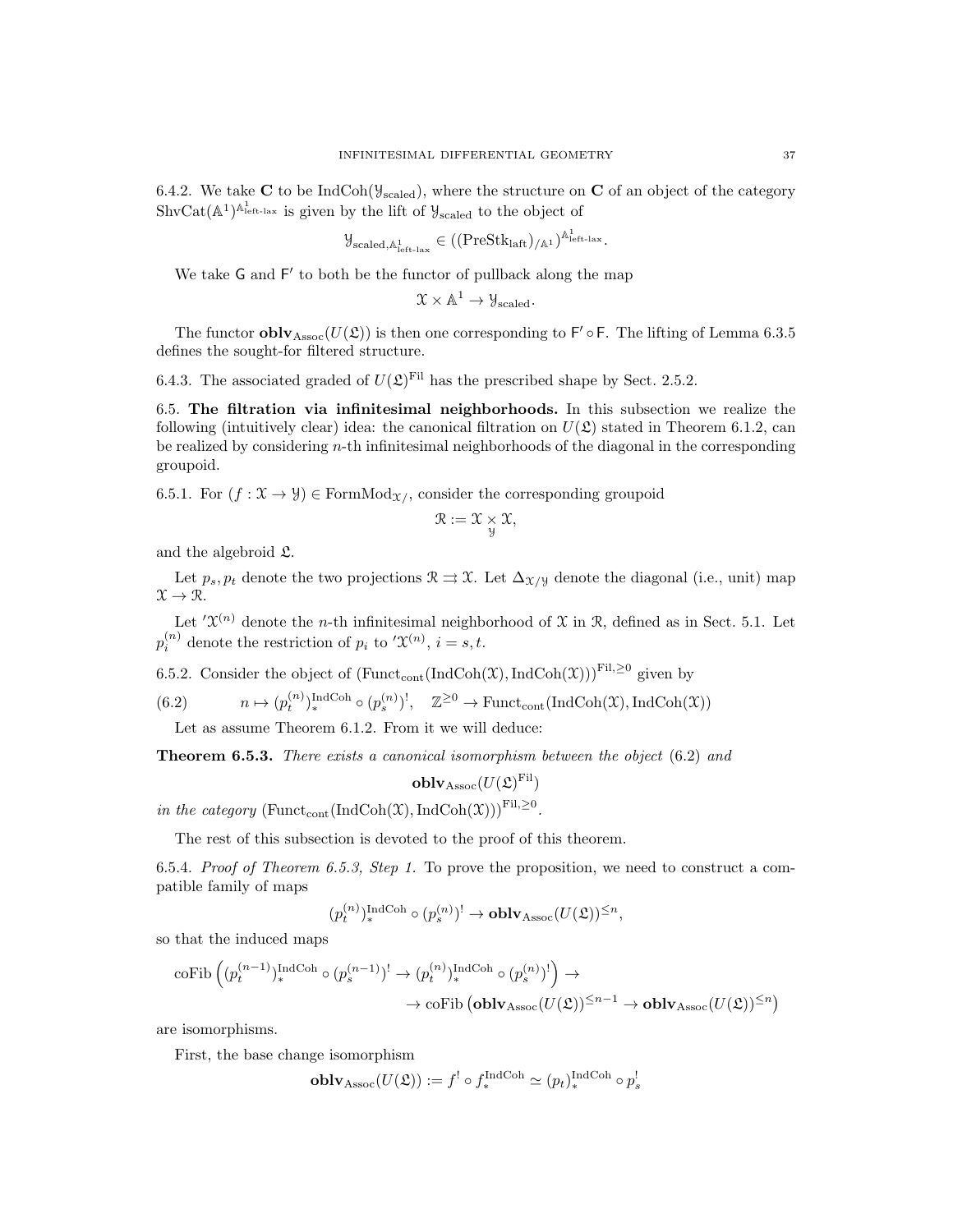of [Chapter III.3, Proposition 2.1.2] defines a compatible system of maps

 $(6.3)$  $\mathcal{L}_t^{(n)}\big)_*^{\operatorname{IndCoh}} \circ (p_s^{(n)})^! \to \mathbf{oblv}_{\operatorname{Assoc}}(U(\mathfrak{L})).$ 

6.5.5. Proof of Theorem 6.5.3, Step 2. As in Sects. 6.3 and 6.4, the prestack

$$
'\mathfrak{X}^{(n)}_{\rm scaled, \mathbb{A}^1_{\rm left\text{-}lax}} \in \left(\text{FormMod}_{\mathfrak{X}\times\mathbb{A}^1//\mathfrak{Y}\times\mathbb{A}^1}\right)^{\mathbb{A}^1_{\rm left\text{-}lax}},
$$

and the corresponding maps

$$
(p_s^{(n),\mathrm{Fil}}), (p_t^{(n),\mathrm{Fil}}): \mathfrak{X}_{\text{scaled},\mathbb{A}_{\text{left-law}}^1}^{(n)} \to \mathfrak{X} \times \mathbb{A}^1,
$$

lift the system (6.2) to an assignment

$$
n \mapsto (p_t^{(n),\mathrm{Fil}})_*^{\mathrm{IndCoh}} \circ (p_s^{(n),\mathrm{Fil}})^!, \quad \mathbb{Z}^{\geq 0} \to (\mathrm{Funct}_{\mathrm{cont}}(\mathrm{IndCoh}(\mathfrak{X}),\mathrm{IndCoh}(\mathfrak{X})))^{\mathrm{Fil},\geq 0}.
$$

In addition, the system of maps (6.3) lifts to a system of maps

(6.4) 
$$
(p_t^{(n),\mathrm{Fil}})_*^{\mathrm{IndCoh}} \circ (p_s^{(n),\mathrm{Fil}})^! \to \mathbf{oblv}_{\mathrm{Assoc}}(U(\mathfrak{L})^{\mathrm{Fil}}).
$$

Hence, taking into account (the filtered version of) Corollary 5.2.5, to prove the proposition, it suffices to show the following:

#### Lemma 6.5.6.

(a) For every n, the filtration on 
$$
(p_t^{(n),\text{Fil}})_*^{\text{IndCoh}} \circ (p_s^{(n),\text{Fil}})^!
$$
 stabilizes at n, i.e., the maps  $\left( (p_t^{(n),\text{Fil}})_*^{\text{IndCoh}} \circ (p_s^{(n),\text{Fil}})^! \right)^{\leq m} \to \left( (p_t^{(n),\text{Fil}})_*^{\text{IndCoh}} \circ (p_s^{(n),\text{Fil}})^! \right)^{\leq m+1}$ 

are isomorphisms for  $m \geq n$ .

(b) For every n, the map  $(6.4)$  induces an isomorphism of the n-th associated graded quotients.

6.5.7. Proof of Theorem 6.5.3, Step 3. In order to prove Lemma 6.5.6, since the functor ass-gr is conservative on  $(\text{Funct}_{\text{cont}}(\text{IndCoh}(\mathfrak{X}),\text{IndCoh}(\mathfrak{X})))^{\text{Fil},\geq0}$ , it is enough to prove the corresponding assertion at the associated graded level.

By Sect. 2.5.2, this reduces are to the situation when  $\mathcal{Y} = \text{Vect}_{\mathcal{X}}(\mathcal{F})$  for some  $\mathcal{F} \in \text{IndCoh}(\mathcal{X})$ .

However, in the latter case, the assertion of Lemma 6.5.6 is manifest from Corollary 6.1.4 and Sect. 5.5.3.

## 7. The case of a regular embedding

Recall that if  $f : X \to Y$  is a regular closed embedding of classical schemes, then we have Grothendieck's formula that says that the functors  $f^*$  and  $f^!$  are related by tensoring by the determinant of the normal bundle.

In this section we will establish an analog of this assertion in the derived setting.

7.1. The notion of regular embedding. In this subsection we will introduce the notion of regular embedding in the context of formal moduli problems.

7.1.1. Let X be an object of PreStk<sub>laft-def</sub>, and let  $(f : \mathfrak{X} \to \mathcal{Y}) \in \mathrm{FormMod}_{\mathfrak{X}}$ .

We shall say that  $f$  is a regular embedding of relative codimension  $n$  if

$$
T^*(\mathfrak{X}/\mathfrak{Y})[-1] \in \mathrm{Pro}(\mathrm{QCoh}(\mathfrak{X})^-)
$$

belongs to  $QCoh(\mathfrak{X})^-$  and is a vector bundle of rank n (i.e., its pullback to any affine scheme S is Zariski-locally isomorphic to  $\mathcal{O}_S^{\oplus n}$ . Throughout this subsection we will assume that f has this property.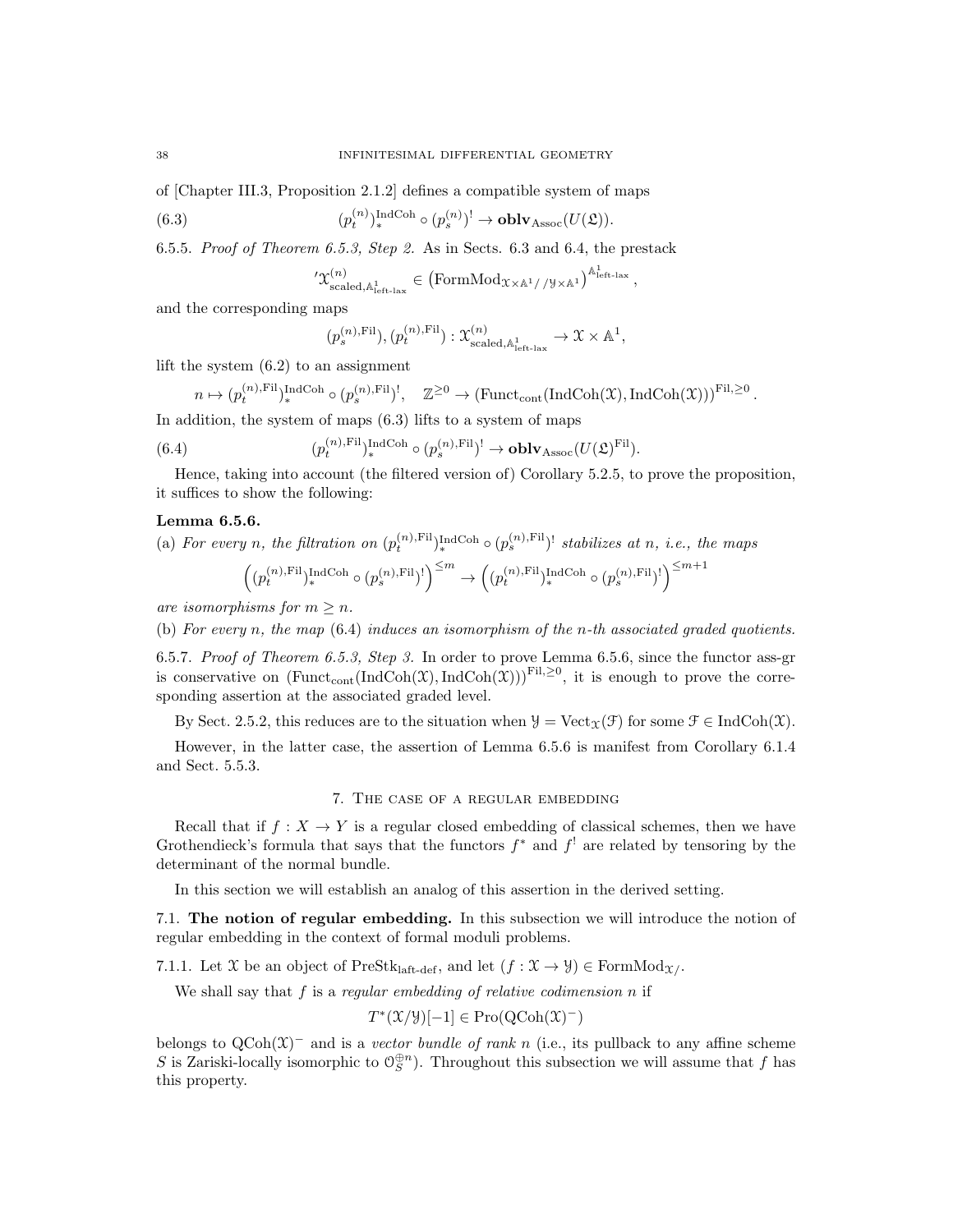7.1.2. Denote

$$
\det(T^*(\mathfrak{X}/\mathcal{Y})) := \operatorname{Sym}^n(T^*(\mathfrak{X}/\mathcal{Y}));
$$

this is a cohomologically shifted (by  $[n]$ ) line bundle.

Consider the objects  $Sym^m(T^*(\mathcal{X}/\mathcal{Y})) \in \mathrm{QCoh}(\mathcal{X})$ . Note that they all are also vector bundles. Moreover,  $Sym^m(T^*(\mathfrak{X}/\mathcal{Y}))$  vanishes for  $m > n$ .

7.1.3. Note also that

$$
T(\mathfrak{X}/\mathfrak{Y}) \simeq \Upsilon_X((T^*(\mathfrak{X}/\mathfrak{Y}))^{\vee}),
$$

where  $(T^*(\mathfrak{X}/\mathfrak{Y}))^{\vee} \in \mathrm{QCoh}(\mathfrak{X})$  is the tensor dual of  $T^*(\mathfrak{X}/\mathfrak{Y})$  in  $\mathrm{QCoh}(\mathfrak{X})$ . In particular,  $T(\mathfrak{X}/\mathfrak{Y})$ is dualizable as an object of the symmetric monoidal category  $\text{IndCoh}(\mathfrak{X})$ .

Furthermore,  $Sym^m(T(\mathcal{X}/\mathcal{Y})) \in \text{IndCoh}(\mathcal{X})$  is dualizable for any m, and vanishes for  $m > n$ .

7.1.4. We now claim:

**Proposition 7.1.5.** Let  $f : \mathfrak{X} \to \mathcal{Y}$  be a regular embedding. Then the functor

 $f_*^{\text{IndCoh}}: \text{IndCoh}(\mathfrak{X}) \to \text{IndCoh}(\mathcal{Y})$ 

admits a left adjoint (to be denoted  $f^{\text{IndCoh},*}$ ).

*Proof.* In order to show that the functor  $f_*^{\text{IndCoh}}$  admits a left adjoint, it suffices to show that it commutes with limits. Since the functor  $f^!$  is conservative and commutes with limits (being a right adjoint), it suffices to show that the composition

$$
f' \circ f_*^{\text{IndCoh}} : \text{IndCoh}(\mathfrak{X}) \to \text{IndCoh}(\mathfrak{X})
$$

commutes with limits.

Let  $\mathfrak L$  denote the Lie algebroid  $\mathfrak T(\mathfrak X/\mathfrak Y)$ . We have to show that  $U(\mathfrak L)$ , viewed as an endofunctor of  $IndCoh(\mathfrak{X})$ , commutes with limits.

Note now that Sect. 7.1.3 implies that the canonical filtration on  $U(\mathfrak{L})$  has the property that ass-gr<sup>m</sup>( $U(\mathfrak{L})$ ) vanishes for  $m > n$ . I.e., the filtration is finite. Hence, it is enough to see that each graded term, viewed as endo-functor of  $IndCoh(\mathfrak{X})$ , commutes with limits.

However,

$$
\operatorname{ass-gr}^m(U(\mathfrak{L})) \simeq \Upsilon_{\mathfrak{X}}(\operatorname{Sym}^m(\mathfrak{T}(\mathfrak{X}/\mathcal{Y}))) \otimes -,
$$

and the assertion follows.

7.2. Grothendieck's formula. In this subsection we state the main result of this section: Grothendieck's formula that relates  $f^{\text{IndCoh},*}$  and  $f^!$ .

7.2.1. The goal of this section is to prove the following result:

**Theorem 7.2.2.** Let X be an object of PreStklatt-def, and let  $(f : \mathcal{X} \to \mathcal{Y}) \in \text{FormMod}_{\mathcal{X}}$  be a regular embedding. Then:

(a) The natural transformation

$$
f^{\text{IndCoh},*}(-) \to f^{\text{IndCoh},*}(\omega_{\mathcal{Y}}) \overset{!}{\otimes} f^{!}(-)
$$

is an isomorphism.

(b) There exists a canonical isomorphism

$$
f^{\text{IndCoh},*}(\omega_{\mathfrak{X}}) \simeq \Upsilon_{\mathfrak{X}}(\det(T^*(\mathfrak{X}/\mathcal{Y}))).
$$

 $\Box$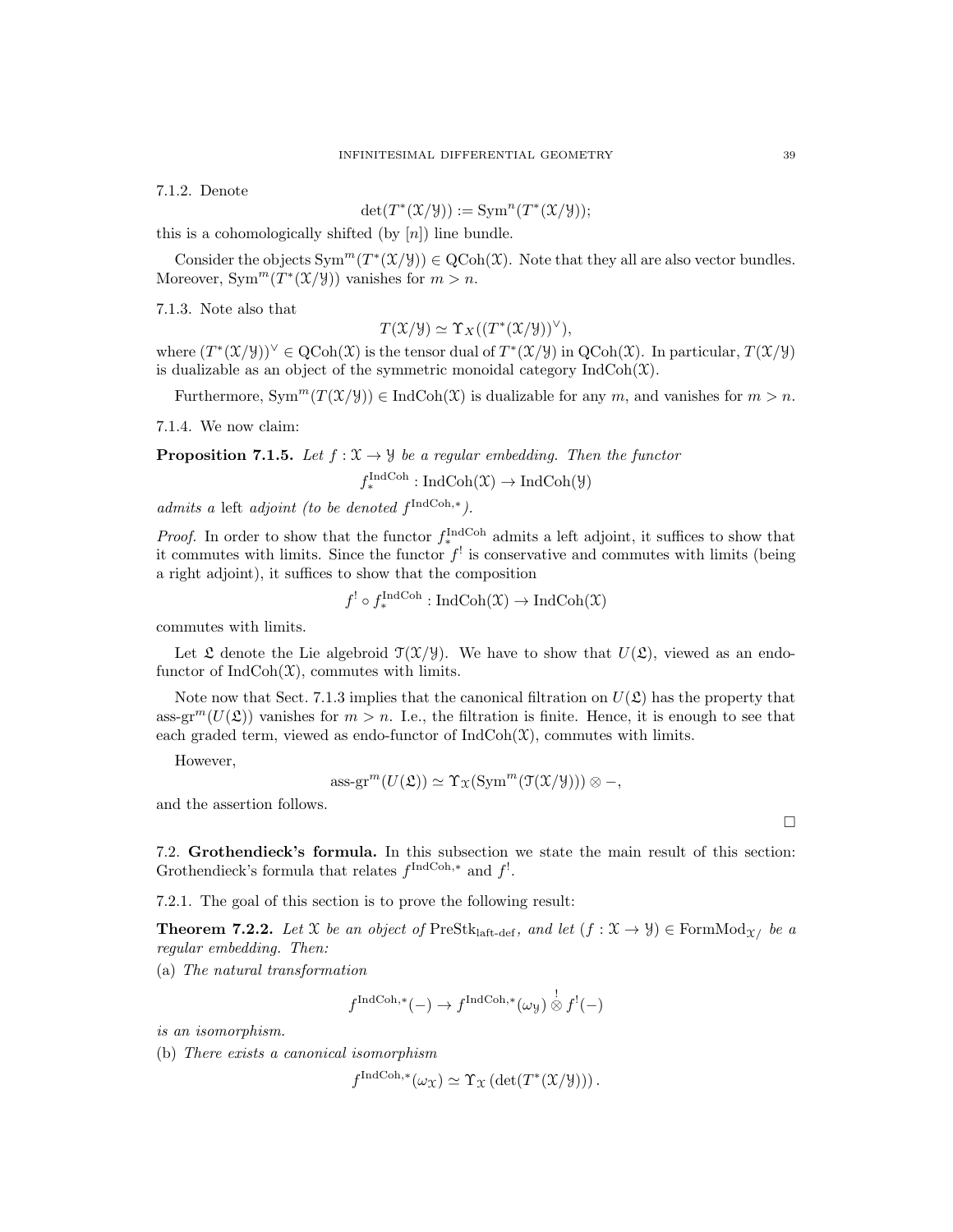7.2.3. Combining points (a) and (b) of the theorem, we obtain:

**Corollary 7.2.4.** There exists a canonical isomorphism of functors IndCoh( $\mathcal{Y}$ )  $\rightarrow$  IndCoh( $\mathcal{X}$ )

$$
f^{\text{IndCoh},*}(-) \simeq \det(T^*(\mathfrak{X}/\mathfrak{Y})) \otimes f^!(-),
$$

where  $\otimes$  is understood in the sense of the action of QCoh(-) on IndCoh(-).

7.3. Applications. In this subsection we give some applications of Theorem 7.2.2.

7.3.1. Schematic regular embeddings. Let  $f: \mathcal{X} \to \mathcal{Y}$  be a schematic map between objects of PreSt $k_{\text{laff}}$ . Assume that f is a closed embedding, and that the map, denoted

$$
f^{\wedge} : \mathfrak{X} \to \mathcal{Y}_{\mathfrak{X}}^{\wedge} := \mathfrak{X}_{\mathrm{dR}} \underset{\mathcal{Y}_{\mathrm{dR}}}{\times} \mathcal{Y}
$$

is a regular embedding of relative codimension  $n$  in the sense of Sect. 7.1.1.

From Theorem 7.2.2 we shall now deduce:

Corollary 7.3.2. The functor

$$
f^{\text{IndCoh},*}: \text{IndCoh}(\mathcal{Y}) \to \text{IndCoh}(\mathcal{X}),
$$

left adjoint to  $f_*^{\text{IndCoh}}$ , is defined, and we have a canonical isomorphism

$$
f^{\text{IndCoh},*}(-) \simeq \det(T^*(\mathfrak{X}/\mathfrak{Y})) \otimes f^!(-).
$$

*Proof.* By base change, we can assume that  $X = \mathcal{X}$  and  $Y = \mathcal{Y}$  are schemes. The condition on f implies that it is quasi-smooth, and hence eventually coconnective (see [AG, Corollary 1.2.5]). Hence, existence of the functor  $f^{\text{IndCoh},*}$  follows from [Ga1, Proposition 7.1.6].

Let  $U \stackrel{j}{\hookrightarrow} Y$  be the open embedding of the complement of image of f. Let i denote the map  $Y_X^{\wedge} \to Y.$ 

It is easy to see that  $f^{\text{IndCoh},*} \circ j_* = 0$ . Hence, by [GaRo1, Proposition 7.4.5], the functor  $f^{\text{IndCoh},*}$  factors through the co-localization  $i^!: \text{IndCoh}(Y) \to \text{IndCoh}(Y_X^{\wedge}),$  i.e.,

$$
f^{\text{IndCoh},*} \simeq (f^\wedge)^{\text{IndCoh},*} \circ i^!
$$
.

Similarly,  $f' \simeq (f^{\wedge})^! \circ i^!$ . Now, the required result follows from the isomorphism of Corollary 7.2.4 for the morphism  $f^{\wedge}$ .

 $\Box$ 

7.3.3. Smooth maps. Let now  $g: \mathcal{X} \to \mathcal{Z}$  be a schematic map between objects of PreStkl<sub>laft</sub>. Assume that  $g$  is *smooth* of relative dimension  $n$ .

Note that in this case  $T^*(\mathfrak{X}/\mathfrak{X}) \in \mathrm{QCoh}(\mathfrak{X})$  is a vector bundle of rank n. Denote

$$
\det(T^*(\mathfrak{X}/\mathfrak{Z})) := \operatorname{Sym}^n(T^*(\mathfrak{X}/\mathfrak{Z})[1]).
$$

This is a cohomologically shifted (by  $[n]$ ) line bundle.

We claim:

Proposition 7.3.4. The functor

 $g^{\text{IndCoh},*}: \text{IndCoh}(\mathcal{Z}) \to \text{IndCoh}(\mathcal{X}),$ 

left adjoint to  $g_*^{\text{IndCoh}}$ , is defined, and we have a canonical isomorphism

 $g^{\text{IndCoh},*}(-) \simeq \det(T^*(\mathfrak{X}/\mathfrak{X}))^{\vee} \otimes g^{!}(-).$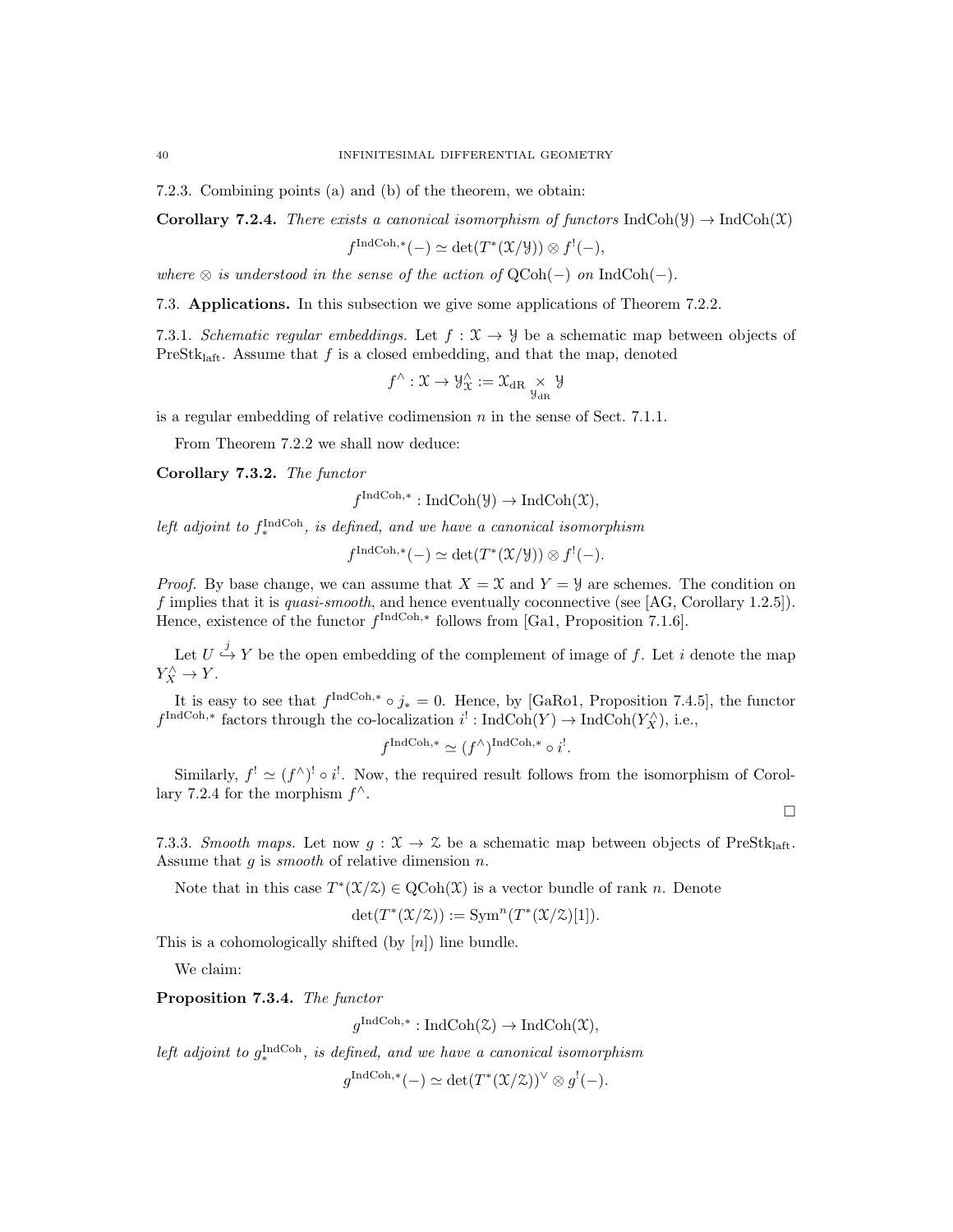7.3.5. Step 1. By [Ga1, Propositions 7.1.6 and 7.3.8], for any map  $f: \mathfrak{X} \to \mathfrak{X}'$ , whose base change by an affine scheme is schematic and Gorenstein, the functor  $f^{\text{IndCoh},*}$  exists, and we have:

$$
\mathcal{K}_{\mathfrak{X}/\mathfrak{X}'} \otimes f^{\text{IndCoh},*}(-) \simeq f^!(-)
$$

for a canonically defined line bundle on  $\mathcal{K}_{\mathfrak{X}/\mathfrak{X}'}$  on X.

It follows formally that for a Cartesian diagram with vertical arrows Gorenstein

$$
\begin{array}{ccc}\n\mathfrak{X}_{1} & \xrightarrow{h} & \mathfrak{X} \\
f_{1} & & \downarrow f \\
\mathfrak{X}_{1}' & \xrightarrow{h'} & \mathfrak{X}'\n\end{array}
$$

we have a canonical isomorphism in  $\text{QCoh}(\mathfrak{X}_1)$ 

(7.1) 
$$
h^*(\mathfrak{K}_{\mathfrak{X}/\mathfrak{X}'}) \simeq \mathfrak{K}_{\mathfrak{X}_1/\mathfrak{X}_1'},
$$

Furthermore, it follows that for a composition of Gorenstein maps

$$
\mathfrak{X} \stackrel{f}{\to} \mathfrak{X}' \stackrel{h}{\to} \mathfrak{X}'',
$$

we have a canonical isomorphism in  $Q\text{Coh}(\mathfrak{X})$ 

(7.2) 
$$
f^*(\mathfrak{K}_{\mathfrak{X}'/\mathfrak{X}''}) \otimes \mathfrak{K}_{\mathfrak{X}/\mathfrak{X}'} \simeq \mathfrak{K}_{\mathfrak{X}/\mathfrak{X}''}.
$$

Let  $g: \mathfrak{X} \to \mathfrak{X}$  be a Gorenstein map. Consider the diagram

$$
\mathcal{Y} := \mathcal{X} \times \mathcal{X} \xrightarrow{p_t} \mathcal{X}
$$

$$
\begin{array}{c} p_s \downarrow \qquad \qquad \downarrow g \\ \mathcal{X} \qquad \qquad \frac{g}{\longrightarrow} \mathcal{Z}. \end{array}
$$

By  $(7.1)$  and  $(7.2)$ , we have:

(7.3) 
$$
\mathcal{K}_{\mathcal{Y}/\mathcal{Z}} \simeq (p_s)^* (\mathcal{K}_{\mathcal{X}/\mathcal{Z}}) \otimes (p_t)^* (\mathcal{K}_{\mathcal{X}/\mathcal{Z}}).
$$

7.3.6. Step 2. Assume now that  $g: \mathfrak{X} \to \mathfrak{X}$  is smooth. We need to show that

$$
\mathcal{K}_{\mathfrak{X}/\mathfrak{X}} \simeq \det(T^*(\mathfrak{X}/\mathfrak{X})).
$$

Let  $f$  denote the map

$$
\mathfrak{X} \to \mathfrak{Y} := \mathfrak{X} \underset{\mathfrak{Z}}{\times} \mathfrak{X}.
$$

Since g is smooth, the map f is a regular closed embedding, i.e., satisfies the assumptions of Sect. 7.3.1. In particular, it is Gorenstein, and by Corollary 7.3.2

$$
\mathcal{K}_{\mathfrak{X}/\mathfrak{Y}} \simeq \det(T^*(\mathfrak{X}/\mathfrak{Y}))^{\otimes -1}.
$$

Combining  $(7.3)$  and  $(7.2)$ , we obtain:

$$
\mathcal{K}_{\mathfrak{X}/\mathfrak{Z}} \simeq \mathcal{K}_{\mathfrak{X}/\mathfrak{Z}} \otimes \mathcal{K}_{\mathfrak{X}/\mathfrak{Z}} \otimes \mathcal{K}_{\mathfrak{X}/\mathfrak{Y}}.
$$

Hence,

$$
\mathcal{K}_{\mathfrak{X}/\mathfrak{Z}} \simeq \mathcal{K}_{\mathfrak{X}/\mathfrak{Y}}^{\otimes -1} \simeq \det(T^*(\mathfrak{X}/\mathfrak{Y})).
$$

I.e., it remains to show that

$$
\det(T^*(\mathfrak{X}/\mathfrak{X})) \simeq \det(T^*(\mathfrak{X}/\mathfrak{Y})).
$$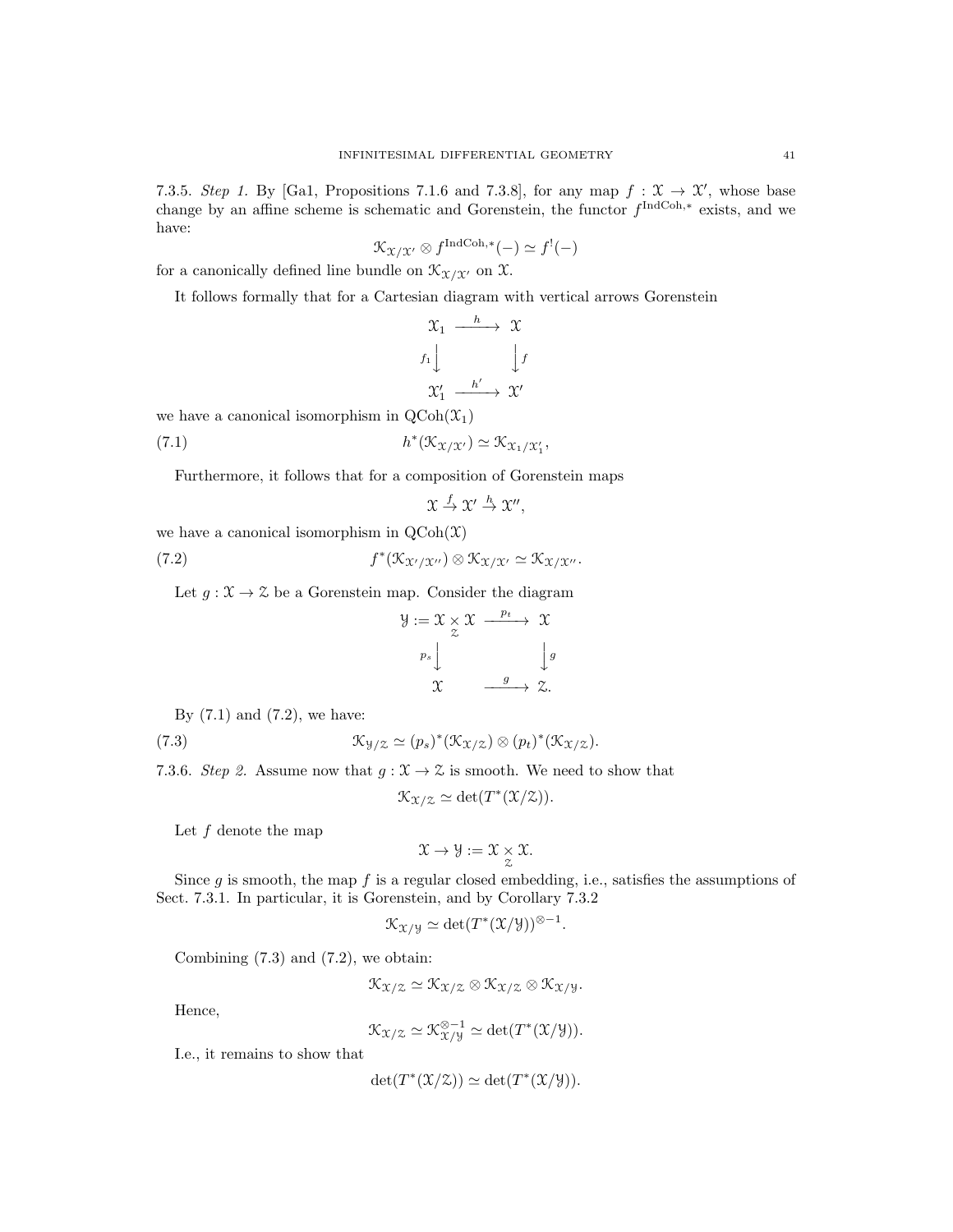However, this follows from the canonical identification

$$
T^*(\mathfrak{X}/\mathfrak{Y}) \simeq T^*(\mathfrak{X}/\mathfrak{X})[1].
$$

7.4. Introducing the filtration. The rest of this section is devoted to the proof of Theorem 7.2.2. The idea is to upgrade the required isomorphism to one between filtered objects, using the deformation to the normal cone of Sect. 2.

7.4.1. Consider again the object

$$
\mathcal{Y}_{\text{scaled},\mathbb{A}^1_\text{left-law}} \in \left(\text{FormMod}_{\mathcal{X} \times \mathbb{A}^1//\mathcal{Y} \times \mathbb{A}^1}\right)^{\mathbb{A}^1_\text{left-law}},
$$

and we will regard it as an object of  $(\text{FormMod}_{\mathfrak{X}\times\mathbb{A}^1//\mathfrak{y}\times\mathbb{A}^1})^{\mathbb{G}_m}$  via the forgetful functor

$$
\left(\mathrm{FormMod}_{\mathfrak{X}\times\mathbb{A}^1//\mathfrak{y}\times\mathbb{A}^1}\right)^{\mathbb{A}^1_{\mathrm{left-lax}}}\to \left(\mathrm{FormMod}_{\mathfrak{X}\times\mathbb{A}^1//\mathfrak{y}\times\mathbb{A}^1}\right)^{\mathbb{G}_m}
$$

.

,

7.4.2. The construction of Sect. 6.2.1 upgrades the endo-functor  $f^{\text{IndCoh},*} \circ f^{\text{IndCoh}}_*$  of  $\text{IndCoh}(\mathfrak{X})$ to an object

(7.4) 
$$
\left(f^{\text{IndCoh},*} \circ f_*^{\text{IndCoh}}(\mathcal{F})\right)^{\text{Fil}} \in \left(\text{Funct}_{\text{cont}}(\text{IndCoh}(\mathcal{X}), \text{IndCoh}(\mathcal{X}))\right)^{\text{Fil}}.
$$

By construction, the object (7.4) is the left-dual of  $\textbf{oblv}_{\text{assoc}}(U(\mathfrak{L})^{\text{Fil}})$ , when both are viewed as objects in the monoidal category  $(\text{Funct}_{\text{cont}}(\text{IndCoh}(\mathfrak{X}),\text{IndCoh}(\mathfrak{X})))^{\text{Fil}}$ .

Since,

**oblv**<sub>assoc</sub>
$$
(U(\mathfrak{L})^{\mathrm{Fil}}) \in (\mathrm{Funct}_{\mathrm{cont}}(\mathrm{IndCoh}(\mathfrak{X}), \mathrm{IndCoh}(\mathfrak{X})))^{\mathrm{Fil}, \geq 0, \leq n}
$$

we obtain that

(7.5) 
$$
\left(f^{\text{IndCoh},*} \circ f^{\text{IndCoh}}_*(\mathcal{F})\right)^{\text{Fil}} \in \left(\text{Funct}_{\text{cont}}(\text{IndCoh}(\mathcal{X}),\text{IndCoh}(\mathcal{X}))\right)^{\text{Fil},\geq -n,\leq 0}.
$$

7.4.3. Similarly, the object  $f^{\text{IndCoh},*}(\omega_y)$  naturally upgrades to an object

$$
(f^{\text{IndCoh},*}(\omega_{\mathcal{Y}}))^{\text{Fil}} \in \text{IndCoh}(\mathfrak{X})^{\text{Fil}}.
$$

Finally, the natural transformation

$$
f^{\text{IndCoh},*}(-) \to f^{\text{IndCoh},*}(\omega_{\mathcal{Y}}) \otimes f^{!}(-)
$$

also lifts to a natural transformation of functors

$$
IndCoh(\mathfrak{X}) \to IndCoh(\mathfrak{X})^{Fil}.
$$

7.4.4. We claim:

Lemma 7.4.5.

$$
(f^{\text{IndCoh},*}(\omega_{\mathcal{Y}}))^{\text{Fil}} \in \text{IndCoh}(\mathfrak{X})^{\text{Fil}, \geq -n}.
$$

Proof. Recall the construction in Proposition 5.3.2. Note that the assignment

 $k \mapsto f^{\text{IndCoh},*}((f_k)_{*}^{\text{IndCoh}}(\omega_{\mathfrak{X}^{(k)}})),$ 

as well as the maps

$$
f^{\operatorname{IndCoh},*} \circ (f_k)^{\operatorname{IndCoh}}_*(\omega_{\mathfrak{X}^{(k)}}) \to f^{\operatorname{IndCoh},*} \circ (f_{k+1})_*^{\operatorname{IndCoh}}(\omega_{\mathfrak{X}^{(k+1)}})
$$

and

$$
f^{\operatorname{IndCoh},*} \circ (f_k)_*^{\operatorname{IndCoh}}(\omega_{\mathfrak{X}^{(k)}}) \to f^{\operatorname{IndCoh},*}(\omega_{\mathcal{Y}})
$$

all lift to the category  $\text{IndCoh}(\mathfrak{X})^{\text{Fil}}$ .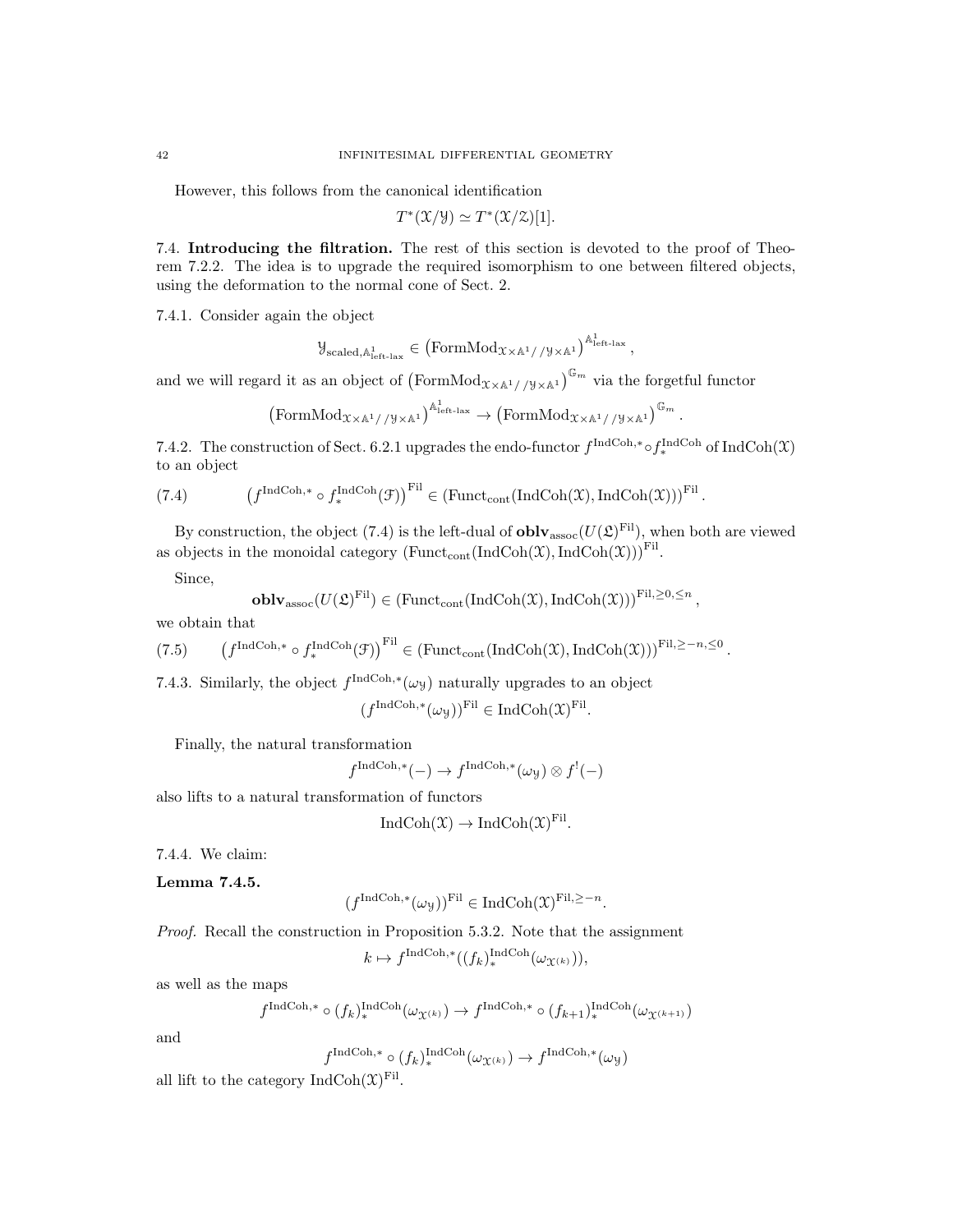Hence, it is enough to show that for every  $k$ , we have

$$
\left(f^{\operatorname{IndCoh},*} \circ (f_k)_*^{\operatorname{IndCoh}}(\omega_{\mathfrak{X}^{(k)}})\right)^{\operatorname{Fil}} \in \operatorname{IndCoh}(\mathfrak{X})^{\operatorname{Fil},\geq -n}.
$$

We note that the identification

$$
\begin{aligned} \mathrm{coFib}(f^{\mathrm{IndCoh},*}\circ (f_{k-1})_{*}^{\mathrm{IndCoh}}(\omega_{\mathfrak{X}^{(k-1)}})\rightarrow f^{\mathrm{IndCoh},*}\circ (f_{k})_{*}^{\mathrm{IndCoh}}(\omega_{\mathfrak{X}^{(k)}})\simeq\\ &\simeq f^{\mathrm{IndCoh},*}\circ f_{*}^{\mathrm{IndCoh}}\left(\mathrm{Sym}^{k}(\mathbf{oblv}_{\mathrm{LieAlgbroid}}(\mathfrak{L})[1])\right) \end{aligned}
$$

lifts to an isomorphism

$$
\begin{aligned} \text{coFib}\left(\left(f^{\text{IndCoh},*}\circ (f_{k-1})_{*}^{\text{IndCoh}}(\omega_{\mathfrak{X}^{(k-1)}})\right)^{\text{Fil}}&\to \left(f^{\text{IndCoh},*}\circ (f_{k})_{*}^{\text{IndCoh}}(\omega_{\mathfrak{X}^{(k)}})\right)^{\text{Fil}}\right)\simeq \\ &\simeq \left(f^{\text{IndCoh},*}\circ f^{\text{IndCoh}}_{*}\right)^{\text{Fil}}(\omega_{\mathfrak{X}})\otimes \left(\text{Sym}^{k}(\textbf{oblv}_{\text{LieAlgbroid}}(\mathfrak{L})[1])\right), \end{aligned}
$$

where  $(f^{\text{IndCoh},*} \circ f_*^{\text{IndCoh}})^{\text{Fil}}$  is as in Sect. 7.4.1, and where  $(\text{Sym}^k(\text{oblv}_{\text{LieAlgbroid}}(\mathfrak{L})[1])$  is in degree k.

Now,

$$
(f^{\operatorname{IndCoh}, *} \circ f^{\operatorname{IndCoh}}_*)^{\operatorname{Fil}}(\omega_{\mathfrak{X}}) \in \operatorname{IndCoh}(\mathfrak{X})^{\operatorname{Fil}, \geq -n},
$$

while  $(\text{Sym}^k(\textbf{oblv}_{\text{LieAlgbroid}}(\mathfrak{L})[1])$  is non-negatively filtered.

 $\Box$ 

7.5. Reduction to the case of vector groups. In this subsection we will reduce the assertion of Theorem 7.2.2 to the case when  $\mathcal{Y} = \text{Vect}_{\mathcal{X}}(\mathcal{F})$  for  $\mathcal{F} \in \text{IndCoh}(\mathcal{X})$ .

7.5.1. Since the essential image of  $IndCoh(\mathfrak{X})$  under  $f_*^{IndCoh}$  generates  $IndCoh(\mathfrak{Y})$ , in order to prove the isomorphism of Theorem  $7.2.2(a)$ , it suffices to show that the natural transformation

(7.6) 
$$
f^{\text{IndCoh},*} \circ f^{\text{IndCoh},*}(\mathcal{F}) \to f^{\text{IndCoh},*}(\omega_{\mathcal{Y}}) \otimes \mathcal{F}
$$

is an isomorphism for any  $\mathfrak{F} \in \text{IndCoh}(\mathfrak{X})$ .

7.5.2. Taking into account Lemma 7.4.5 and (7.5), we obtain that in order to show that (7.6) is an isomorphism, it is enough to prove that the isomorphism holds at the associated graded level.

Using Sect. 2.5.2, this reduces point (a) of Theorem 7.2.2 to the verification of the isomorphism (7.6) in the case when

$$
\mathcal{Y} := \text{Vect}_{\mathcal{X}}(T(\mathcal{X}/\mathcal{Y})[1]).
$$

7.5.3. We will prove the following assertion:

**Proposition 7.5.4.** With respect to the canonical filtration on  $f^{\text{IndCoh},*}(\omega_{\mathfrak{X}})$ , we have

$$
\operatorname{ass-gr}^k(f^{\operatorname{IndCoh},*}(\omega_{\mathfrak{X}})) \simeq \begin{cases} 0 \text{ if } k \neq -n \\ \Upsilon_{\mathfrak{X}}(\det(T^*(\mathfrak{X}/\mathfrak{Y}))) \text{ if } k = -n. \end{cases}
$$

Note that by Lemma 7.4.5, the assertion of Proposition 7.5.4 implies also Theorem 7.2.2(b).

In order to prove Proposition 7.5.4, it is also enough to do so in the case when

$$
\mathcal{Y}:= {\rm Vect}_{\mathcal{X}}(T(\mathcal{X}/\mathcal{Y})[1])\in \left({\rm FormMod}_{{\mathcal{X}}/}\right)^{\mathbb{G}_m},
$$

where  $T(\mathfrak{X}/\mathfrak{Y})$  is given grading 1.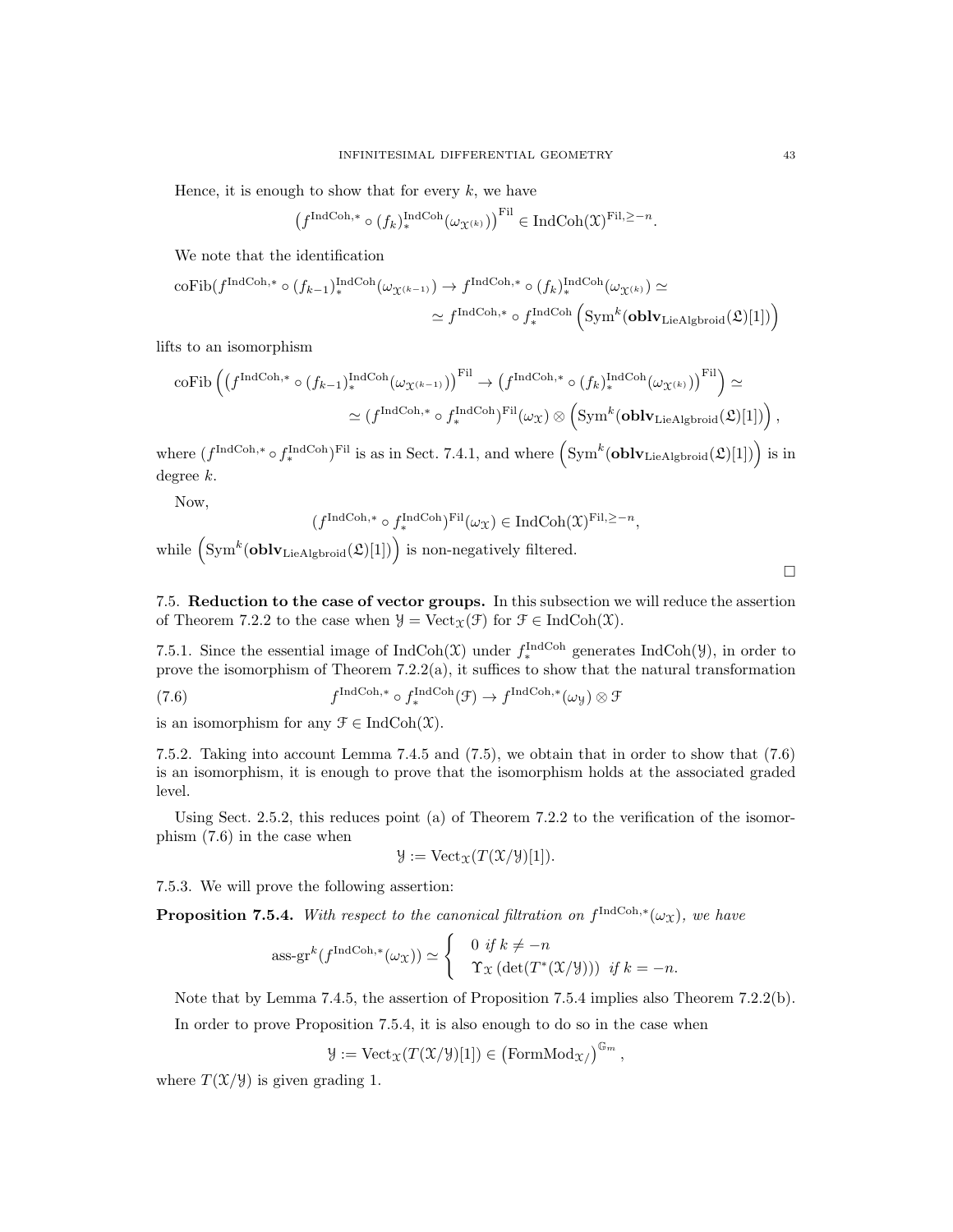7.6. The case of vector groups. In this subsection we will explicitly perform the calculation stated in Theorem 7.2.2 in the case of vector groups.

7.6.1. Let

$$
\mathcal{Y} = \text{Vect}_{\mathcal{X}}(\mathcal{F}) \in (\text{FormMod}_{\mathcal{X}})^{\mathbb{G}_m}
$$

,

where  $\mathcal{F} = \Upsilon_{\mathcal{X}}(\mathcal{E})$ , where  $\mathcal{E} \in \mathrm{QCoh}(\mathcal{X})$  is a vector bundle of rank n, and where we regard  $\mathcal{F}$  as an object of

$$
IndCoh(\mathfrak{X}) \simeq IndCoh(\mathfrak{X})^{gr,=1} \subset IndCoh(\mathfrak{X})^{gr}.
$$

We note that in this case

$$
\Upsilon_{\mathfrak{X}}\left(\det(T^*(\mathfrak{X}/\mathcal{Y}))\simeq \text{Sym}^n(\mathfrak{F}^{\vee}[1]),\right.
$$

where  $\mathcal{F}^{\vee}$  is the monoidal dual of  $\mathcal F$  in the symmetric monoidal category IndCoh(X).

7.6.2. We have:

$$
\operatorname{IndCoh}(\mathcal{Y})^{\mathbb{G}_m} \simeq \mathbf{free}_{\mathrm{Com}}(\mathcal{F}[-1])\text{-mod}(\operatorname{IndCoh}(\mathfrak{X})^{\mathbb{G}_m}),
$$

where  $f'$  is the tautological forgetful functor

$$
\textbf{oblv}_{\mathbf{free}_{\mathrm{Com}}(\mathcal{F}[-1])}:\mathbf{free}_{\mathrm{Com}}(\mathcal{F}[-1])\text{-}\mathrm{mod}(\mathrm{IndCoh}(\mathfrak{X})^{\mathbb{G}_m})\to \mathrm{IndCoh}(\mathfrak{X})^{\mathbb{G}_m},
$$

and  $f_*^{\text{IndCoh}}$  is the functor

$$
\mathbf{ind_{free_{Com}(\mathcal{F}[-1])}} \mathrel{\mathop:}= \mathbf{free_{Com}(\mathcal{F}[-1])} \otimes -.
$$

7.6.3. Consider the following abstract situation: let O be a symmetric monoidal DG category, and let  $\mathcal{F} \in \mathbf{O}$  be an object of dimension n, i.e.,  $\mathcal{F}$  is dualizable and  $\text{Sym}^{n+1}(\mathcal{F}[1]) = 0$ . Set

$$
\mathfrak{l} := \operatorname{Sym}^n(\mathfrak{F}[-1]).
$$

Consider the commutative algebra  $A := \mathbf{free}_{Com}(\mathcal{F}[-1])$  and the corresponding adjunction

$$
\mathbf{ind}_A : \mathbf{O} \rightleftarrows A\text{-mod} : \mathbf{oblv}_A.
$$

The assumption on  $\mathcal F$  implies that  $\textbf{oblv}_{\text{Com}}(A)$  is dualizable as an object of **O**. Hence, the functor  $\text{ind}_A$  commutes with limits, and thus admits a *left* adjoint.

In this case, it is easy to see that the natural transformation

$$
(\textbf{ind}_A)^L(-)\rightarrow (\textbf{ind}_A)^L(\mathbf{1_O})\otimes\textbf{oblv}_A(-)
$$

is an isomorphism and that

$$
(\mathbf{ind}_A)^L(\mathbf{1}_\mathbf{O}) \simeq \mathfrak{l}^{\otimes -1}.
$$

 $\Box$ 

## Appendix A. Weil restriction of scalars

In this section we will establish several facts of how the operation of Weil restriction behaves with respect to deformation theory.

In particular, we show that Weil restriction along an affine map of a prestack with deformation theory is a prestack with deformation theory, and we describe the pro-cotangent complex of the Weil restriction. Furthermore, we show that Weil restriction of formal groups can be computed using Lie algebras.

A.1. The operation of Weil restriction of scalars. In this subsection we recall the operation of Weil restriction of scalars of a prestack.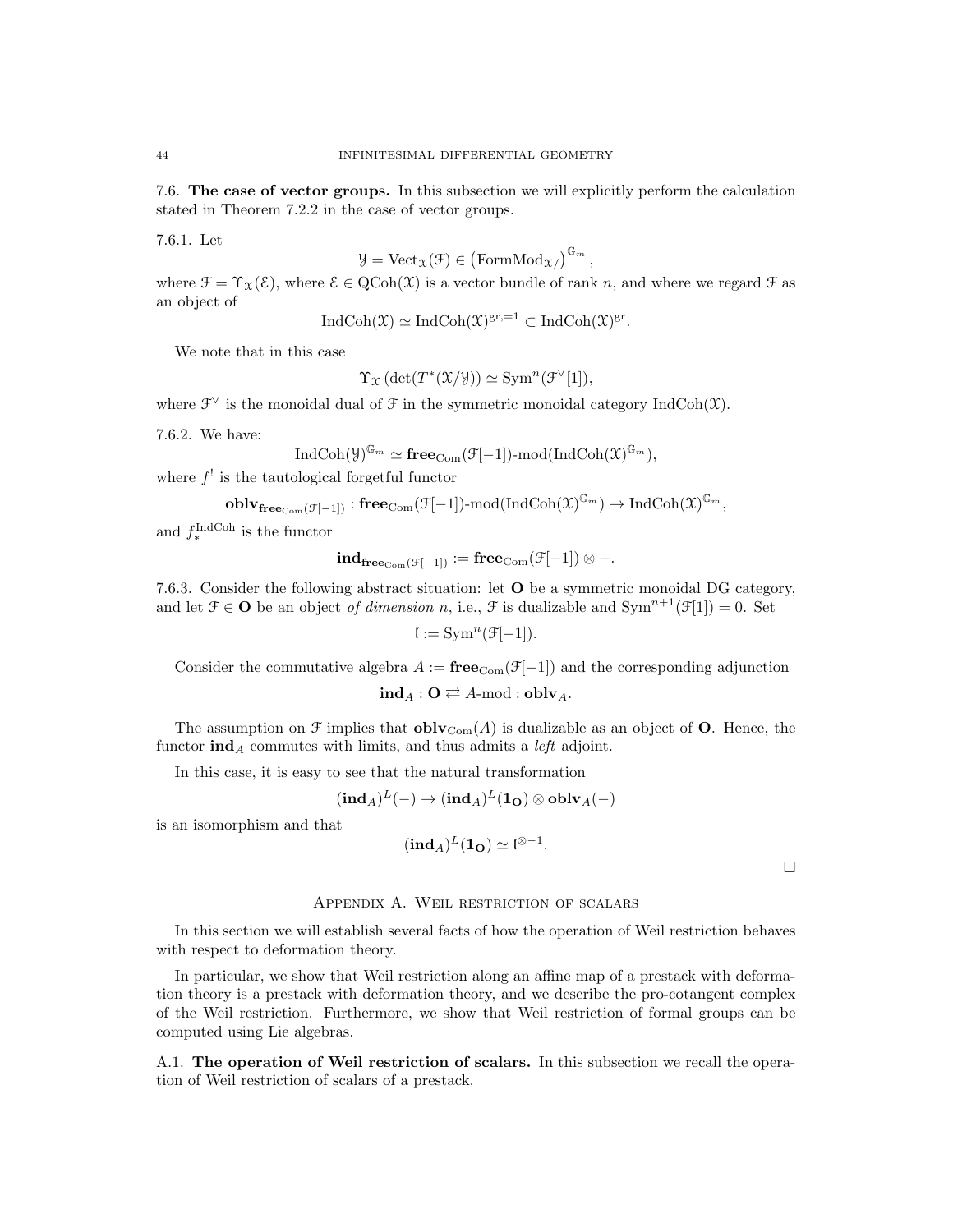A.1.1. Let  $f: \mathcal{Z}_1 \to \mathcal{Z}_2$  be a map of prestacks. Let  $\mathcal{X}_1$  be a prestack over  $\mathcal{Z}_1$ . Let

$$
\mathfrak{X}_2 := \text{Weil}_{\mathfrak{Z}_2}^{\mathfrak{Z}_1}(\mathfrak{X}_1) \in \text{PreStk}_{/\mathfrak{Z}_2}
$$

be the Weil restriction of  $\mathfrak{X}_1$  along f.

By definition, for  $S_2 \in (\text{Sch}^{\text{aff}})_{/\mathbb{Z}_2}$ , we have

$$
\mathrm{Maps}_{/\mathcal{Z}_2}(S_2, \mathcal{X}_2) := \mathrm{Maps}_{/\mathcal{Z}_1}(S_1, \mathcal{X}_1), \quad S_1 := \mathcal{Z}_1 \underset{\mathcal{Z}_2}{\times} S_2.
$$

A.1.2. Assumption. From now on we will assume that the morphism  $f$  is affine (i.e., its base change by an affine scheme yields an affine scheme).

A.2. Weil restriction of scalars and deformation theory. In this subsection we will study the deformation theory of objects obtained as by the operation of Weil restriction of scalars.

A.2.1. Assume now that  $\mathfrak{X}_1$  admits deformation theory relative to  $\mathfrak{X}_1$ .

It follows from the definitions that in these circumstance,  $\mathfrak{X}_2$  will admit deformation theory relative to  $\mathfrak{Z}_2$ . Moreover, its cotangent complex can be described as follows.

For an  $S_2$ -point  $x_2$  of  $\mathfrak{X}_2$ , let  $x_1$  be the corresponding  $S_1$ -point of  $\mathfrak{X}_1$ , where

$$
S_1:=\mathcal{Z}_1\underset{\mathcal{Z}_2}{\times}S_2.
$$

Denote by  $f_S$  the corresponding map  $S_1 \rightarrow S_2$ .

Let  $\text{Pro}((f_S)_*)$  be the corresponding functor

$$
Pro(QCoh(S_1)^-) \to Pro(QCoh(S_2)^-).
$$

Then we have:

(A.1) 
$$
T_{x_2}^*(\mathfrak{X}_2/\mathfrak{X}_2) \simeq \mathrm{Pro}((f_S)_*)(T_{x_1}^*(\mathfrak{X}_1/\mathfrak{X}_1)).
$$

A.2.2. Note that if in the above circumstances,  $\mathfrak{X}_1$  is itself of the form

$$
\mathcal{Z}_1 \underset{\mathcal{Z}_2}{\times} \mathcal{X}'_2, \quad \mathcal{X}'_2 \in \text{PreStk}_{/\mathcal{Z}_2},
$$

and the point  $x_1$  comes from an  $S_2$ -point  $x_2'$  of  $\mathfrak{X}'_2$ , then we have

(A.2) 
$$
T_{x_2}^*(\mathfrak{X}_2/\mathfrak{X}_2) \simeq T_{x_2}^*(\mathfrak{X}_2'/\mathfrak{X}_2) \underset{\mathcal{O}_{S_2}}{\otimes} (fs)_*(\mathcal{O}_{S_1}).
$$

A.2.3. Assume that  $\mathcal{Z}_1, \mathcal{Z}_2, \mathcal{X}_1 \in \text{PreStk}_{\text{laff}}$ . Assume also  $\mathcal{Z}_1 \to \mathcal{Z}_2$  is eventually coconnective (a.k.a. of finite Tor-dimension), i.e., its base change by an eventually coconnective affine scheme yields an eventually coconnective affine scheme.

It follows from the definitions that in this case  $\mathfrak{X}_2$  also belongs to PreStk<sub>laft</sub>.

In this case we can talk about

$$
T(\mathfrak{X}_1) \in \mathrm{IndCoh}(\mathfrak{X}_1)
$$
 and  $T(\mathfrak{X}_2) \in \mathrm{IndCoh}(\mathfrak{X}_2)$ .

We have the diagram

$$
\begin{array}{ccc}\n\mathcal{Z}_1 \times \mathcal{X}_2 & \xrightarrow{\text{ev}} & \mathcal{X}_1 \\
\downarrow & & \\
f \times \text{id} & & \\
\mathcal{X}_2 & & \\
\end{array}
$$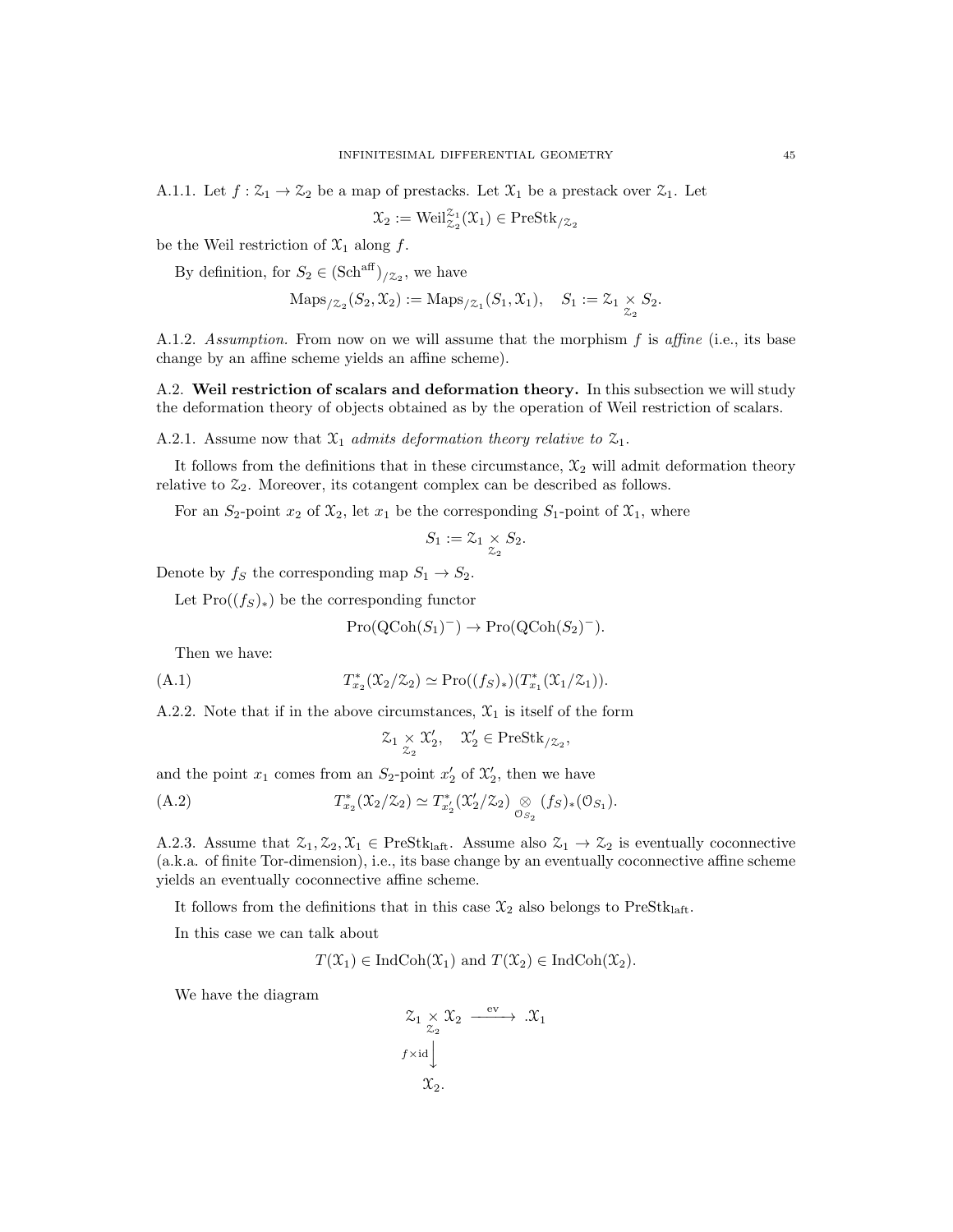Let  $((f \times id)^!)^R$ : IndCoh $(\mathcal{Z}_1 \times \mathcal{X}_2) \to \text{IndCoh}(\mathcal{X}_2)$  be the functor *right adjoint* to

$$
(f \times id)^!: \operatorname{IndCoh}(\mathfrak{X}_2) \to \operatorname{IndCoh}(\mathfrak{X}_1 \underset{\mathfrak{X}_2}{\times} \mathfrak{X}_2).
$$

Note that  $((f \times id)^!)^R$  is continuous because f was assumed is eventually coconnective.

From (A.1) we obtain:

(A.3) 
$$
T(\mathfrak{X}_2/\mathfrak{X}_2) \simeq ((f \times \mathrm{id})^!)^R \circ \mathrm{ev}^! (T(\mathfrak{X}_1/\mathfrak{X}_1)).
$$

Similarly, in the circumstances of Sect. A.2.2, we have

(A.4) 
$$
T_{x_2}(\mathfrak{X}_2/\mathfrak{X}_2) \simeq T_{x'_2}(\mathfrak{X}'_2/\mathfrak{X}_2) \underset{\mathfrak{O}_{\mathfrak{X}_2}}{\otimes} f_*(\mathfrak{O}_{\mathfrak{X}_1}),
$$

where ⊗ understood in the sense of the action of QCoh on IndCoh.

# A.3. Weil restriction of formal groups.

A.3.1. Let O be a symmetric monoidal DG category and P an operad (see [Chapter IV.2, Sect. 1.1] for our conventions regarding operads). For a morphism  $f: \mathcal{Z}_1 \to \mathcal{Z}_2$  as above, pullback defines a functor

$$
f^* : \mathcal{P}\text{-}\mathrm{Alg}(\mathbf{O} \otimes \mathrm{QCoh}(\mathcal{Z}_2)) \to \mathcal{P}\text{-}\mathrm{Alg}(\mathbf{O} \otimes \mathrm{QCoh}(\mathcal{Z}_1)).
$$

This functor admits a right adjoint, denoted also  $\text{Weil}_{\mathcal{Z}_2}^{\mathcal{Z}_1}$  that makes the diagram

$$
\begin{array}{ccc}\n\mathcal{P}\text{-}\mathrm{Alg}(\mathbf{O}\otimes \mathrm{QCoh}(\mathcal{Z}_2)) & \xrightarrow{\mathrm{oblv}_{\mathcal{P}}} \mathrm{QCoh}(\mathcal{Z}_1) \\
\downarrow^{\mathrm{Weil}_{\mathcal{Z}_2}^{\mathcal{Z}_1}} & & \downarrow^{\mathrm{fv}} \\
\mathcal{P}\text{-}\mathrm{Alg}(\mathbf{O}\otimes \mathrm{QCoh}(\mathcal{Z}_2)) & \xrightarrow{\mathrm{oblv}_{\mathcal{P}}} \mathrm{QCoh}(\mathcal{Z}_2)\n\end{array}
$$

commutative.

A.3.2. Assume now that  $\mathcal{Z}_1$  and  $\mathcal{Z}_2$  belong to PreStk<sub>laft</sub>. Then in the above discussion we can replace QCoh and IndCoh, and the diagram (A.5) by

$$
\begin{array}{ccc}\n\mathcal{P}\text{-}\mathrm{Alg}(\mathbf{O}\otimes\mathrm{Ind}\mathrm{Coh}(\mathcal{Z}_1)) & \xrightarrow{\mathbf{oblv}_{\mathcal{P}}} \mathrm{Ind}\mathrm{Coh}(\mathcal{Z}_1) \\
&\downarrow \text{(A.6)} \\
&\text{Weil}_{z_2}^{z_1} \downarrow & \downarrow \text{(f}')^R \\
&\mathcal{P}\text{-}\mathrm{Alg}(\mathbf{O}\otimes\mathrm{Ind}\mathrm{Coh}(\mathcal{Z}_2)) & \xrightarrow{\mathbf{oblv}_{\mathcal{P}}} \mathrm{Ind}\mathrm{Coh}(\mathcal{Z}_2)\n\end{array}
$$

A.3.3. Let  $\mathfrak{L}_1$  and  $\mathfrak{L}_2$  again belong to PreStk<sub>laft</sub>. Note that by [Chapter IV.3, Sect. 3.5], we have a commutative diagram:

$$
\begin{array}{ccc}\n\operatorname{Grp}(\operatorname{FormMod}_{/\mathcal{Z}_1}) & \xrightarrow{\operatorname{Lie}_{\mathcal{Z}_1}} & \operatorname{LieAlg}(\operatorname{IndCoh}(\mathcal{Z}_1)) \\
\mathcal{H} \mapsto \mathcal{Z}_1 \times \mathcal{H} \uparrow & & \uparrow f^* \\
\operatorname{Grp}(\operatorname{FormMod}_{/\mathcal{Z}_2}) & \xrightarrow{\operatorname{Lie}_{\mathcal{Z}_2}} & \operatorname{LieAlg}(\operatorname{IndCoh}(\mathcal{Z}_2)).\n\end{array}
$$

By passing to right adjoints along vertical arrows, we obtain the following commutative diagram: